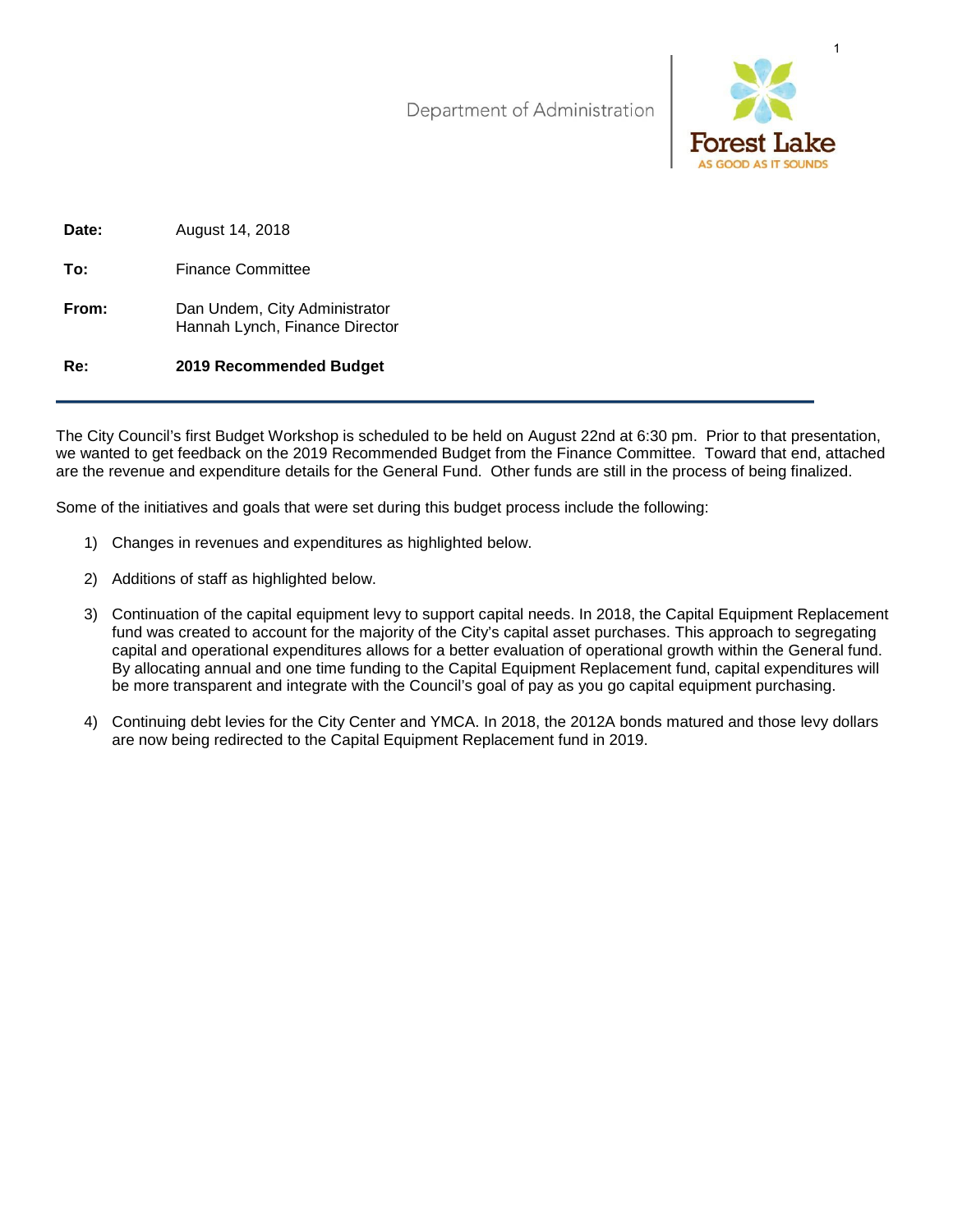### **General Fund Revenue**

A summary of the general fund revenue for 2017, year-to-date 2018, and budgeted revenue for 2018 and 2019 are as follows:

|                         | Actual          |     | YTD       |   | <b>Budget</b> |   | <b>Budget</b> |     | Amount     | Percent |
|-------------------------|-----------------|-----|-----------|---|---------------|---|---------------|-----|------------|---------|
|                         | 2017            |     | 8/9/18    |   | 2018          |   | 2019          |     | Change     | Change  |
| <b>Revenues</b>         |                 |     |           |   |               |   |               |     |            |         |
| Taxes                   | \$<br>7,240,964 | \$  | 4,028,663 | S | 7,271,450     | S | 7,482,320     | \$  | 210,870    | 3%      |
| Licenses and permits    | 916,532         |     | 450,574   |   | 454,000       |   | 484,400       |     | 30,400     | 7%      |
| Intergovenmental        | 839,331         |     | 580,817   |   | 843,220       |   | 542,302       |     | (300, 918) | $-36%$  |
| Charges for services    | 804,678         |     | 365,243   |   | 651,420       |   | 689,468       |     | 38,048     | 6%      |
| Fines and forfeits      | 111,690         |     | 64,015    |   | 134,500       |   | 124,500       |     | (10,000)   | $-7%$   |
| <b>Miscellaneous</b>    | 138,857         |     | 61,984    |   | 102,250       |   | 82,250        |     | (20,000)   | $-20%$  |
| Other financing sources | 144,216         |     | 41,138    |   | 87,000        |   | 87,000        |     |            | 0%      |
| <b>Total Revenues</b>   | 10,196,268      | \$. | 5,592,434 | S | 9,543,840     | S | 9,492,240     | \$. | (51,600)   | -1%     |

#### **Key Changes:**

- Increase in property taxes to offset increase in expenditures
- Slight increase in planning & zoning and building permit revenues in response to the amount of permit revenue collected by the City
- Intergovernmental decreased due to State street maintenance aid budgeted in the Capital Improvements fund in 2019 compared to the General fund in 2018 to better track the spending of those dollars
- Charges for Services increased due to School Resource Officer (SRO) revenue from the school district according to the 2018-2020 agreement and an increase in building permit plan check fees
- Court fines have come in under budget the last few years so the estimated revenue has been decreased for 2019
- Refunds and reimbursements have come in under budget the last few years so the estimated revenue has been decreased for 2019

### **Staffing**

Additions in staffing are proposed as follows:

- A Community Service Officer (CSO) in the police department to assist with code enforcement, animal control, and administrative tasks.
- A Maintenance Worker in the park maintenance department to bring mowing back in-house as well as assisting in other park maintenance/public works duties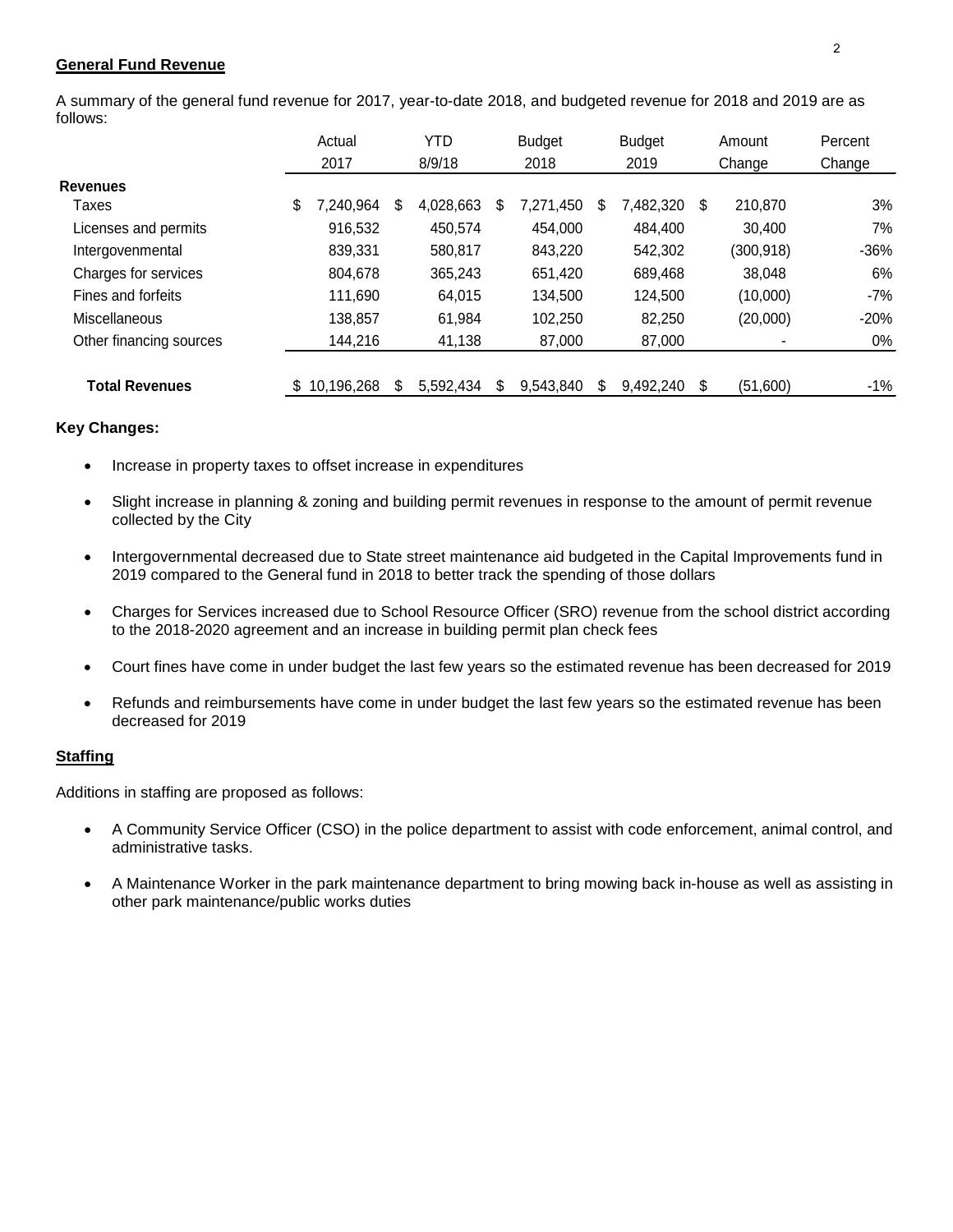### **General Fund Expenditures**

A summary of the general fund expenditures for 2016 and 2017 and budgeted expenditures for 2018 and 2019 are as follows:

|                              | Actual           | <b>YTD</b>      | <b>Budget</b>   | <b>Budget</b>   | Amount         | Percent |
|------------------------------|------------------|-----------------|-----------------|-----------------|----------------|---------|
|                              | 2017             | 8/9/18          | 2018            | 2019            | Change         | Change  |
| <b>Expenditures</b>          |                  |                 |                 |                 |                |         |
| Mayor and council            | \$<br>56,745     | \$<br>22,881    | \$<br>57,960    | \$<br>58,080    | \$<br>120      | 0%      |
| Administration               | 416,139          | 217,698         | 444,670         | 464,180         | 19,510         | 4%      |
| Finance                      | 433,785          | 273,238         | 428,720         | 444,540         | 15,820         | 4%      |
| Elections                    | 4,282            | 4,150           | 54,000          | 5,000           | (49,000)       | $-91%$  |
| Information technology       | 173,535          | 92,130          | 188,100         | 229,000         | 40,900         | 22%     |
| Assessing                    | 106,712          | 1,811           | 109,960         | 109,960         |                | 0%      |
| Legal                        | 40,416           | 25,201          | 39,000          | 40,000          | 1,000          | 3%      |
| Community development        | 252,182          | 116,754         | 197,790         | 172,390         | (25, 400)      | $-13%$  |
| General government buildings | 293,091          | 178,148         | 281,960         | 295,040         | 13,080         | 5%      |
| Police                       | 3,883,421        | 2,264,421       | 4,069,100       | 4,303,410       | 234,310        | 6%      |
| Safety camp                  | 7,515            | 4,312           | 2,500           | 6,000           | 3,500          | 140%    |
| Fire                         | 660,098          | 325,140         | 640,960         | 630,130         | (10, 830)      | $-2%$   |
| Fire pension                 | 138,031          |                 | 135,000         | 135,000         |                | 0%      |
| Fire inspection              | 96               | 50              |                 | 100             | 100            | 0%      |
| <b>Building inspection</b>   | 347,837          | 297,576         | 393,260         | 465,720         | 72,460         | 18%     |
| Emergency management         | 13,282           | 6,345           | 11,240          | 11,260          | 20             | 0%      |
| Animal control               | 12,983           | 8,094           | 8,000           | 13,000          | 5,000          | 63%     |
| <b>Streets</b>               | 1,411,853        | 723,942         | 1,406,640       | 1,034,730       | (371, 910)     | $-26%$  |
| Engineering                  | 30,384           | 15,426          | 42,000          | 42,000          |                | 0%      |
| <b>Street lighting</b>       | 94,037           | 58,408          | 115,000         | 115,000         |                | 0%      |
| Equipment shop               | 63,456           | 34,318          | 79,320          | 79,540          | 220            | 0%      |
| Compost                      | 21,547           | 8,268           | 32,220          | 26,170          | (6,050)        | $-19%$  |
| Recycling                    | 11,716           | 12,039          | 25,500          | 25,500          |                | 0%      |
| Weed harvester               | 61,128           | 3,448           | 67,980          | 65,210          | (2,770)        | $-4%$   |
| Park programs                | 149,752          | 81,584          | 157,990         | 160,500         | 2,510          | 2%      |
| Golf course                  | 12,024           | 6,484           | 6,790           | 7,030           | 240            | 4%      |
| Park maintenance             | 276,193          | 156,434         | 323,730         | 367,580         | 43,850         | 14%     |
| Youth service bureau         | 17,300           | 17,000          | 17,300          | 17,000          | (300)          | $-2%$   |
| Senior center                | 65,685           | 43,705          | 66,190          | 65,710          | (480)          | $-1%$   |
| Human rights commission      | 776              | 215             | 3,460           | 3,460           | $\sim$         | 0%      |
| Economic dev misc waivers    | 18,819           | 10,292          | 30,000          |                 | (30,000)       | $-100%$ |
| Debt service                 |                  |                 | 7,500           |                 | (7,500)        | $-100%$ |
| Unallocated                  | 1,056,735        | 53,617          | 100,000         | 100,000         |                | 0%      |
| <b>Total Expenditures</b>    | \$<br>10,131,557 | \$<br>5,063,130 | \$<br>9,543,840 | \$<br>9,492,240 | \$<br>(51,600) | $-1%$   |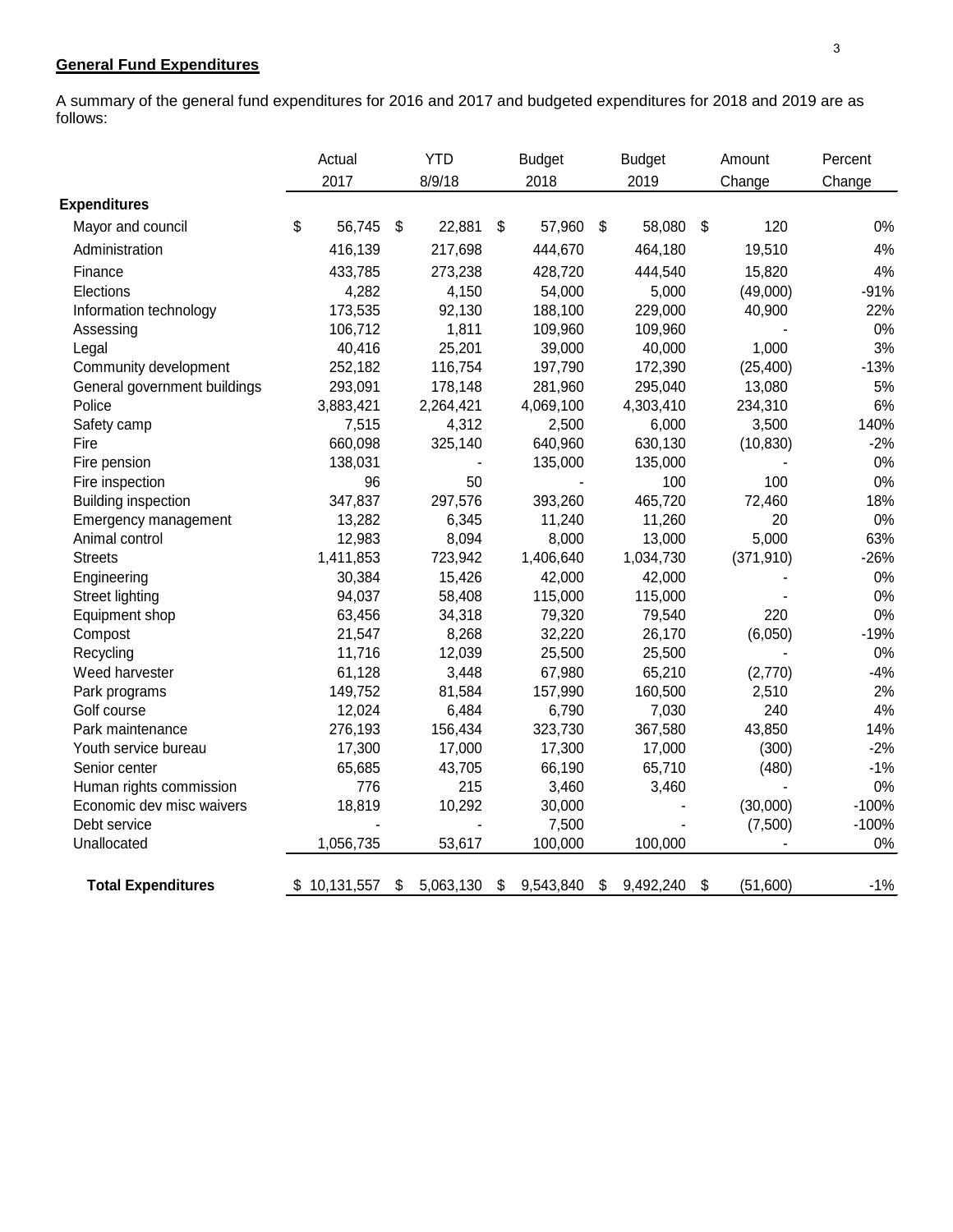- Administration increase in wages and benefits due to step increases
- Finance increase in professional services due to AEM financial management and Gallagher consulting contracts
- Elections decrease due to no elections held in 2019
- Information technology increase in computer support due to network switches needed and new building permit software
- Community development decrease due to code enforcement (part time wages) moving to the police department with the addition of a CSO and professional services due to the comp plan nearing completion
- General government buildings increase in wages and benefits due to part time staff's increasing hours
- Police increase in wages and benefits due to the addition of CSO position (see staffing section of memo) and union contract COLA increase; decrease in supplies due to squad builds being expensed to the Capital Equipment Replacement fund in 2019 compared to the General fund in 2018 and motor fuel due to actuals coming in below budget the last few years; increase in computer support due to new records management system
- Fire increase in wages and benefits due to step increase, decrease in contract services due to city staff being utilized for a 2018 project instead of contracting out
- Building inspection increase due to additional fire technician hired in 2018 which was not included in the 2018 budget
- Streets decrease due to street maintenance expenditures (concrete, mill & overlay, gravel, and sealcoating) funded by state street maintenance aid is budgeted in the Capital Improvements fund in 2019 compared to the General fund in 2018 to better track the spending of these dollars
- Park maintenance increase in wages and benefits due to the hiring of an additional maintenance worker (see staffing section of memo) and decrease in sub-contracting for mowing.
- Economic dev misc waivers decrease due to 2018 being the last year of the tax abatement agreement with the manufacturing facility TMI, LCC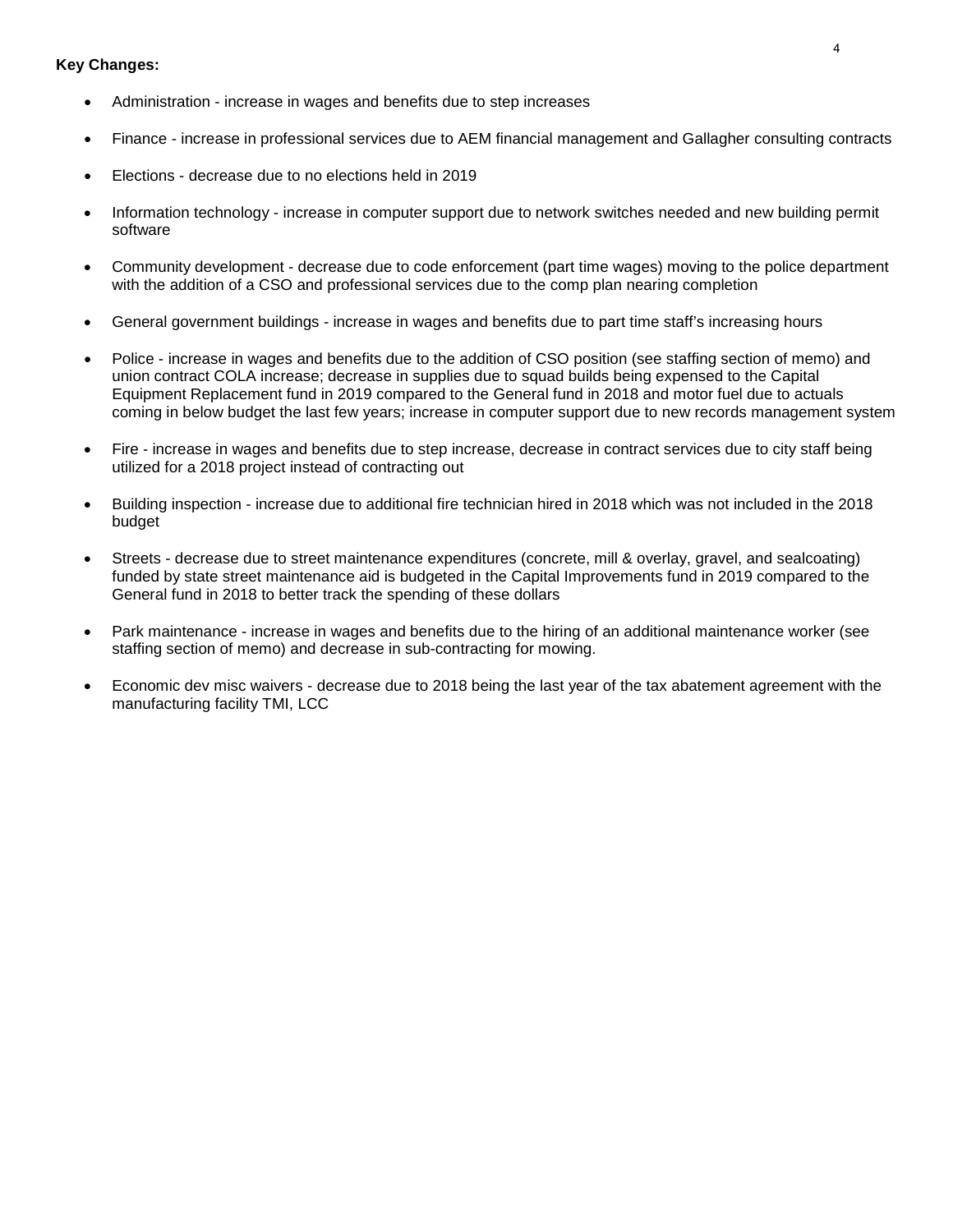#### **Tax Levy Summary**

Overall, the tax levy includes levies for general operations, capital improvements, debt service, and economic development. The 2018 levies and 2019 anticipated tax levies are listed below.

| Fund                          |    | 2018 Levy  |    | 2019 Levy  |    | Increase /<br>(Decrease) | Percent<br>Change from<br>2018 |
|-------------------------------|----|------------|----|------------|----|--------------------------|--------------------------------|
|                               |    |            |    |            |    |                          |                                |
| General                       | \$ | 7,271,450  | \$ | 7,482,320  | \$ | 210,870                  | 2.90%                          |
| <b>Capital Equipment Levy</b> |    | 330,000    |    | 700,000    |    | 370,000                  | 112.12%                        |
| Debt Levy                     |    |            |    |            |    |                          |                                |
| 2012A (Equipment)             |    | 222,500    |    |            |    | (222,500)                | $-100.00\%$                    |
| 2012A (Industrial Park)       |    | 147,500    |    |            |    | (147,500)                | $-100.00\%$                    |
| 2013A (City Center)           |    | 1,411,000  |    | 1,411,000  |    |                          | 0%                             |
| 2014A (YMCA)                  |    | 570,000    |    | 570,000    |    |                          | 0%                             |
| <b>EDA</b>                    |    | 50,000     |    | 50,000     |    |                          | 0%                             |
| <b>Total</b>                  | S. | 10,002,450 | S. | 10,213,320 | S  | 210,870                  | 2.11%                          |

#### **2018 Tax Levy Compared with 2019 Proposed Levy**

The City is looking at a 2.11% increase in the overall property tax levy; however, an increase in the property tax rate is not anticipated. We are expecting an increase in the available tax capacity, which will offset the growth in the levy. The County will certify the tax capacity to be used for the preliminary budget at the end of August.

The Capital Equipment Replacement fund Budget Summary is attached along with the detail of the capital expenditures requesting these funds in 2019 (CIP Projects by Funding Source report).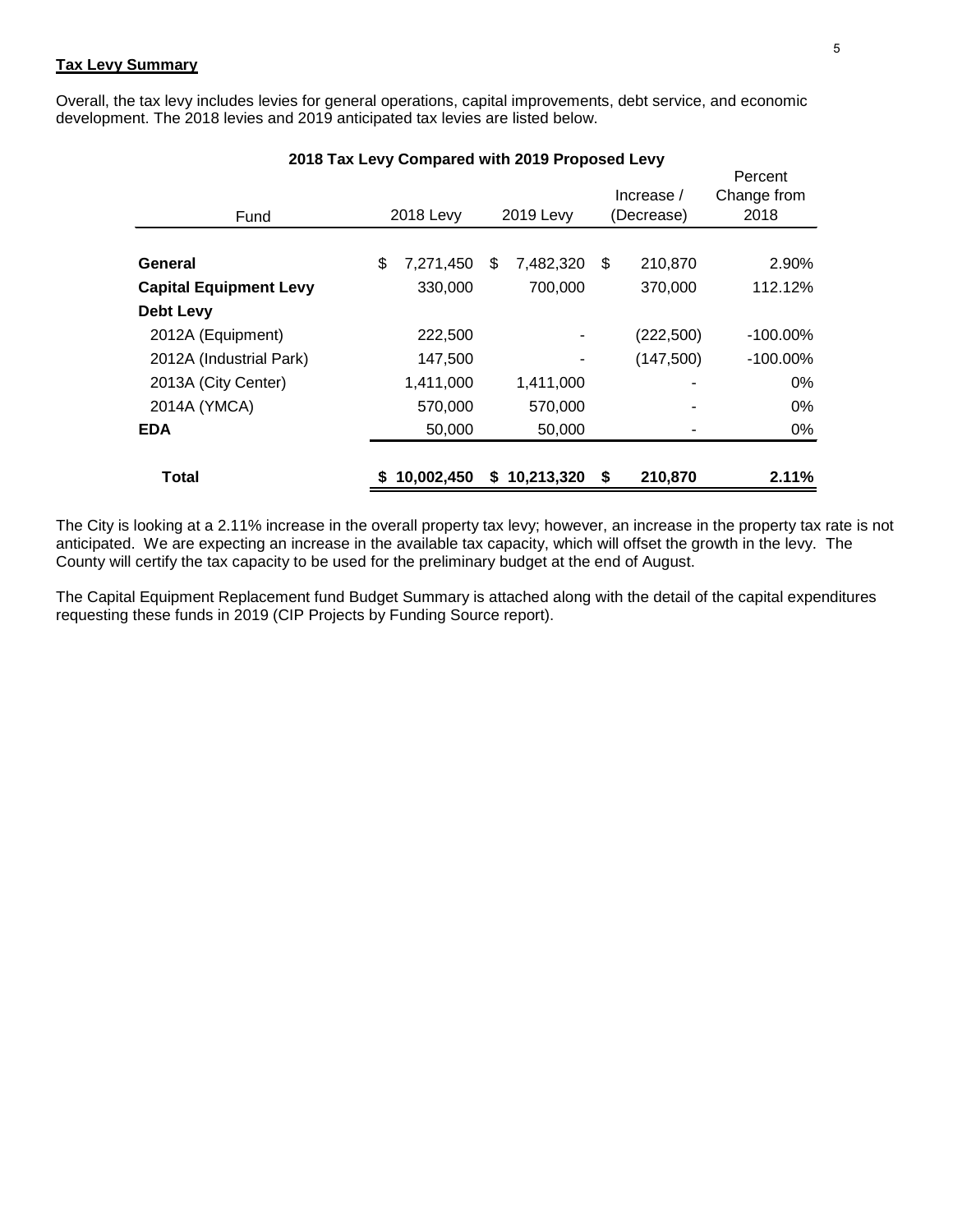## General Ledger EXPENDITURE DETAIL 2019 BUDGET

User: hannah.lynch Printed: 08/09/18 15:59:25 Period 01 - 13 Fiscal Year 2019



| <b>Account Number</b>                  | <b>Description</b>                                                               | 2017 ACTUAL            | <b>2018 YTD 2018 BUDGET</b> | 2019<br><b>REQUEST</b> |                        |
|----------------------------------------|----------------------------------------------------------------------------------|------------------------|-----------------------------|------------------------|------------------------|
| 101<br>1110                            | <b>GENERAL FUND</b><br><b>MAYOR &amp; COUNCIL</b><br><b>WAGES &amp; BENEFITS</b> |                        |                             |                        |                        |
| 101-41-1110-51010                      | <b>FULL TIME WAGES</b>                                                           | 28,825.00              | 13,951.24                   | 28,800.00              | 28,800.00              |
| 101-41-1110-51210                      | PERA CONTRIBUTIONS                                                               | 0.00                   | 0.00                        | 600.00                 | 600.00                 |
| 101-41-1110-51220                      | FICA CONTRIBUTIONS                                                               | 1,787.15               | 864.97                      | 1,040.00               | 1,040.00               |
| 101-41-1110-51230                      | <b>MEDICARE</b>                                                                  | 418.00                 | 202.30                      | 420.00                 | 420.00                 |
| 101-41-1110-51310                      | <b>HEALTH INSURANCE</b>                                                          | 0.00                   | 0.00                        | 0.00                   | 0.00                   |
| 101-41-1110-51320                      | <b>DENTAL INSURANCE</b>                                                          | 0.00                   | 0.00                        | 0.00                   | 0.00                   |
|                                        | <b>WAGES &amp; BENEFITS</b>                                                      | 31,030.15              | 15,018.51                   | 30,860.00              | 30,860.00              |
|                                        | <b>SUPPLIES</b>                                                                  |                        |                             |                        |                        |
| 101-41-1110-52010                      | OFFICE SUPPLIES                                                                  | 0.00                   | 33.58                       | 100.00                 | 100.00                 |
| 101-41-1110-52100                      | <b>OPERATING SUPPLIES</b>                                                        | 46.28                  | 0.00                        | 200.00                 | 200.00                 |
|                                        | <b>SUPPLIES</b>                                                                  | 46.28                  | 33.58                       | 300.00                 | 300.00                 |
|                                        | <b>OTHER SERVICES &amp; CHARGES</b>                                              |                        |                             |                        |                        |
| 101-41-1110-53080                      | <b>SEMINARS &amp; TRAINING</b>                                                   | 875.00                 | 225.00                      | 800.00                 | 800.00                 |
| 101-41-1110-53210                      | <b>TELEPHONE</b>                                                                 | 172.08                 | 100.80                      | 250.00                 | 250.00                 |
| 101-41-1110-53220                      | <b>POSTAGE</b>                                                                   | 0.00                   | 0.00                        | 100.00                 | 100.00                 |
| 101-41-1110-53500<br>101-41-1110-53520 | <b>PRINTING</b><br><b>PUBLISHING &amp; ADS</b>                                   | 61.50<br>103.35        | 27.50<br>0.00               | 300.00<br>500.00       | 300.00<br>500.00       |
| 101-41-1110-53600                      | <b>INSURANCE</b>                                                                 | 104.44                 | 117.00                      | 110.00                 | 120.00                 |
| 101-41-1110-53700                      | <b>MILEAGE REIMB</b>                                                             | 0.00                   | 0.00                        | 100.00                 | 100.00                 |
|                                        | <b>OTHER SERVICES &amp; CHARGES</b>                                              | 1,316.37               | 470.30                      | 2,160.00               | 2,170.00               |
|                                        |                                                                                  |                        |                             |                        |                        |
| 101-41-1110-54250                      | <b>REPAIR &amp; MAINT &amp; MISC</b><br><b>RENTALS</b>                           | 0.00                   | 0.00                        | 0.00                   | 0.00                   |
| 101-41-1110-54330                      | <b>DUES &amp; SUBSCRIPTIONS</b>                                                  | 7,099.00               | 7,339.00                    | 7,340.00               | 7,450.00               |
| 101-41-1110-54340                      | <b>LMCIT DUES</b>                                                                | 17.062.00              | 0.00                        | 16,800.00              | 16,800.00              |
| 101-41-1110-54370                      | <b>MISCELLANEOUS</b>                                                             | 191.41                 | 20.00                       | 500.00                 | 500.00                 |
| 101-41-1110-54390                      | REFUNDS & REIMBURSEMENTS                                                         | 0.00                   | 0.00                        | 0.00                   | 0.00                   |
|                                        | REPAIR & MAINT & MISC                                                            | 24,352.41              | 7,359.00                    | 24,640.00              | 24,750.00              |
| 1110                                   | <b>MAYOR &amp; COUNCIL</b>                                                       | 56,745.21              | 22,881.39                   | 57,960.00              | 58,080.00              |
| 1320                                   | <b>ADMINISTRATION</b>                                                            |                        |                             |                        |                        |
|                                        | <b>WAGES &amp; BENEFITS</b>                                                      |                        |                             |                        |                        |
| 101-41-1320-51010                      | <b>FULL TIME WAGES</b>                                                           | 271,494.72             | 126,731.92                  | 289,180.00             | 294,600.00             |
| 101-41-1320-51030                      | PART TIME WAGES                                                                  | 3,864.00               | 8,899.50                    | 14,980.00              | 14,980.00              |
| 101-41-1320-51090                      | <b>OVERTIME WAGES</b>                                                            | 1,265.33               | 1,408.71                    | 0.00                   | 0.00                   |
| 101-41-1320-51210<br>101-41-1320-51220 | PERA CONTRIBUTIONS<br>FICA CONTRIBUTIONS                                         | 20,484.72<br>16,013.87 | 8,510.89<br>8,320.96        | 22,810.00<br>18,860.00 | 23,220.00<br>19,190.00 |
| 101-41-1320-51230                      | MEDICARE                                                                         | 3,979.74               | 1,946.08                    | 4,410.00               | 4,490.00               |
|                                        |                                                                                  |                        |                             |                        |                        |

GL - EXPENDITURE DETAIL 2019 BUDGET (08/09/2018 - 3:59 PM)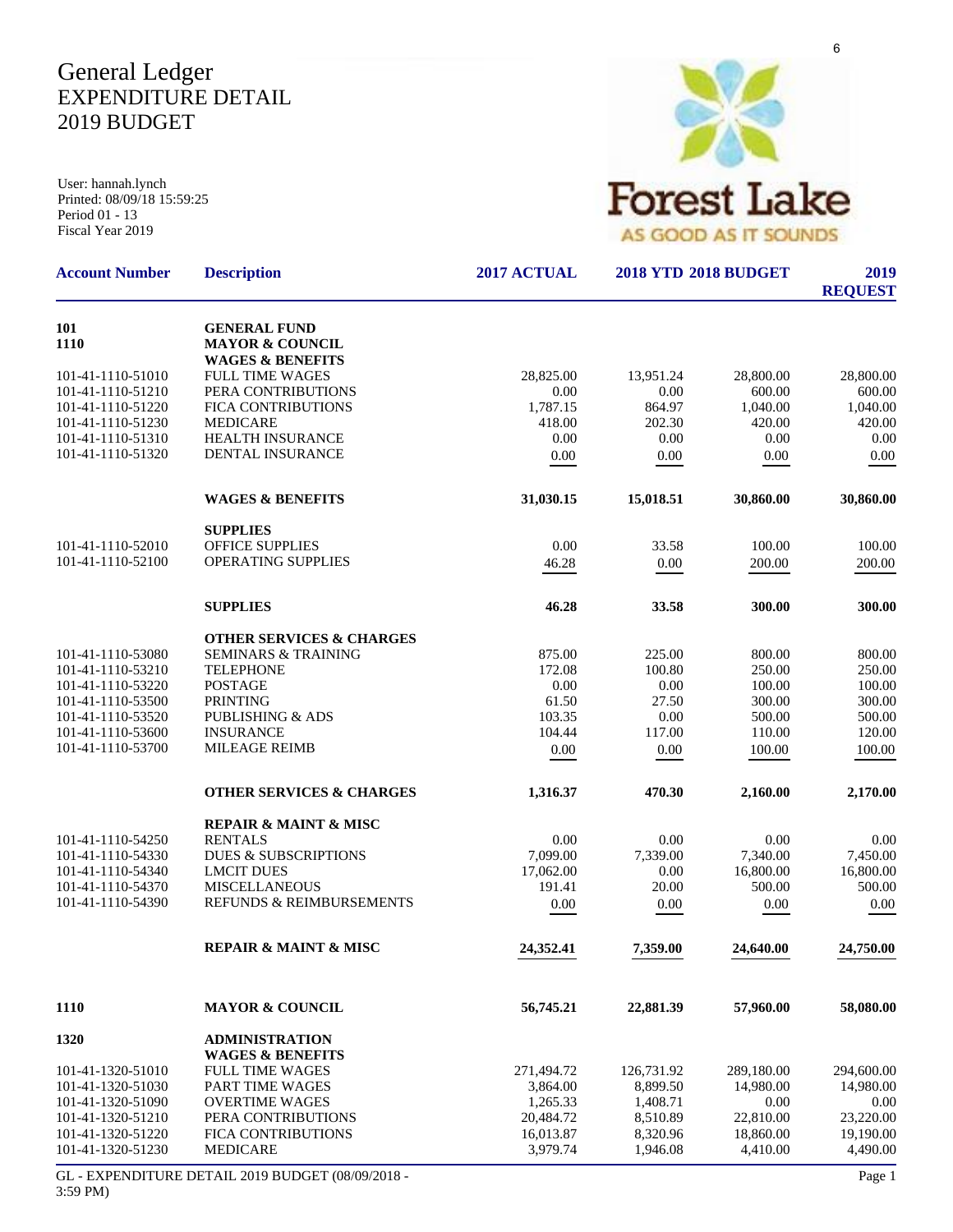| <b>Account Number</b>                  | <b>Description</b>                          | 2017 ACTUAL           | <b>2018 YTD 2018 BUDGET</b> | 2019<br><b>REQUEST</b> |                        |
|----------------------------------------|---------------------------------------------|-----------------------|-----------------------------|------------------------|------------------------|
| 101-41-1320-51310                      | HEALTH INSURANCE                            | 40,026.44             | 25,522.36                   | 40,200.00              | 51,050.00              |
| 101-41-1320-51320                      | DENTAL INSURANCE                            | 3,114.55              | 1,257.17                    | 5,100.00               | 3,740.00               |
| 101-41-1320-51325                      | <b>HCSP BENEFIT</b>                         | 350.00                | 170.00                      | 360.00                 | 900.00                 |
| 101-41-1320-51330                      | LIFE INSURANCE                              | 253.75                | 123.25                      | 290.00                 | 290.00                 |
| 101-41-1320-51600                      | <b>DISABILITY INSURANCE</b>                 | 788.53                | 395.98                      | 1,010.00               | 1,030.00               |
| 101-41-1320-51800                      | PCORI TAX                                   | 17.04                 | 0.00                        | 30.00                  | 30.00                  |
|                                        |                                             |                       |                             |                        |                        |
|                                        | <b>WAGES &amp; BENEFITS</b>                 | 361,652.69            | 183,286.82                  | 397,230.00             | 413,520.00             |
|                                        | <b>SUPPLIES</b>                             |                       |                             |                        |                        |
| 101-41-1320-52010                      | <b>OFFICE SUPPLIES</b>                      | 612.76                | 208.37                      | 800.00                 | 0.00                   |
| 101-41-1320-52120                      | <b>MOTOR FUEL</b>                           | 0.00                  | 0.00                        | 0.00                   | 0.00                   |
|                                        | <b>SUPPLIES</b>                             | 612.76                | 208.37                      | 800.00                 | 0.00                   |
|                                        | <b>OTHER SERVICES &amp; CHARGES</b>         |                       |                             |                        |                        |
| 101-41-1320-53070                      | PROFESSIONAL SERVICES                       | 131.00                | 0.00                        | 5,000.00               | 7,000.00               |
| 101-41-1320-53080                      | <b>SEMINARS &amp; TRAINING</b>              | 5,041.97              | 839.00                      | 8,600.00               | 8,600.00               |
| 101-41-1320-53150                      | ADMINISTRATLABOR SERV FEES                  | 10,703.00             | 15,853.75                   | 6,000.00               | 8,500.00               |
| 101-41-1320-53210                      | <b>TELEPHONE</b>                            | 945.41                | 305.55                      | 1,000.00               | 1.000.00               |
| 101-41-1320-53600                      | <b>INSURANCE</b>                            | 12,478.00             | 6,496.00                    | 13,440.00              | 13,260.00              |
| 101-41-1320-53700                      | <b>MILEAGE REIMB</b>                        | 4,422.16              | 555.95                      | 4,700.00               | 4,700.00               |
|                                        | <b>OTHER SERVICES &amp; CHARGES</b>         | 33,721.54             | 24,050.25                   | 38,740.00              | 43,060.00              |
|                                        | REPAIR & MAINT & MISC                       |                       |                             |                        |                        |
| 101-41-1320-54250                      | <b>RENTALS</b>                              | 0.00                  | 0.00                        | 0.00                   | 0.00                   |
| 101-41-1320-54330                      | <b>DUES &amp; SUBSCRIPTIONS</b>             | 3,336.60              | 665.00                      | 2,700.00               | 2,700.00               |
| 101-41-1320-54350                      | ADMINISTRATNBOOKS & PHAMLETS                | 0.00                  | 0.00                        | 300.00                 | 0.00                   |
| 101-41-1320-54370                      | <b>MISCELLANEOUS</b>                        | 13,018.56             | 7,097.59                    | 2,100.00               | 2,100.00               |
| 101-41-1320-54520                      | ADMINISTRATNPUBLISHING & ADS                | 3,797.15              | 2,390.00                    | 2,800.00               | 2,800.00               |
|                                        | <b>REPAIR &amp; MAINT &amp; MISC</b>        | 20,152.31             | 10,152.59                   | 7,900.00               | 7,600.00               |
|                                        | <b>CAPITAL OUTLAY</b>                       |                       |                             |                        |                        |
| 101-41-1320-55500                      | CAP OUTLAY-VEHICLES                         | 0.00                  | 0.00                        | 0.00                   | 0.00                   |
| 101-41-1320-55600                      | CAP OUTLAY-FURNITURE                        | 0.00                  | 0.00                        | 0.00                   | 0.00                   |
| 101-41-1320-55700                      | CAP OUTLAY-COMPUTERS                        | 0.00                  | 0.00                        | 0.00                   | 0.00                   |
| 101-41-1320-55800                      | CAP OUTLAY-EQUIPMENT                        | 0.00                  | 0.00                        | 0.00                   | 0.00                   |
|                                        |                                             |                       |                             |                        |                        |
|                                        | <b>CAPITAL OUTLAY</b>                       | 0.00                  | 0.00                        | 0.00                   | 0.00                   |
| 1320                                   | <b>ADMINISTRATION</b>                       | 416,139.30            | 217,698.03                  | 444,670.00             | 464,180.00             |
| 1400                                   | <b>FINANCE</b>                              |                       |                             |                        |                        |
|                                        | <b>WAGES &amp; BENEFITS</b>                 |                       |                             |                        |                        |
| 101-41-1400-51010                      | <b>FULL TIME WAGES</b>                      | 149,440.48            | 73,876.22                   | 153,340.00             | 148,630.00             |
| 101-41-1400-51030                      | PART TIME WAGES                             | 0.00                  | 0.00                        | 0.00                   | 0.00                   |
| 101-41-1400-51090<br>101-41-1400-51210 | <b>OVERTIME WAGES</b><br>PERA CONTRIBUTIONS | 32,741.10             | 30,374.67                   | 20,000.00              | 20,000.00              |
| 101-41-1400-51220                      | FICA CONTRIBUTIONS                          | 13,663.55<br>9,998.25 | 7,748.75<br>5,469.27        | 13,000.00<br>10,750.00 | 12,650.00<br>10,460.00 |
| 101-41-1400-51230                      | <b>MEDICARE</b>                             | 2,338.43              | 1,279.03                    | 2,510.00               | 2,450.00               |
| 101-41-1400-51310                      | <b>HEALTH INSURANCE</b>                     | 29,340.53             | 17,913.00                   | 30,460.00              | 35,570.00              |
| 101-41-1400-51320                      | DENTAL INSURANCE                            | 2,228.73              | 1,472.75                    | 3,360.00               | 3,160.00               |
| 101-41-1400-51325                      | <b>HCSP BENEFIT</b>                         | 282.49                | 168.98                      | 280.00                 | 710.00                 |
| 101-41-1400-51330                      | <b>LIFE INSURANCE</b>                       | 204.79                | 115.66                      | 230.00                 | 230.00                 |
| 101-41-1400-51600                      | DISABILITY INSURANCE                        | 480.35                | 271.60                      | 540.00                 | 520.00                 |
| 101-41-1400-51800                      | PCORI TAX                                   | 17.03                 | 0.00                        | 30.00                  | 30.00                  |
|                                        |                                             |                       |                             |                        |                        |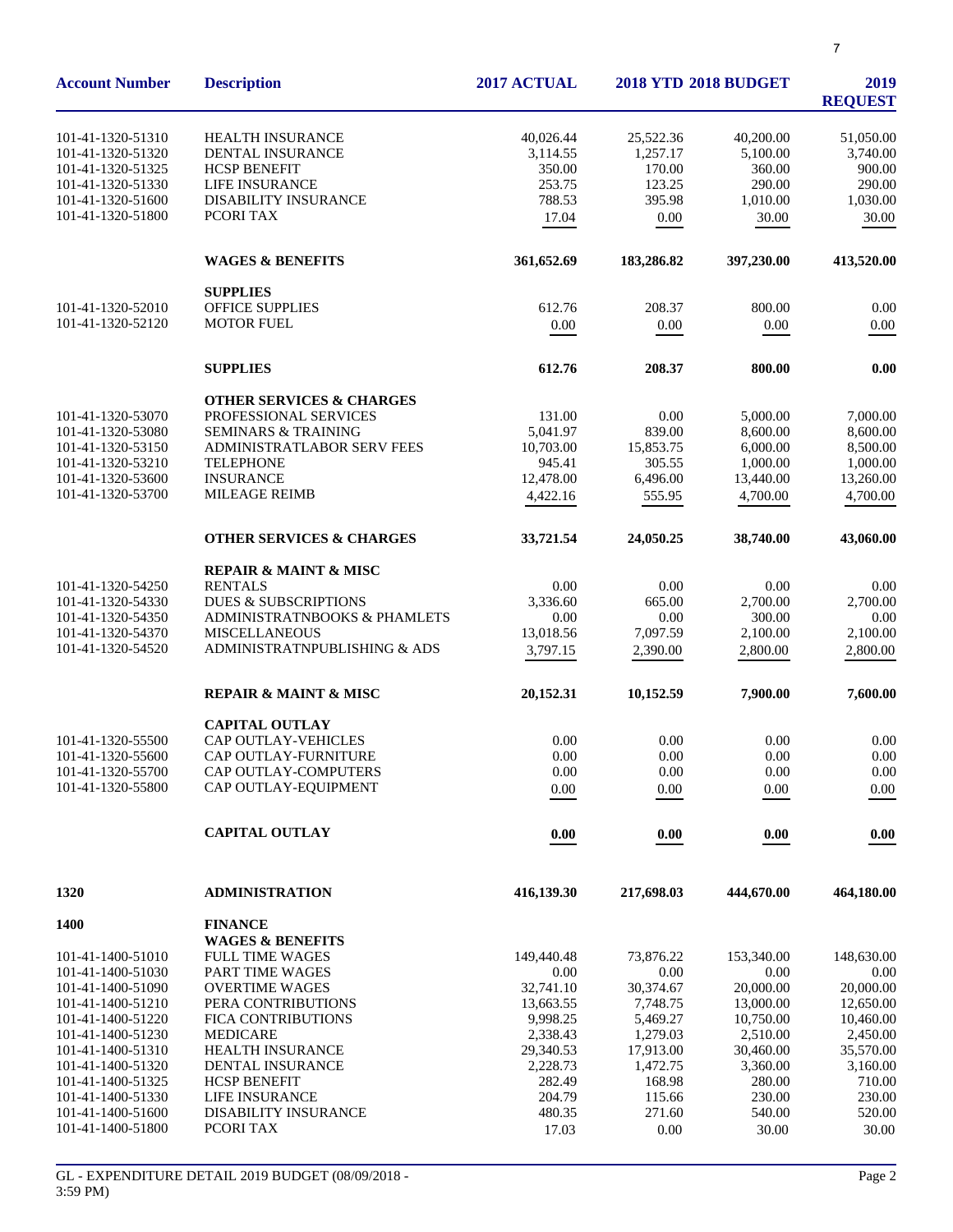| <b>WAGES &amp; BENEFITS</b><br>138,689.93<br>234,500.00<br>240,735.73<br><b>SUPPLIES</b><br>101-41-1400-52010<br>OFFICE SUPPLIES<br>6,081.06<br>4,076.81<br>6,000.00<br>101-41-1400-52100<br><b>OPERATING SUPPLIES</b><br>223.99<br>0.00<br>0.00<br><b>CLEANING SUPPLIES</b><br>0.00<br>0.00<br>0.00<br>101-41-1400-52110<br>0.00<br><b>REPAIR &amp; MAINT SUPPLIES</b><br>101-41-1400-52210<br>500.00<br>296.91<br>167.78<br>300.00<br><b>SUPPLIES</b><br>6,300.00<br>6,601.96<br>4,244.59<br><b>OTHER SERVICES &amp; CHARGES</b><br><b>AUDIT SERVICES</b><br>101-41-1400-53010<br>26,450.00<br>28,812.57<br>34,000.00<br>34,000.00<br>101-41-1400-53070<br>PROFESSIONAL SERVICES<br>128,887.11<br>86,497.00<br>115,000.00<br>133,200.00<br>101-41-1400-53080<br><b>SEMINARS &amp; TRAINING</b><br>1,893.42<br>290.00<br>3,500.00<br>3,500.00<br>101-41-1400-53090<br><b>COMPUTER SUPPORT</b><br>0.00<br>0.00<br>0.00<br><b>TELEPHONE</b><br>1,614.96<br>809.55<br>2,500.00<br>101-41-1400-53210<br><b>POSTAGE</b><br>350.00<br>101-41-1400-53220<br>1.257.25<br>1,500.00<br><b>PRINTING</b><br>0.00<br>0.00<br>100.00<br>101-41-1400-53500<br><b>PUBLISHING &amp; ADS</b><br>376.30<br>87.45<br>700.00<br>700.00<br>101-41-1400-53520<br><b>INSURANCE</b><br>530.00<br>101-41-1400-53600<br>2.024.73<br>1,134.00<br>2,120.00<br>101-41-1400-53700<br><b>MILEAGE REIMB</b><br>344.87<br>144.56<br>500.00<br>500.00<br><b>OTHER SERVICES &amp; CHARGES</b><br>162,848.64<br>118,125.13<br>159,920.00<br><b>REPAIR &amp; MAINT &amp; MISC</b><br>101-41-1400-54020<br><b>REPAIR &amp; MAINT - SUBS</b><br>3,000.00<br>2,639.88<br>2,173.74<br>101-41-1400-54040<br>0.00<br>0.00<br>0.00<br>0.00<br>REPAIR & MAINT EQUIPMENT<br><b>REPAIR &amp; MAINT CONTRACTS</b><br>18,494.60<br>8,485.09<br>22,000.00<br>20,000.00<br>101-41-1400-54050<br>101-41-1400-54330<br><b>DUES &amp; SUBSCRIPTIONS</b><br>997.00<br>525.00<br>1,000.00<br>1,000.00<br><b>MISCELLANEOUS</b><br>994.67<br>2,000.00<br>1,500.00<br>101-41-1400-54370<br>1,467.04<br>REFUNDS & REIMBURSEMENTS<br>101-41-1400-54390<br>0.00<br>0.00<br>0.00<br><b>REPAIR &amp; MAINT &amp; MISC</b><br>23,598.52<br>12,178.50<br>28,000.00<br><b>CAPITAL OUTLAY</b><br>CAP OUTLAY-FURNITURE<br>0.00<br>0.00<br>101-41-1400-55600<br>0.00<br>CAP OUTLAY-COMPUTERS<br>101-41-1400-55700<br>0.00<br>0.00<br>0.00<br>101-41-1400-55800<br>CAP OUTLAY-EQUIPMENT<br>0.00<br>0.00<br>0.00<br><b>CAPITAL OUTLAY</b><br>0.00<br>0.00<br>0.00<br>1400<br><b>FINANCE</b><br>433,784.85<br>273,238.15<br>428,720.00<br>1410<br><b>ELECTIONS</b><br><b>WAGES &amp; BENEFITS</b><br>101-41-1410-51030<br><b>PART TIME WAGES</b><br>0.00<br>0.00<br>0.00<br>0.00<br>101-41-1410-51220<br>FICA CONTRIBUTIONS<br>0.00<br>0.00<br>0.00<br>0.00<br>101-41-1410-51230<br><b>MEDICARE</b><br>0.00<br>0.00<br>0.00<br>0.00<br><b>WAGES &amp; BENEFITS</b><br>0.00<br>0.00<br>0.00<br><b>SUPPLIES</b><br>101-41-1410-52100<br>OPERATING SUPPLIES<br>132.00<br>0.00<br>0.00<br><b>SUPPLIES</b><br>132.00<br>0.00<br>0.00 | <b>Account Number</b> | <b>Description</b> | 2017 ACTUAL | <b>2018 YTD 2018 BUDGET</b> | 2019<br><b>REQUEST</b> |            |
|--------------------------------------------------------------------------------------------------------------------------------------------------------------------------------------------------------------------------------------------------------------------------------------------------------------------------------------------------------------------------------------------------------------------------------------------------------------------------------------------------------------------------------------------------------------------------------------------------------------------------------------------------------------------------------------------------------------------------------------------------------------------------------------------------------------------------------------------------------------------------------------------------------------------------------------------------------------------------------------------------------------------------------------------------------------------------------------------------------------------------------------------------------------------------------------------------------------------------------------------------------------------------------------------------------------------------------------------------------------------------------------------------------------------------------------------------------------------------------------------------------------------------------------------------------------------------------------------------------------------------------------------------------------------------------------------------------------------------------------------------------------------------------------------------------------------------------------------------------------------------------------------------------------------------------------------------------------------------------------------------------------------------------------------------------------------------------------------------------------------------------------------------------------------------------------------------------------------------------------------------------------------------------------------------------------------------------------------------------------------------------------------------------------------------------------------------------------------------------------------------------------------------------------------------------------------------------------------------------------------------------------------------------------------------------------------------------------------------------------------------------------------------------------------------------------------------------------------------------------------------------------------------------------------------------------------------------------------------------------------------------------------------------------------------------|-----------------------|--------------------|-------------|-----------------------------|------------------------|------------|
|                                                                                                                                                                                                                                                                                                                                                                                                                                                                                                                                                                                                                                                                                                                                                                                                                                                                                                                                                                                                                                                                                                                                                                                                                                                                                                                                                                                                                                                                                                                                                                                                                                                                                                                                                                                                                                                                                                                                                                                                                                                                                                                                                                                                                                                                                                                                                                                                                                                                                                                                                                                                                                                                                                                                                                                                                                                                                                                                                                                                                                                        |                       |                    |             |                             |                        |            |
|                                                                                                                                                                                                                                                                                                                                                                                                                                                                                                                                                                                                                                                                                                                                                                                                                                                                                                                                                                                                                                                                                                                                                                                                                                                                                                                                                                                                                                                                                                                                                                                                                                                                                                                                                                                                                                                                                                                                                                                                                                                                                                                                                                                                                                                                                                                                                                                                                                                                                                                                                                                                                                                                                                                                                                                                                                                                                                                                                                                                                                                        |                       |                    |             |                             |                        | 234,410.00 |
|                                                                                                                                                                                                                                                                                                                                                                                                                                                                                                                                                                                                                                                                                                                                                                                                                                                                                                                                                                                                                                                                                                                                                                                                                                                                                                                                                                                                                                                                                                                                                                                                                                                                                                                                                                                                                                                                                                                                                                                                                                                                                                                                                                                                                                                                                                                                                                                                                                                                                                                                                                                                                                                                                                                                                                                                                                                                                                                                                                                                                                                        |                       |                    |             |                             |                        |            |
|                                                                                                                                                                                                                                                                                                                                                                                                                                                                                                                                                                                                                                                                                                                                                                                                                                                                                                                                                                                                                                                                                                                                                                                                                                                                                                                                                                                                                                                                                                                                                                                                                                                                                                                                                                                                                                                                                                                                                                                                                                                                                                                                                                                                                                                                                                                                                                                                                                                                                                                                                                                                                                                                                                                                                                                                                                                                                                                                                                                                                                                        |                       |                    |             |                             |                        | 7,600.00   |
|                                                                                                                                                                                                                                                                                                                                                                                                                                                                                                                                                                                                                                                                                                                                                                                                                                                                                                                                                                                                                                                                                                                                                                                                                                                                                                                                                                                                                                                                                                                                                                                                                                                                                                                                                                                                                                                                                                                                                                                                                                                                                                                                                                                                                                                                                                                                                                                                                                                                                                                                                                                                                                                                                                                                                                                                                                                                                                                                                                                                                                                        |                       |                    |             |                             |                        | 0.00       |
|                                                                                                                                                                                                                                                                                                                                                                                                                                                                                                                                                                                                                                                                                                                                                                                                                                                                                                                                                                                                                                                                                                                                                                                                                                                                                                                                                                                                                                                                                                                                                                                                                                                                                                                                                                                                                                                                                                                                                                                                                                                                                                                                                                                                                                                                                                                                                                                                                                                                                                                                                                                                                                                                                                                                                                                                                                                                                                                                                                                                                                                        |                       |                    |             |                             |                        |            |
|                                                                                                                                                                                                                                                                                                                                                                                                                                                                                                                                                                                                                                                                                                                                                                                                                                                                                                                                                                                                                                                                                                                                                                                                                                                                                                                                                                                                                                                                                                                                                                                                                                                                                                                                                                                                                                                                                                                                                                                                                                                                                                                                                                                                                                                                                                                                                                                                                                                                                                                                                                                                                                                                                                                                                                                                                                                                                                                                                                                                                                                        |                       |                    |             |                             |                        |            |
|                                                                                                                                                                                                                                                                                                                                                                                                                                                                                                                                                                                                                                                                                                                                                                                                                                                                                                                                                                                                                                                                                                                                                                                                                                                                                                                                                                                                                                                                                                                                                                                                                                                                                                                                                                                                                                                                                                                                                                                                                                                                                                                                                                                                                                                                                                                                                                                                                                                                                                                                                                                                                                                                                                                                                                                                                                                                                                                                                                                                                                                        |                       |                    |             |                             |                        | 8,100.00   |
|                                                                                                                                                                                                                                                                                                                                                                                                                                                                                                                                                                                                                                                                                                                                                                                                                                                                                                                                                                                                                                                                                                                                                                                                                                                                                                                                                                                                                                                                                                                                                                                                                                                                                                                                                                                                                                                                                                                                                                                                                                                                                                                                                                                                                                                                                                                                                                                                                                                                                                                                                                                                                                                                                                                                                                                                                                                                                                                                                                                                                                                        |                       |                    |             |                             |                        |            |
|                                                                                                                                                                                                                                                                                                                                                                                                                                                                                                                                                                                                                                                                                                                                                                                                                                                                                                                                                                                                                                                                                                                                                                                                                                                                                                                                                                                                                                                                                                                                                                                                                                                                                                                                                                                                                                                                                                                                                                                                                                                                                                                                                                                                                                                                                                                                                                                                                                                                                                                                                                                                                                                                                                                                                                                                                                                                                                                                                                                                                                                        |                       |                    |             |                             |                        |            |
|                                                                                                                                                                                                                                                                                                                                                                                                                                                                                                                                                                                                                                                                                                                                                                                                                                                                                                                                                                                                                                                                                                                                                                                                                                                                                                                                                                                                                                                                                                                                                                                                                                                                                                                                                                                                                                                                                                                                                                                                                                                                                                                                                                                                                                                                                                                                                                                                                                                                                                                                                                                                                                                                                                                                                                                                                                                                                                                                                                                                                                                        |                       |                    |             |                             |                        |            |
|                                                                                                                                                                                                                                                                                                                                                                                                                                                                                                                                                                                                                                                                                                                                                                                                                                                                                                                                                                                                                                                                                                                                                                                                                                                                                                                                                                                                                                                                                                                                                                                                                                                                                                                                                                                                                                                                                                                                                                                                                                                                                                                                                                                                                                                                                                                                                                                                                                                                                                                                                                                                                                                                                                                                                                                                                                                                                                                                                                                                                                                        |                       |                    |             |                             |                        | 0.00       |
|                                                                                                                                                                                                                                                                                                                                                                                                                                                                                                                                                                                                                                                                                                                                                                                                                                                                                                                                                                                                                                                                                                                                                                                                                                                                                                                                                                                                                                                                                                                                                                                                                                                                                                                                                                                                                                                                                                                                                                                                                                                                                                                                                                                                                                                                                                                                                                                                                                                                                                                                                                                                                                                                                                                                                                                                                                                                                                                                                                                                                                                        |                       |                    |             |                             |                        | 2,500.00   |
|                                                                                                                                                                                                                                                                                                                                                                                                                                                                                                                                                                                                                                                                                                                                                                                                                                                                                                                                                                                                                                                                                                                                                                                                                                                                                                                                                                                                                                                                                                                                                                                                                                                                                                                                                                                                                                                                                                                                                                                                                                                                                                                                                                                                                                                                                                                                                                                                                                                                                                                                                                                                                                                                                                                                                                                                                                                                                                                                                                                                                                                        |                       |                    |             |                             |                        | 1,500.00   |
|                                                                                                                                                                                                                                                                                                                                                                                                                                                                                                                                                                                                                                                                                                                                                                                                                                                                                                                                                                                                                                                                                                                                                                                                                                                                                                                                                                                                                                                                                                                                                                                                                                                                                                                                                                                                                                                                                                                                                                                                                                                                                                                                                                                                                                                                                                                                                                                                                                                                                                                                                                                                                                                                                                                                                                                                                                                                                                                                                                                                                                                        |                       |                    |             |                             |                        | 100.00     |
|                                                                                                                                                                                                                                                                                                                                                                                                                                                                                                                                                                                                                                                                                                                                                                                                                                                                                                                                                                                                                                                                                                                                                                                                                                                                                                                                                                                                                                                                                                                                                                                                                                                                                                                                                                                                                                                                                                                                                                                                                                                                                                                                                                                                                                                                                                                                                                                                                                                                                                                                                                                                                                                                                                                                                                                                                                                                                                                                                                                                                                                        |                       |                    |             |                             |                        |            |
|                                                                                                                                                                                                                                                                                                                                                                                                                                                                                                                                                                                                                                                                                                                                                                                                                                                                                                                                                                                                                                                                                                                                                                                                                                                                                                                                                                                                                                                                                                                                                                                                                                                                                                                                                                                                                                                                                                                                                                                                                                                                                                                                                                                                                                                                                                                                                                                                                                                                                                                                                                                                                                                                                                                                                                                                                                                                                                                                                                                                                                                        |                       |                    |             |                             |                        |            |
|                                                                                                                                                                                                                                                                                                                                                                                                                                                                                                                                                                                                                                                                                                                                                                                                                                                                                                                                                                                                                                                                                                                                                                                                                                                                                                                                                                                                                                                                                                                                                                                                                                                                                                                                                                                                                                                                                                                                                                                                                                                                                                                                                                                                                                                                                                                                                                                                                                                                                                                                                                                                                                                                                                                                                                                                                                                                                                                                                                                                                                                        |                       |                    |             |                             |                        |            |
|                                                                                                                                                                                                                                                                                                                                                                                                                                                                                                                                                                                                                                                                                                                                                                                                                                                                                                                                                                                                                                                                                                                                                                                                                                                                                                                                                                                                                                                                                                                                                                                                                                                                                                                                                                                                                                                                                                                                                                                                                                                                                                                                                                                                                                                                                                                                                                                                                                                                                                                                                                                                                                                                                                                                                                                                                                                                                                                                                                                                                                                        |                       |                    |             |                             |                        | 176,530.00 |
|                                                                                                                                                                                                                                                                                                                                                                                                                                                                                                                                                                                                                                                                                                                                                                                                                                                                                                                                                                                                                                                                                                                                                                                                                                                                                                                                                                                                                                                                                                                                                                                                                                                                                                                                                                                                                                                                                                                                                                                                                                                                                                                                                                                                                                                                                                                                                                                                                                                                                                                                                                                                                                                                                                                                                                                                                                                                                                                                                                                                                                                        |                       |                    |             |                             |                        |            |
|                                                                                                                                                                                                                                                                                                                                                                                                                                                                                                                                                                                                                                                                                                                                                                                                                                                                                                                                                                                                                                                                                                                                                                                                                                                                                                                                                                                                                                                                                                                                                                                                                                                                                                                                                                                                                                                                                                                                                                                                                                                                                                                                                                                                                                                                                                                                                                                                                                                                                                                                                                                                                                                                                                                                                                                                                                                                                                                                                                                                                                                        |                       |                    |             |                             |                        | 3,000.00   |
|                                                                                                                                                                                                                                                                                                                                                                                                                                                                                                                                                                                                                                                                                                                                                                                                                                                                                                                                                                                                                                                                                                                                                                                                                                                                                                                                                                                                                                                                                                                                                                                                                                                                                                                                                                                                                                                                                                                                                                                                                                                                                                                                                                                                                                                                                                                                                                                                                                                                                                                                                                                                                                                                                                                                                                                                                                                                                                                                                                                                                                                        |                       |                    |             |                             |                        |            |
|                                                                                                                                                                                                                                                                                                                                                                                                                                                                                                                                                                                                                                                                                                                                                                                                                                                                                                                                                                                                                                                                                                                                                                                                                                                                                                                                                                                                                                                                                                                                                                                                                                                                                                                                                                                                                                                                                                                                                                                                                                                                                                                                                                                                                                                                                                                                                                                                                                                                                                                                                                                                                                                                                                                                                                                                                                                                                                                                                                                                                                                        |                       |                    |             |                             |                        |            |
|                                                                                                                                                                                                                                                                                                                                                                                                                                                                                                                                                                                                                                                                                                                                                                                                                                                                                                                                                                                                                                                                                                                                                                                                                                                                                                                                                                                                                                                                                                                                                                                                                                                                                                                                                                                                                                                                                                                                                                                                                                                                                                                                                                                                                                                                                                                                                                                                                                                                                                                                                                                                                                                                                                                                                                                                                                                                                                                                                                                                                                                        |                       |                    |             |                             |                        |            |
|                                                                                                                                                                                                                                                                                                                                                                                                                                                                                                                                                                                                                                                                                                                                                                                                                                                                                                                                                                                                                                                                                                                                                                                                                                                                                                                                                                                                                                                                                                                                                                                                                                                                                                                                                                                                                                                                                                                                                                                                                                                                                                                                                                                                                                                                                                                                                                                                                                                                                                                                                                                                                                                                                                                                                                                                                                                                                                                                                                                                                                                        |                       |                    |             |                             |                        | 0.00       |
|                                                                                                                                                                                                                                                                                                                                                                                                                                                                                                                                                                                                                                                                                                                                                                                                                                                                                                                                                                                                                                                                                                                                                                                                                                                                                                                                                                                                                                                                                                                                                                                                                                                                                                                                                                                                                                                                                                                                                                                                                                                                                                                                                                                                                                                                                                                                                                                                                                                                                                                                                                                                                                                                                                                                                                                                                                                                                                                                                                                                                                                        |                       |                    |             |                             |                        | 25,500.00  |
|                                                                                                                                                                                                                                                                                                                                                                                                                                                                                                                                                                                                                                                                                                                                                                                                                                                                                                                                                                                                                                                                                                                                                                                                                                                                                                                                                                                                                                                                                                                                                                                                                                                                                                                                                                                                                                                                                                                                                                                                                                                                                                                                                                                                                                                                                                                                                                                                                                                                                                                                                                                                                                                                                                                                                                                                                                                                                                                                                                                                                                                        |                       |                    |             |                             |                        |            |
|                                                                                                                                                                                                                                                                                                                                                                                                                                                                                                                                                                                                                                                                                                                                                                                                                                                                                                                                                                                                                                                                                                                                                                                                                                                                                                                                                                                                                                                                                                                                                                                                                                                                                                                                                                                                                                                                                                                                                                                                                                                                                                                                                                                                                                                                                                                                                                                                                                                                                                                                                                                                                                                                                                                                                                                                                                                                                                                                                                                                                                                        |                       |                    |             |                             |                        | 0.00       |
|                                                                                                                                                                                                                                                                                                                                                                                                                                                                                                                                                                                                                                                                                                                                                                                                                                                                                                                                                                                                                                                                                                                                                                                                                                                                                                                                                                                                                                                                                                                                                                                                                                                                                                                                                                                                                                                                                                                                                                                                                                                                                                                                                                                                                                                                                                                                                                                                                                                                                                                                                                                                                                                                                                                                                                                                                                                                                                                                                                                                                                                        |                       |                    |             |                             |                        | 0.00       |
|                                                                                                                                                                                                                                                                                                                                                                                                                                                                                                                                                                                                                                                                                                                                                                                                                                                                                                                                                                                                                                                                                                                                                                                                                                                                                                                                                                                                                                                                                                                                                                                                                                                                                                                                                                                                                                                                                                                                                                                                                                                                                                                                                                                                                                                                                                                                                                                                                                                                                                                                                                                                                                                                                                                                                                                                                                                                                                                                                                                                                                                        |                       |                    |             |                             |                        | $0.00\,$   |
|                                                                                                                                                                                                                                                                                                                                                                                                                                                                                                                                                                                                                                                                                                                                                                                                                                                                                                                                                                                                                                                                                                                                                                                                                                                                                                                                                                                                                                                                                                                                                                                                                                                                                                                                                                                                                                                                                                                                                                                                                                                                                                                                                                                                                                                                                                                                                                                                                                                                                                                                                                                                                                                                                                                                                                                                                                                                                                                                                                                                                                                        |                       |                    |             |                             |                        | 0.00       |
|                                                                                                                                                                                                                                                                                                                                                                                                                                                                                                                                                                                                                                                                                                                                                                                                                                                                                                                                                                                                                                                                                                                                                                                                                                                                                                                                                                                                                                                                                                                                                                                                                                                                                                                                                                                                                                                                                                                                                                                                                                                                                                                                                                                                                                                                                                                                                                                                                                                                                                                                                                                                                                                                                                                                                                                                                                                                                                                                                                                                                                                        |                       |                    |             |                             |                        | 444,540.00 |
|                                                                                                                                                                                                                                                                                                                                                                                                                                                                                                                                                                                                                                                                                                                                                                                                                                                                                                                                                                                                                                                                                                                                                                                                                                                                                                                                                                                                                                                                                                                                                                                                                                                                                                                                                                                                                                                                                                                                                                                                                                                                                                                                                                                                                                                                                                                                                                                                                                                                                                                                                                                                                                                                                                                                                                                                                                                                                                                                                                                                                                                        |                       |                    |             |                             |                        |            |
|                                                                                                                                                                                                                                                                                                                                                                                                                                                                                                                                                                                                                                                                                                                                                                                                                                                                                                                                                                                                                                                                                                                                                                                                                                                                                                                                                                                                                                                                                                                                                                                                                                                                                                                                                                                                                                                                                                                                                                                                                                                                                                                                                                                                                                                                                                                                                                                                                                                                                                                                                                                                                                                                                                                                                                                                                                                                                                                                                                                                                                                        |                       |                    |             |                             |                        |            |
|                                                                                                                                                                                                                                                                                                                                                                                                                                                                                                                                                                                                                                                                                                                                                                                                                                                                                                                                                                                                                                                                                                                                                                                                                                                                                                                                                                                                                                                                                                                                                                                                                                                                                                                                                                                                                                                                                                                                                                                                                                                                                                                                                                                                                                                                                                                                                                                                                                                                                                                                                                                                                                                                                                                                                                                                                                                                                                                                                                                                                                                        |                       |                    |             |                             |                        |            |
|                                                                                                                                                                                                                                                                                                                                                                                                                                                                                                                                                                                                                                                                                                                                                                                                                                                                                                                                                                                                                                                                                                                                                                                                                                                                                                                                                                                                                                                                                                                                                                                                                                                                                                                                                                                                                                                                                                                                                                                                                                                                                                                                                                                                                                                                                                                                                                                                                                                                                                                                                                                                                                                                                                                                                                                                                                                                                                                                                                                                                                                        |                       |                    |             |                             |                        |            |
|                                                                                                                                                                                                                                                                                                                                                                                                                                                                                                                                                                                                                                                                                                                                                                                                                                                                                                                                                                                                                                                                                                                                                                                                                                                                                                                                                                                                                                                                                                                                                                                                                                                                                                                                                                                                                                                                                                                                                                                                                                                                                                                                                                                                                                                                                                                                                                                                                                                                                                                                                                                                                                                                                                                                                                                                                                                                                                                                                                                                                                                        |                       |                    |             |                             |                        |            |
|                                                                                                                                                                                                                                                                                                                                                                                                                                                                                                                                                                                                                                                                                                                                                                                                                                                                                                                                                                                                                                                                                                                                                                                                                                                                                                                                                                                                                                                                                                                                                                                                                                                                                                                                                                                                                                                                                                                                                                                                                                                                                                                                                                                                                                                                                                                                                                                                                                                                                                                                                                                                                                                                                                                                                                                                                                                                                                                                                                                                                                                        |                       |                    |             |                             |                        | 0.00       |
|                                                                                                                                                                                                                                                                                                                                                                                                                                                                                                                                                                                                                                                                                                                                                                                                                                                                                                                                                                                                                                                                                                                                                                                                                                                                                                                                                                                                                                                                                                                                                                                                                                                                                                                                                                                                                                                                                                                                                                                                                                                                                                                                                                                                                                                                                                                                                                                                                                                                                                                                                                                                                                                                                                                                                                                                                                                                                                                                                                                                                                                        |                       |                    |             |                             |                        |            |
|                                                                                                                                                                                                                                                                                                                                                                                                                                                                                                                                                                                                                                                                                                                                                                                                                                                                                                                                                                                                                                                                                                                                                                                                                                                                                                                                                                                                                                                                                                                                                                                                                                                                                                                                                                                                                                                                                                                                                                                                                                                                                                                                                                                                                                                                                                                                                                                                                                                                                                                                                                                                                                                                                                                                                                                                                                                                                                                                                                                                                                                        |                       |                    |             |                             |                        | 0.00       |
|                                                                                                                                                                                                                                                                                                                                                                                                                                                                                                                                                                                                                                                                                                                                                                                                                                                                                                                                                                                                                                                                                                                                                                                                                                                                                                                                                                                                                                                                                                                                                                                                                                                                                                                                                                                                                                                                                                                                                                                                                                                                                                                                                                                                                                                                                                                                                                                                                                                                                                                                                                                                                                                                                                                                                                                                                                                                                                                                                                                                                                                        |                       |                    |             |                             |                        | 0.00       |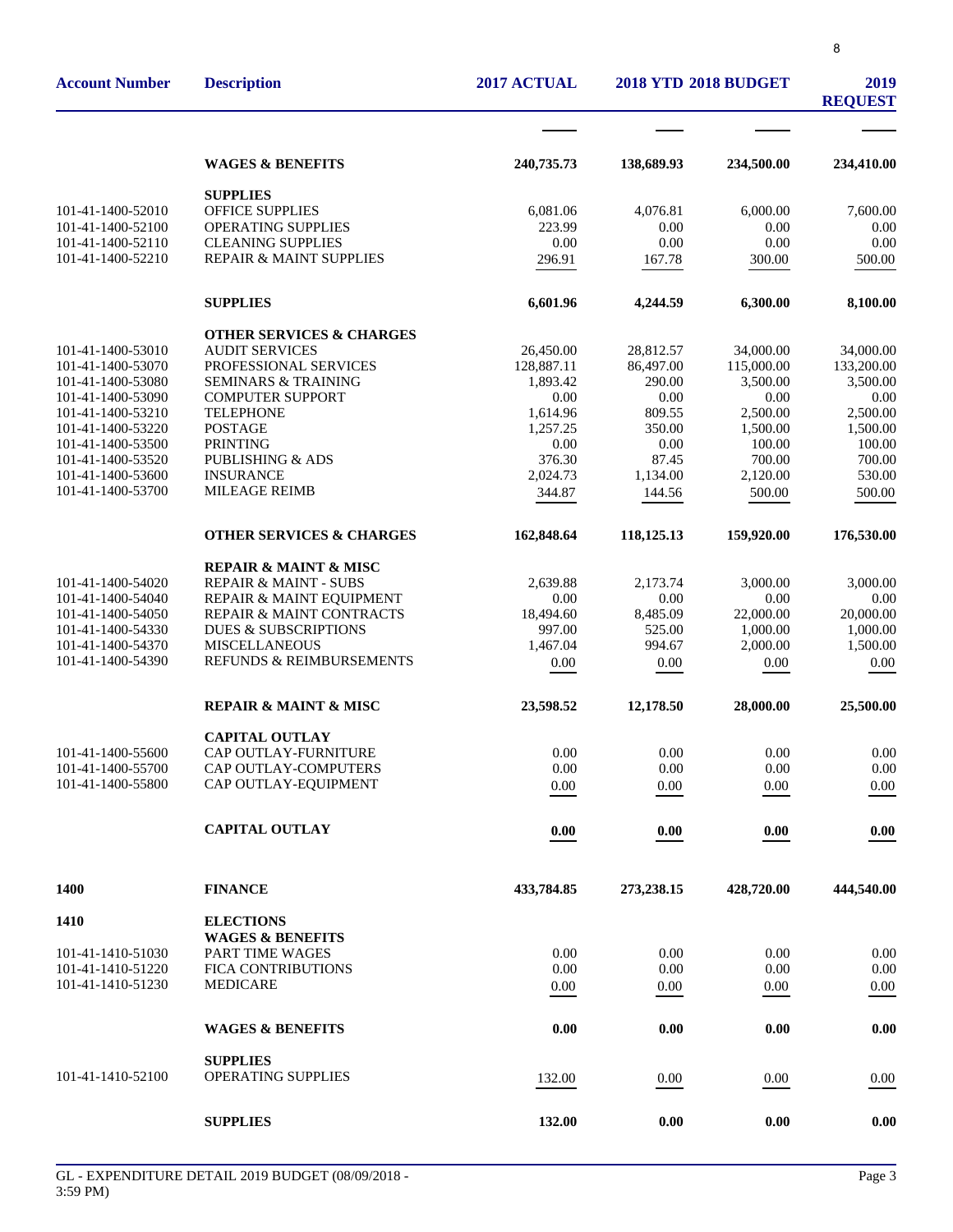| <b>Account Number</b>                                       | <b>Description</b>                                                                                              | 2017 ACTUAL              |                          | <b>2018 YTD 2018 BUDGET</b>   | 2019<br><b>REQUEST</b>   |
|-------------------------------------------------------------|-----------------------------------------------------------------------------------------------------------------|--------------------------|--------------------------|-------------------------------|--------------------------|
| 101-41-1410-53070<br>101-41-1410-53520<br>101-41-1410-53600 | <b>OTHER SERVICES &amp; CHARGES</b><br>PROFESSIONAL SERVICES<br><b>PUBLISHING &amp; ADS</b><br><b>INSURANCE</b> | 4.150.00<br>0.00<br>0.00 | 4,150.00<br>0.00<br>0.00 | 53,000.00<br>1,000.00<br>0.00 | 5,000.00<br>0.00<br>0.00 |
| 101-41-1410-53700                                           | <b>MILEAGE REIMB</b>                                                                                            | 0.00                     | $0.00\,$                 | 0.00                          | 0.00                     |
|                                                             | <b>OTHER SERVICES &amp; CHARGES</b>                                                                             | 4,150.00                 | 4,150.00                 | 54,000.00                     | 5,000.00                 |
| 1410                                                        | <b>ELECTIONS</b>                                                                                                | 4,282.00                 | 4,150.00                 | 54,000.00                     | 5,000.00                 |
| 1500                                                        | <b>INFORMATION TECHNOLOGY</b><br><b>SUPPLIES</b>                                                                |                          |                          |                               |                          |
| 101-41-1500-52100                                           | OPERATING SUPPLIES                                                                                              | 19,309.69                | 946.99                   | 20,000.00                     | 29,000.00                |
|                                                             | <b>SUPPLIES</b>                                                                                                 | 19,309.69                | 946.99                   | 20,000.00                     | 29,000.00                |
|                                                             | <b>OTHER SERVICES &amp; CHARGES</b>                                                                             |                          |                          |                               |                          |
| 101-41-1500-53080                                           | <b>SEMINARS &amp; TRAINING</b>                                                                                  | 0.00                     | 0.00                     | 0.00                          | 0.00                     |
| 101-41-1500-53090<br>101-41-1500-53210                      | <b>COMPUTER SUPPORT</b><br><b>TELEPHONE</b>                                                                     | 154,025.16<br>0.00       | 91,183.25<br>0.00        | 168,000.00<br>0.00            | 200,000.00<br>0.00       |
| 101-41-1500-53700                                           | <b>MILEAGE REIMB</b>                                                                                            | 0.00                     | 0.00                     | 0.00                          | 0.00                     |
|                                                             | <b>OTHER SERVICES &amp; CHARGES</b>                                                                             | 154,025.16               | 91,183.25                | 168,000.00                    | 200,000.00               |
|                                                             | <b>REPAIR &amp; MAINT &amp; MISC</b>                                                                            |                          |                          |                               |                          |
| 101-41-1500-54040                                           | REPAIR & MAINT EQUIPMENT                                                                                        | 0.00                     | 0.00                     | 0.00                          | 0.00                     |
| 101-41-1500-54330                                           | <b>DUES &amp; SUBSCRIPTIONS</b>                                                                                 | 200.00                   | 0.00                     | 100.00                        | 0.00                     |
| 101-41-1500-54370                                           | <b>MISCELLANEOUS</b>                                                                                            | 0.00                     | 0.00                     | 0.00                          | 0.00                     |
| 101-41-1500-54390                                           | REFUNDS & REIMBURSEMENTS                                                                                        | 0.00                     | 0.00                     | 0.00                          | 0.00                     |
|                                                             | <b>REPAIR &amp; MAINT &amp; MISC</b>                                                                            | 200.00                   | 0.00                     | 100.00                        | 0.00                     |
|                                                             | <b>CAPITAL OUTLAY</b>                                                                                           |                          |                          |                               |                          |
| 101-41-1500-55700                                           | CAP OUTLAY-COMPUTERS                                                                                            | 0.00                     | 0.00                     | 0.00                          | 0.00                     |
|                                                             | <b>CAPITAL OUTLAY</b>                                                                                           | 0.00                     | 0.00                     | 0.00                          | 0.00                     |
| 1500                                                        | <b>INFORMATION TECHNOLOGY</b>                                                                                   | 173,534.85               | 92,130.24                | 188,100.00                    | 229,000.00               |
| 1550                                                        | <b>ASSESSING</b>                                                                                                |                          |                          |                               |                          |
|                                                             | <b>OTHER SERVICES &amp; CHARGES</b>                                                                             |                          |                          |                               |                          |
| 101-41-1550-53120<br>101-41-1550-53520                      | ASSESSINGSERVICES<br><b>PUBLISHING &amp; ADS</b>                                                                | 104,914.41<br>1,797.69   | 0.00<br>1,811.45         | 108,060.00<br>1,900.00        | 108,060.00<br>1,900.00   |
| 101-41-1550-53600                                           | <b>INSURANCE</b>                                                                                                | 0.00                     | 0.00                     | 0.00                          | 0.00                     |
|                                                             |                                                                                                                 |                          |                          |                               |                          |
|                                                             | <b>OTHER SERVICES &amp; CHARGES</b>                                                                             | 106,712.10               | 1,811.45                 | 109,960.00                    | 109,960.00               |
| 1550                                                        | <b>ASSESSING</b>                                                                                                | 106,712.10               | 1,811.45                 | 109,960.00                    | 109,960.00               |
| 1601                                                        | <b>LEGAL</b>                                                                                                    |                          |                          |                               |                          |
| 101-41-1601-51010                                           | <b>WAGES &amp; BENEFITS</b><br><b>FULL TIME WAGES</b>                                                           | 0.00                     | 0.00                     | 0.00                          |                          |
| 101-41-1601-51220                                           | <b>FICA CONTRIBUTIONS</b>                                                                                       | 0.00                     | 0.00                     | 0.00                          | 0.00<br>0.00             |
| 101-41-1601-51230                                           | <b>MEDICARE</b>                                                                                                 | 0.00                     | 0.00                     | 0.00                          | 0.00                     |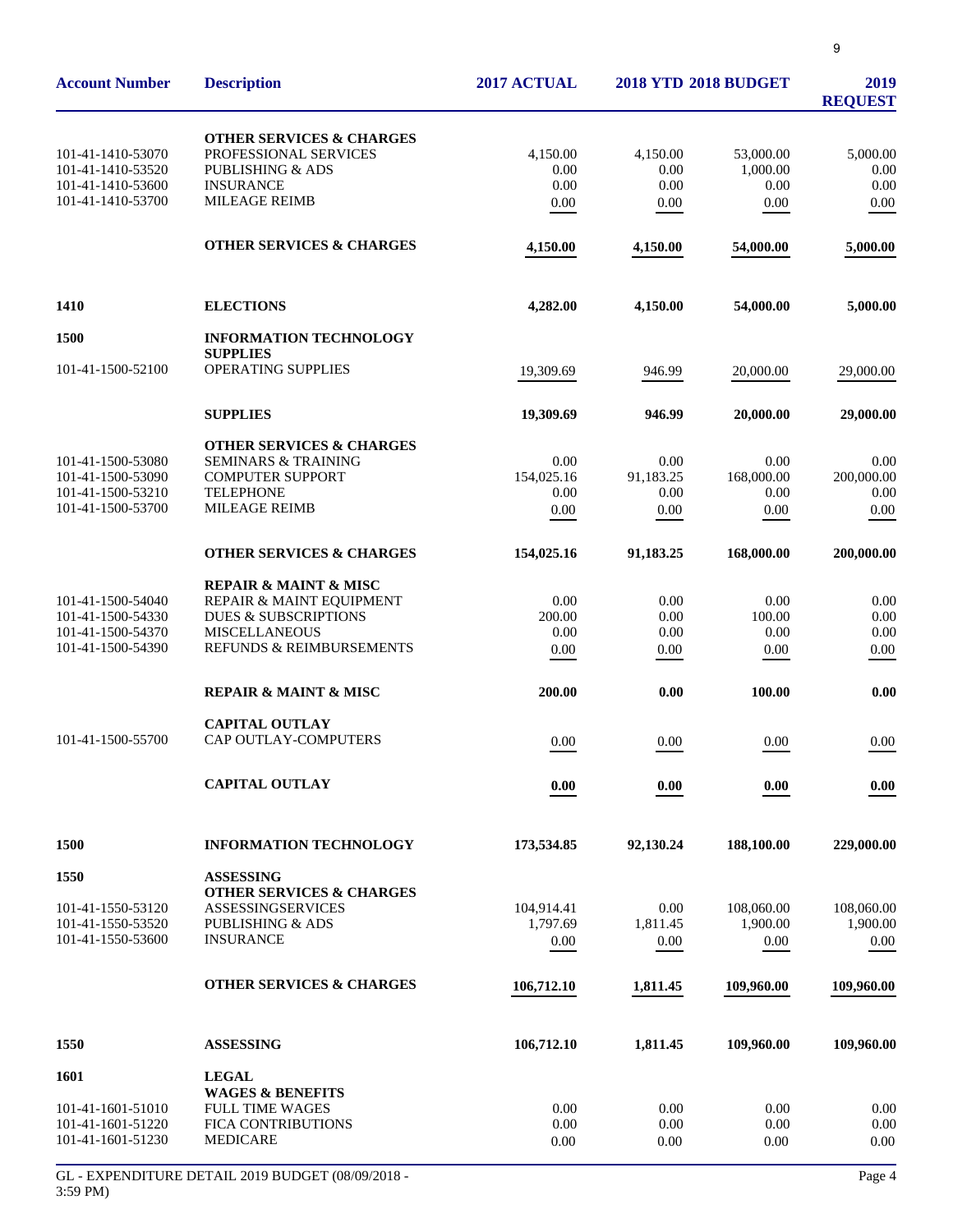| <b>Account Number</b>                  | <b>Description</b>                                      | 2017 ACTUAL           | <b>2018 YTD 2018 BUDGET</b> | 2019<br><b>REQUEST</b> |                       |
|----------------------------------------|---------------------------------------------------------|-----------------------|-----------------------------|------------------------|-----------------------|
|                                        |                                                         |                       |                             |                        |                       |
|                                        | <b>WAGES &amp; BENEFITS</b>                             | 0.00                  | 0.00                        | 0.00                   | 0.00                  |
|                                        | <b>OTHER SERVICES &amp; CHARGES</b>                     |                       |                             |                        |                       |
| 101-41-1601-53040<br>101-41-1601-53520 | <b>LEGAL SERVICES</b><br><b>PUBLISHING &amp; ADS</b>    | 40,415.91<br>0.00     | 25,200.91<br>0.00           | 39,000.00<br>0.00      | 40,000.00<br>0.00     |
| 101-41-1601-53600                      | <b>INSURANCE</b>                                        | 0.00                  | 0.00                        | 0.00                   | 0.00                  |
|                                        |                                                         |                       |                             |                        |                       |
|                                        | <b>OTHER SERVICES &amp; CHARGES</b>                     | 40,415.91             | 25,200.91                   | 39,000.00              | 40,000.00             |
| 1601                                   | <b>LEGAL</b>                                            | 40,415.91             | 25,200.91                   | 39,000.00              | 40,000.00             |
| 1910                                   | <b>COMMUNITY DEVELOPMENT</b>                            |                       |                             |                        |                       |
|                                        | <b>WAGES &amp; BENEFITS</b>                             |                       |                             |                        |                       |
| 101-41-1910-51010                      | <b>FULL TIME WAGES</b>                                  | 70,799.36             | 42,029.92                   | 73,340.00              | 75,540.00             |
| 101-41-1910-51020                      | <b>BOARD MEMBERS WAGES</b>                              | 2,800.00              | 1,000.00                    | 5,400.00               | 4,200.00              |
| 101-41-1910-51030<br>101-41-1910-51090 | PART TIME WAGES<br><b>OVERTIME WAGES</b>                | 18,314.50             | 6,916.00<br>0.00            | 15,720.00<br>0.00      | 0.00<br>0.00          |
| 101-41-1910-51100                      | UNEMPLOYMENT COMPENSATION                               | 0.00<br>0.00          | 0.00                        | 0.00                   | 0.00                  |
| 101-41-1910-51210                      | PERA CONTRIBUTIONS                                      | 6,215.54              | 3,670.94                    | 6,680.00               | 5,670.00              |
| 101-41-1910-51220                      | <b>FICA CONTRIBUTIONS</b>                               | 5,683.16              | 3,087.71                    | 5,860.00               | 4,940.00              |
| 101-41-1910-51230                      | <b>MEDICARE</b>                                         | 1,329.16              | 722.06                      | 1,370.00               | 1,160.00              |
| 101-41-1910-51310                      | HEALTH INSURANCE                                        | 0.00                  | 0.00                        | 0.00                   | 0.00                  |
| 101-41-1910-51320                      | DENTAL INSURANCE                                        | 1,109.88              | 864.40                      | 1,700.00               | 1,580.00              |
| 101-41-1910-51325                      | <b>HCSP BENEFIT</b>                                     | 120.00                | 80.00                       | 120.00                 | 300.00                |
| 101-41-1910-51330                      | <b>LIFE INSURANCE</b>                                   | 87.00                 | 58.00                       | 100.00                 | 100.00                |
| 101-41-1910-51600<br>101-41-1910-51800 | <b>DISABILITY INSURANCE</b><br>PCORI TAX                | 229.32                | 156.00                      | 250.00                 | 260.00                |
|                                        |                                                         | 17.03                 | 0.00                        | 30.00                  | 30.00                 |
|                                        | <b>WAGES &amp; BENEFITS</b>                             | 106,704.95            | 58,585.03                   | 110,570.00             | 93,780.00             |
|                                        | <b>SUPPLIES</b>                                         |                       |                             |                        |                       |
| 101-41-1910-52010                      | OFFICE SUPPLIES                                         | 96.61                 | 96.11                       | 800.00                 | 0.00                  |
| 101-41-1910-52100<br>101-41-1910-52120 | <b>OPERATING SUPPLIES</b><br><b>MOTOR FUEL</b>          | 0.00                  | 5.78                        | 200.00                 | 0.00                  |
|                                        |                                                         | 284.35                | 98.82                       | 300.00                 | 300.00                |
|                                        | <b>SUPPLIES</b>                                         | 380.96                | 200.71                      | 1,300.00               | 300.00                |
|                                        | <b>OTHER SERVICES &amp; CHARGES</b>                     |                       |                             |                        |                       |
| 101-41-1910-53040<br>101-41-1910-53050 | <b>LEGAL SERVICES</b><br><b>ENGINEERING CHARGES</b>     | 29,247.97<br>9,526.50 | 5,806.00<br>17,113.00       | 13,000.00<br>7,000.00  | 13,000.00<br>7,000.00 |
| 101-41-1910-53070                      | PROFESSIONAL SERVICES                                   | 77,290.75             | 22,248.00                   | 30,000.00              | 25,000.00             |
| 101-41-1910-53080                      | <b>SEMINARS &amp; TRAINING</b>                          | 389.25                | 0.00                        | 1,500.00               | 1.500.00              |
| 101-41-1910-53140                      | <b>CITY MAPS UPDATES</b>                                | 0.00                  | 0.00                        | 0.00                   | 0.00                  |
| 101-41-1910-53210                      | <b>TELEPHONE</b>                                        | 913.74                | 303.65                      | 2,400.00               | 2,000.00              |
| 101-41-1910-53220                      | <b>POSTAGE</b>                                          | 109.45                | 126.53                      | 700.00                 | 700.00                |
| 101-41-1910-53500                      | <b>PRINTING</b>                                         | 0.00                  | 0.00                        | 0.00                   | 0.00                  |
| 101-41-1910-53520                      | PUBLISHING & ADS                                        | 575.05                | 23.85                       | 1,500.00               | 1,500.00              |
| 101-41-1910-53600<br>101-41-1910-53700 | <b>INSURANCE</b><br>MILEAGE REIMB                       | 25,559.00             | 12,290.00<br>0.00           | 27,520.00<br>300.00    | 25,810.00<br>300.00   |
|                                        |                                                         | 91.88                 |                             |                        |                       |
|                                        | <b>OTHER SERVICES &amp; CHARGES</b>                     | 143,703.59            | 57,911.03                   | 83,920.00              | 76,810.00             |
|                                        | <b>REPAIR &amp; MAINT &amp; MISC</b>                    |                       |                             |                        |                       |
| 101-41-1910-54050                      | REPAIR & MAINT CONTRACTS                                | 0.00                  | 0.00                        | 500.00                 | 0.00                  |
| 101-41-1910-54330<br>101-41-1910-54370 | <b>DUES &amp; SUBSCRIPTIONS</b><br><b>MISCELLANEOUS</b> | 885.95<br>506.58      | 0.00<br>56.73               | 1,000.00<br>500.00     | 1,000.00<br>500.00    |
| 101-41-1910-54390                      | REFUNDS & REIMBURSEMENTS                                | 0.00                  | 0.00                        | 0.00                   | 0.00                  |
|                                        |                                                         |                       |                             |                        |                       |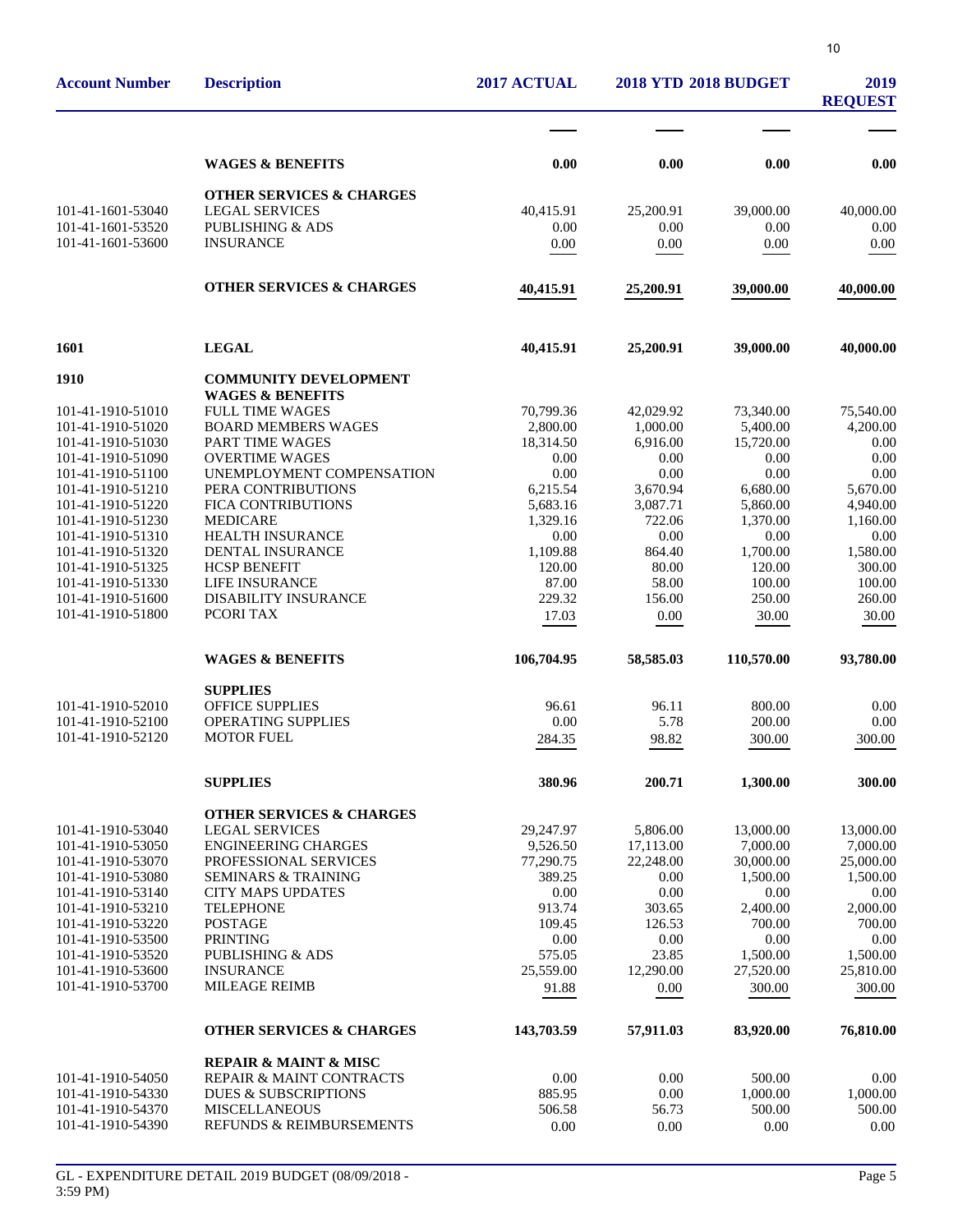| <b>Account Number</b>                  | <b>Description</b>                                                 | 2017 ACTUAL        | <b>2018 YTD 2018 BUDGET</b> | 2019<br><b>REQUEST</b> |                       |
|----------------------------------------|--------------------------------------------------------------------|--------------------|-----------------------------|------------------------|-----------------------|
|                                        |                                                                    |                    |                             |                        |                       |
|                                        | <b>REPAIR &amp; MAINT &amp; MISC</b>                               | 1,392.53           | 56.73                       | 2,000.00               | 1,500.00              |
|                                        | <b>CAPITAL OUTLAY</b>                                              |                    |                             |                        |                       |
| 101-41-1910-55700                      | CAP OUTLAY-COMPUTERS                                               | 0.00               | 0.00                        | 0.00                   | 0.00                  |
| 101-41-1910-55800                      | CAP OUTLAY-EQUIPMENT                                               | 0.00               | $0.00\,$                    | 0.00                   | $0.00\,$              |
|                                        | <b>CAPITAL OUTLAY</b>                                              | 0.00               | 0.00                        | 0.00                   | 0.00                  |
| 1910                                   | <b>COMMUNITY DEVELOPMENT</b>                                       | 252,182.03         | 116,753.50                  | 197,790.00             | 172,390.00            |
| 1940                                   | <b>GENERAL GOVERNMENT BUILDINGS</b><br><b>WAGES &amp; BENEFITS</b> |                    |                             |                        |                       |
| 101-41-1940-51010                      | <b>FULL TIME WAGES</b>                                             | 86,251.28          | 39,808.53                   | 63,360.00              | 65,260.00             |
| 101-41-1940-51030                      | PART TIME WAGES                                                    | 21,281.24          | 23,960.34                   | 39,080.00              | 47,220.00             |
| 101-41-1940-51090                      | <b>OVERTIME WAGES</b>                                              | 331.56             | 563.64                      | 1,400.00               | 1,400.00              |
| 101-41-1940-51210                      | PERA CONTRIBUTIONS                                                 | 8,089.81           | 4,824.94                    | 7,790.00               | 8,540.00              |
| 101-41-1940-51220                      | FICA CONTRIBUTIONS                                                 | 6,640.05           | 3,895.91                    | 6,440.00               | 7,060.00              |
| 101-41-1940-51230                      | <b>MEDICARE</b><br>HEALTH INSURANCE                                | 1,552.83           | 911.19                      | 1,500.00               | 1,650.00              |
| 101-41-1940-51310<br>101-41-1940-51320 | <b>DENTAL INSURANCE</b>                                            | 9,621.36<br>748.56 | 7,380.96<br>569.44          | 10,580.00<br>1,060.00  | 12,730.00<br>1.180.00 |
| 101-41-1940-51325                      | <b>HCSP BENEFIT</b>                                                | 240.00             | 160.00                      | 210.00                 | 560.00                |
| 101-41-1940-51330                      | LIFE INSURANCE                                                     | 174.00             | 116.00                      | 170.00                 | 180.00                |
| 101-41-1940-51600                      | DISABILITY INSURANCE                                               | 328.85             | 231.68                      | 360.00                 | 390.00                |
| 101-41-1940-51800                      | PCORI TAX                                                          | 17.03              | 0.00                        | 30.00                  | 0.00                  |
|                                        | <b>WAGES &amp; BENEFITS</b>                                        | 135,276.57         | 82,422.63                   | 131,980.00             | 146,170.00            |
|                                        | <b>SUPPLIES</b>                                                    |                    |                             |                        |                       |
| 101-41-1940-52010                      | <b>OFFICE SUPPLIES</b>                                             | 116.29             | 273.78                      | 150.00                 | 150.00                |
| 101-41-1940-52100                      | OPERATING SUPPLIES                                                 | 6,757.69           | 3,832.01                    | 9,000.00               | 11,500.00             |
| 101-41-1940-52110                      | <b>CLEANING SUPPLIES</b><br><b>MOTOR FUEL</b>                      | 1,605.49           | 960.77                      | 4,000.00               | 0.00                  |
| 101-41-1940-52120<br>101-41-1940-52130 | <b>UNIFORMS &amp; CLOTHING</b>                                     | 0.00<br>1,174.73   | 0.00<br>0.00                | 0.00<br>1,600.00       | 1,500.00<br>1,600.00  |
| 101-41-1940-52210                      | REPAIR & MAINT SUPPLIES                                            | 0.00               | 2.244.18                    | 3,500.00               | 0.00                  |
| 101-41-1940-52280                      | <b>BOILER INSPECTION-LICENSE</b>                                   | 0.00               | 0.00                        | 0.00                   | 0.00                  |
| 101-41-1940-52400                      | TOOLS & SMALL EQUIP                                                | 791.94             | 17.95                       | 1,000.00               | 1,000.00              |
|                                        | <b>SUPPLIES</b>                                                    | 10,446.14          | 7,328.69                    | 19,250.00              | 15,750.00             |
|                                        | <b>OTHER SERVICES &amp; CHARGES</b>                                |                    |                             |                        |                       |
| 101-41-1940-53050                      | <b>ENGINEERING CHARGES</b>                                         | 1,037.00           | 3,592.00                    | 500.00                 | 500.00                |
| 101-41-1940-53070                      | PROFESSIONAL SERVICES                                              | 4,412.50           | 0.00                        | 0.00                   | 0.00                  |
| 101-41-1940-53210<br>101-41-1940-53600 | <b>TELEPHONE</b><br><b>INSURANCE</b>                               | 3,343.61           | 1,992.12                    | 3,000.00               | 3,000.00              |
| 101-41-1940-53700                      | <b>MILEAGE REIMB</b>                                               | 12,218.21<br>0.00  | 6,140.00<br>0.00            | 13,030.00<br>0.00      | 11,920.00<br>0.00     |
| 101-41-1940-53810                      | <b>ELECTRIC UTILITIES</b>                                          | 61,051.85          | 31,757.96                   | 55,000.00              | 55,000.00             |
| 101-41-1940-53830                      | <b>GAS UTILITIES</b>                                               | 0.00               | 0.00                        | 0.00                   | 0.00                  |
| 101-41-1940-53840                      | REFUSE DISPOSAL                                                    | 3,550.05           | 2,206.50                    | 4,000.00               | 4,000.00              |
|                                        | <b>OTHER SERVICES &amp; CHARGES</b>                                | 85,613.22          | 45,688.58                   | 75,530.00              | 74,420.00             |
|                                        | <b>REPAIR &amp; MAINT &amp; MISC</b>                               |                    |                             |                        |                       |
| 101-41-1940-54010                      | <b>REPAIR &amp; MAINT-BUILDINGS</b>                                | 50,926.00          | 40,242.66                   | 50,000.00              | 50,000.00             |
| 101-41-1940-54040                      | REPAIR & MAINT EQUIPMENT                                           | 10,547.04          | 2,223.93                    | 2,500.00               | 6,000.00              |
| 101-41-1940-54250                      | <b>RENTALS</b>                                                     | 0.00               | 0.00                        | 2,000.00               | 2,000.00              |
| 101-41-1940-54270<br>101-41-1940-54370 | <b>LICENSES &amp; PERMITS</b><br><b>MISCELLANEOUS</b>              | 140.00<br>142.52   | 157.00<br>84.36             | 200.00<br>500.00       | 200.00<br>500.00      |
| 101-41-1940-54430                      | PROPERTY TAXES                                                     | 0.00               | 0.00                        | 0.00                   | 0.00                  |
|                                        |                                                                    |                    |                             |                        |                       |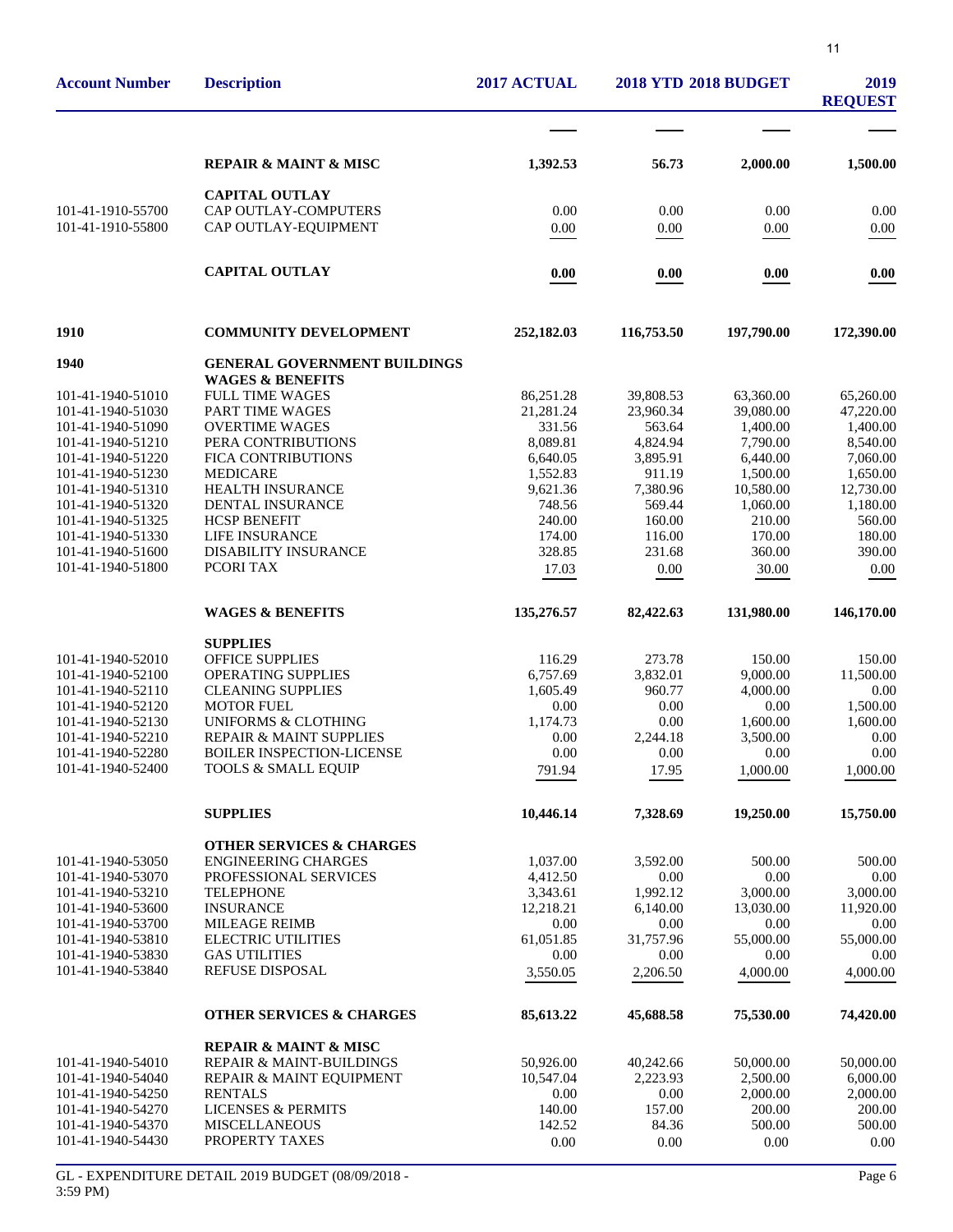| <b>Account Number</b>                  | <b>Description</b>                                                   | 2017 ACTUAL            |                        | <b>2018 YTD 2018 BUDGET</b> | 2019<br><b>REQUEST</b>  |
|----------------------------------------|----------------------------------------------------------------------|------------------------|------------------------|-----------------------------|-------------------------|
|                                        |                                                                      |                        |                        |                             |                         |
|                                        | <b>REPAIR &amp; MAINT &amp; MISC</b>                                 | 61,755.56              | 42,707.95              | 55,200.00                   | 58,700.00               |
|                                        | <b>CAPITAL OUTLAY</b>                                                |                        |                        |                             |                         |
| 101-41-1940-55200                      | PURCHASE OF LAND                                                     | 0.00                   | 0.00                   | 0.00                        | 0.00                    |
| 101-41-1940-55600                      | CAP OUTLAY-FURNITURE                                                 | 0.00                   | 0.00                   | 0.00                        | 0.00                    |
| 101-41-1940-55800                      | CAP OUTLAY-EQUIPMENT                                                 | 0.00                   | 0.00                   | 0.00                        | 0.00                    |
|                                        | <b>CAPITAL OUTLAY</b>                                                | 0.00                   | 0.00                   | 0.00                        | 0.00                    |
| 1940                                   | <b>GENERAL GOVERNMENT BUILDINGS</b>                                  | 293,091.49             | 178, 147.85            | 281,960.00                  | 295,040.00              |
| 2100                                   | <b>POLICE</b>                                                        |                        |                        |                             |                         |
|                                        | <b>WAGES &amp; BENEFITS</b>                                          |                        |                        |                             |                         |
| 101-42-2100-51010                      | <b>FULL TIME WAGES</b>                                               | 2,196,886.34           | 1,287,575.34           | 2,345,080.00                | 2,466,780.00            |
| 101-42-2100-51030                      | <b>PART TIME WAGES</b>                                               | 2,485.00               | 315.00                 | 0.00                        | 0.00                    |
| 101-42-2100-51090                      | <b>OVERTIME WAGES</b>                                                | 184,845.48             | 117,280.51             | 130,000.00                  | 140,000.00              |
| 101-42-2100-51100                      | UNEMPLOYMENT COMPENSATION                                            | 0.00                   | 0.00                   | 0.00                        | 0.00                    |
| 101-42-2100-51210<br>101-42-2100-51220 | PERA CONTRIBUTIONS<br><b>FICA CONTRIBUTIONS</b>                      | 372,398.66<br>8,105.17 | 211,956.12<br>5,502.96 | 389,940.00                  | 424,440.00<br>11,420.00 |
| 101-42-2100-51230                      | <b>MEDICARE</b>                                                      | 32,989.36              | 18,754.88              | 7,850.00<br>35,890.00       | 37,800.00               |
| 101-42-2100-51310                      | HEALTH INSURANCE                                                     | 386,449.57             | 277,203.38             | 429,180.00                  | 501,770.00              |
| 101-42-2100-51320                      | <b>DENTAL INSURANCE</b>                                              | 25,003.82              | 19,430.87              | 40,520.00                   | 39,980.00               |
| 101-42-2100-51325                      | <b>HCSP BENEFIT</b>                                                  | 6,595.00               | 4,335.00               | 6,660.00                    | 8,400.00                |
| 101-42-2100-51330                      | LIFE INSURANCE                                                       | 2,211.25               | 1,500.75               | 2,590.00                    | 2,690.00                |
| 101-42-2100-51600                      | <b>DISABILITY INSURANCE</b>                                          | 6,613.70               | 4,558.55               | 7,870.00                    | 8,330.00                |
| 101-42-2100-51700                      | POST EMPLOYMENT BENEFIT                                              | 0.00                   | 0.00                   | 0.00                        | 0.00                    |
| 101-42-2100-51800                      | PCORI TAX                                                            | 17.03                  | 0.00                   | 30.00                       | 0.00                    |
|                                        | <b>WAGES &amp; BENEFITS</b>                                          | 3,224,600.38           | 1,948,413.36           | 3,395,610.00                | 3,641,610.00            |
|                                        | <b>SUPPLIES</b>                                                      |                        |                        |                             |                         |
| 101-42-2100-52010                      | <b>OFFICE SUPPLIES</b>                                               | 10,387.60              | 4,947.32               | 13,500.00                   | 13,000.00               |
| 101-42-2100-52100                      | <b>COMM POLICING SUPPLIES</b>                                        | 4,295.15               | 1,701.49               | 5,000.00                    | 5,000.00                |
| 101-42-2100-52110                      | OPERATING SUPPLIES                                                   | 52,141.03              | 9,591.08               | 55,500.00                   | 35,000.00               |
| 101-42-2100-52120                      | <b>MOTOR FUEL</b>                                                    | 39,407.61              | 23,018.48              | 77,000.00                   | 70,000.00               |
| 101-42-2100-52130<br>101-42-2100-52210 | <b>UNIFORMS &amp; CLOTHING</b><br><b>REPAIR &amp; MAINT SUPPLIES</b> | 51,648.74<br>9,581.14  | 18,480.25<br>1,935.68  | 35,000.00<br>3,000.00       | 35,000.00<br>3,000.00   |
| 101-42-2100-52400                      | <b>TOOLS &amp; SMALL EQUIP</b>                                       | 1.513.04               | 477.48                 | 6,000.00                    | 5,000.00                |
|                                        |                                                                      |                        |                        |                             |                         |
|                                        | <b>SUPPLIES</b>                                                      | 168,974.31             | 60,151.78              | 195,000.00                  | 166,000.00              |
|                                        | <b>OTHER SERVICES &amp; CHARGES</b>                                  |                        |                        |                             |                         |
| 101-42-2100-53040                      | <b>LEGAL SERVICES</b>                                                | 148,019.34             | 80,484.00              | 160,000.00                  | 160,000.00              |
| 101-42-2100-53050                      | <b>ENGINEERING CHARGES</b>                                           | 0.00                   | 0.00                   | 0.00                        | 0.00                    |
| 101-42-2100-53060                      | <b>MEDICAL</b>                                                       | 3,067.50               | 100.00                 | 2,500.00                    | 3,000.00                |
| 101-42-2100-53080<br>101-42-2100-53090 | <b>SEMINARS &amp; TRAINING</b><br><b>COMPUTER SUPPORT</b>            | 25,157.95<br>36,923.67 | 29,471.24<br>25,938.48 | 35,000.00<br>39,000.00      | 35,000.00<br>52,000.00  |
| 101-42-2100-53210                      | <b>TELEPHONE</b>                                                     | 25,163.94              | 12,734.57              | 24,000.00                   | 24,000.00               |
| 101-42-2100-53220                      | <b>POSTAGE</b>                                                       | 510.74                 | 650.00                 | 2,000.00                    | 2,000.00                |
| 101-42-2100-53520                      | PUBLISHING & ADS                                                     | 0.00                   | 0.00                   | 500.00                      | 500.00                  |
| 101-42-2100-53600                      | <b>INSURANCE</b>                                                     | 110,816.24             | 58,391.58              | 115,010.00                  | 122,800.00              |
| 101-42-2100-53700                      | <b>MILEAGE REIMB</b>                                                 | 26.75                  | 78.48                  | 500.00                      | 500.00                  |
| 101-42-2100-53840                      | <b>REFUSE DISPOSAL</b>                                               | 0.00                   | 0.00                   | 0.00                        | 0.00                    |
|                                        | <b>OTHER SERVICES &amp; CHARGES</b>                                  | 349,686.13             | 207,848.35             | 378,510.00                  | 399,800.00              |
| 101-42-2100-54020                      | <b>REPAIR &amp; MAINT &amp; MISC</b><br>REPAIR & MAINT - SUBS        |                        |                        |                             |                         |
|                                        |                                                                      | 1,396.60               | 207.00                 | 3,000.00                    | 3,000.00                |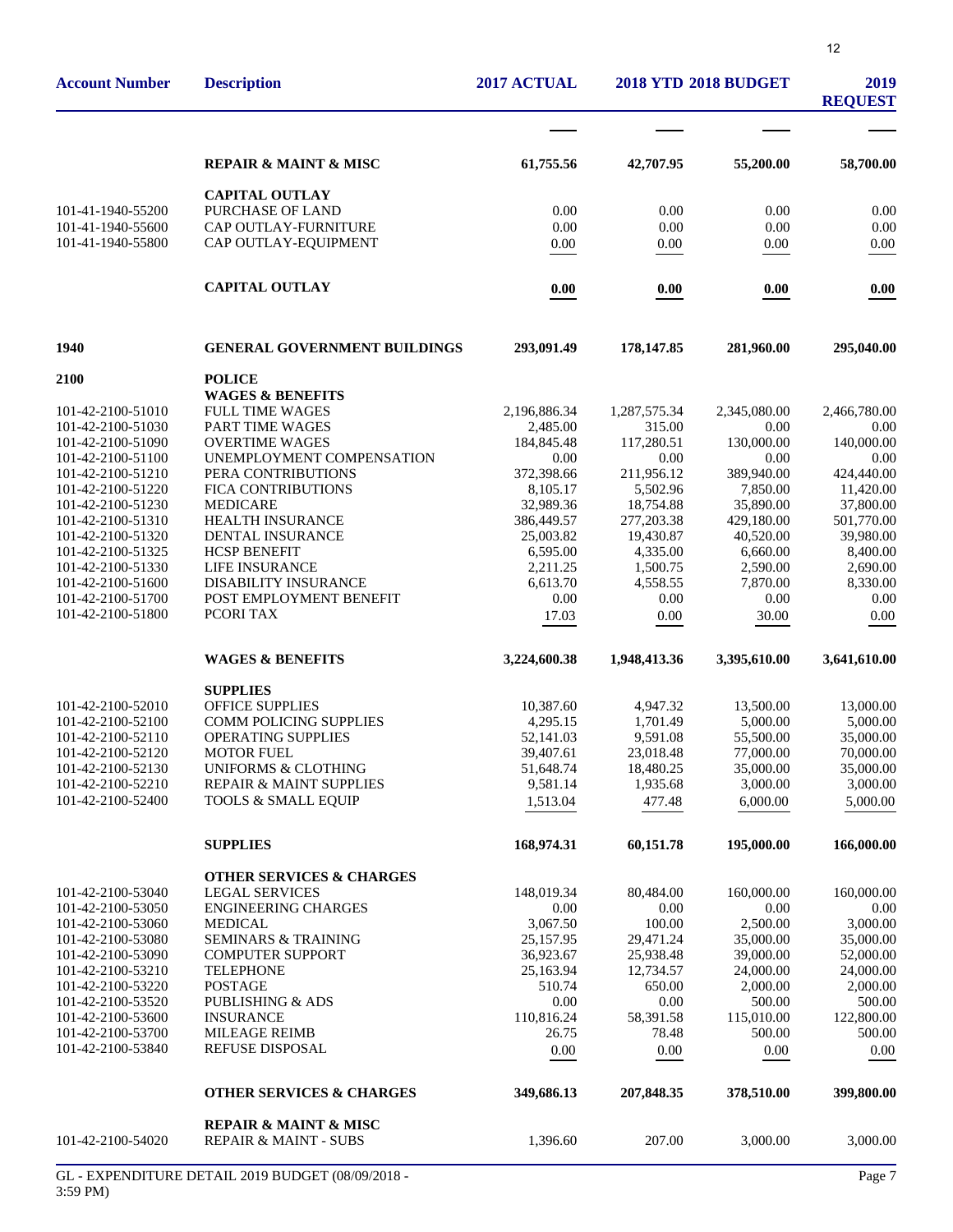| <b>Account Number</b>                  | <b>Description</b>                     | 2017 ACTUAL          | <b>2018 YTD 2018 BUDGET</b> | 2019<br><b>REQUEST</b> |                       |
|----------------------------------------|----------------------------------------|----------------------|-----------------------------|------------------------|-----------------------|
| 101-42-2100-54040                      | REPAIR & MAINT EQUIPMENT               | 41,126.68            | 19,039.02                   | 25,000.00              | 30,000.00             |
| 101-42-2100-54050                      | REPAIR & MAINT CONTRACTS               | 25,282.53            | 11,790.50                   | 36,000.00              | 35,000.00             |
| 101-42-2100-54250                      | <b>RENTALS</b>                         | 0.00                 | 0.00                        | 9.620.00               | 0.00                  |
| 101-42-2100-54270                      | <b>LICENSES &amp; PERMITS</b>          | 1,695.27             | 3,685.97                    | 2,000.00               | 2,000.00              |
| 101-42-2100-54330                      | <b>DUES &amp; SUBSCRIPTIONS</b>        | 2,144.95             | 1,911.95                    | 2,800.00               | 3,000.00              |
| 101-42-2100-54350                      | <b>CANINE PROGRAM</b>                  | 1,140.00             | 120.00                      | 19,560.00              | 21,000.00             |
| 101-42-2100-54370                      | <b>MISCELLANEOUS</b>                   | 38,625.63            | 11,253.11                   | 2,000.00               | 2,000.00              |
| 101-42-2100-54390                      | REFUNDS & REIMBURSEMENTS               | 0.00                 | 0.00                        | 0.00                   | 0.00                  |
| 101-42-2100-54450                      | <b>EXPLORERS DONATION</b>              | 0.00                 | $0.00\,$                    | 0.00                   | 0.00                  |
|                                        | <b>REPAIR &amp; MAINT &amp; MISC</b>   | 111,411.66           | 48,007.55                   | 99,980.00              | 96,000.00             |
|                                        | <b>CAPITAL OUTLAY</b>                  |                      |                             |                        |                       |
| 101-42-2100-55500                      | <b>CAP OUTLAY-VEHICLES</b>             | 28,748.21            | 0.00                        | 0.00                   | 0.00                  |
| 101-42-2100-55600                      | CAP OUTLAY-FURNITURE                   | 0.00                 | 0.00                        | 0.00                   | 0.00                  |
| 101-42-2100-55700                      | CAP OUTLAY-COMPUTERS                   | 0.00                 | 0.00                        | 0.00                   | 0.00                  |
| 101-42-2100-55800                      | CAP OUTLAY-EQUIPMENT                   | 0.00                 | 0.00                        | 0.00                   | 0.00                  |
|                                        | <b>CAPITAL OUTLAY</b>                  | 28,748.21            | 0.00                        | 0.00                   | 0.00                  |
| 2100                                   | <b>POLICE</b>                          | 3,883,420.69         | 2,264,421.04                | 4,069,100.00           | 4,303,410.00          |
| 2125                                   | <b>SAFETY CAMP</b>                     |                      |                             |                        |                       |
|                                        | <b>SUPPLIES</b>                        |                      |                             |                        |                       |
| 101-42-2125-52110                      | SAFETY CAMP SUPPLIES                   | 2,216.10             | 1,342.50                    | 1,000.00               | 2,000.00              |
|                                        | <b>SUPPLIES</b>                        | 2,216.10             | 1,342.50                    | 1,000.00               | 2,000.00              |
|                                        | <b>OTHER SERVICES &amp; CHARGES</b>    |                      |                             |                        |                       |
| 101-42-2125-53070                      | PROFESSIONAL SERVICES                  | 4,845.88             | 2,095.00                    | 1,400.00               | 3,000.00              |
| 101-42-2125-53520                      | <b>PUBLISHING &amp; ADS</b>            | 453.13               | 874.19                      | 100.00                 | 1,000.00              |
|                                        | <b>OTHER SERVICES &amp; CHARGES</b>    | 5,299.01             | 2,969.19                    | 1,500.00               | 4,000.00              |
|                                        | <b>REPAIR &amp; MAINT &amp; MISC</b>   |                      |                             |                        |                       |
| 101-42-2125-54370                      | <b>MISCELLANEOUS</b>                   | 0.00                 | 0.00                        | 0.00                   | $0.00\,$              |
|                                        | <b>REPAIR &amp; MAINT &amp; MISC</b>   | 0.00                 | 0.00                        | 0.00                   | 0.00                  |
|                                        |                                        |                      |                             |                        |                       |
| 2125                                   | <b>SAFETY CAMP</b>                     | 7,515.11             | 4,311.69                    | 2,500.00               | 6,000.00              |
| <b>2200</b>                            | <b>FIRE</b>                            |                      |                             |                        |                       |
|                                        | <b>WAGES &amp; BENEFITS</b>            |                      |                             |                        |                       |
| 101-42-2200-51010                      | <b>FULL TIME WAGES</b>                 | 97,371.52            | 59,388.00                   | 102,940.00             | 111,620.00            |
| 101-42-2200-51030                      | PART TIME WAGES                        | 147,132.90           | 90,532.50                   | 195,000.00             | 195,000.00            |
| 101-42-2200-51090                      | <b>OVERTIME WAGES</b>                  | 0.00                 | 0.00                        | 460.00                 | 0.00                  |
| 101-42-2200-51100                      | UNEMPLOYMENT COMPENSATION              | 0.00                 | 0.00                        | 0.00                   | 0.00                  |
| 101-42-2200-51210                      | PERA CONTRIBUTIONS                     | 15,774.13            | 9,620.85                    | 16,710.00              | 18,920.00             |
| 101-42-2200-51220                      | <b>FICA CONTRIBUTIONS</b>              | 9,122.29<br>3,518.14 | 5,613.06                    | 12,120.00              | 12,090.00             |
| 101-42-2200-51230<br>101-42-2200-51240 | <b>MEDICARE</b><br>FIRE RELIEF PENSION | 18,500.00            | 2,172.56<br>$0.00\,$        | 4,330.00<br>18,500.00  | 4,450.00<br>18,500.00 |
| 101-42-2200-51310                      | <b>HEALTH INSURANCE</b>                | 10,034.72            | 7,631.68                    | 11,040.00              | 13,170.00             |
| 101-42-2200-51320                      | DENTAL INSURANCE                       | 374.28               | 284.72                      | 530.00                 | 590.00                |
| 101-42-2200-51325                      | <b>HCSP BENEFIT</b>                    | 480.00               | 200.00                      | 120.00                 | 300.00                |
| 101-42-2200-51330                      | <b>LIFE INSURANCE</b>                  | 87.00                | 58.00                       | 100.00                 | 100.00                |
| 101-42-2200-51600                      | <b>DISABILITY INSURANCE</b>            | 296.13               | 218.88                      | 360.00                 | 390.00                |
| 101-42-2200-51800                      | PCORI TAX                              | 17.03                | 0.00                        | 30.00                  | $0.00\,$              |
|                                        |                                        |                      |                             |                        |                       |

GL - EXPENDITURE DETAIL 2019 BUDGET (08/09/2018 - 3:59 PM)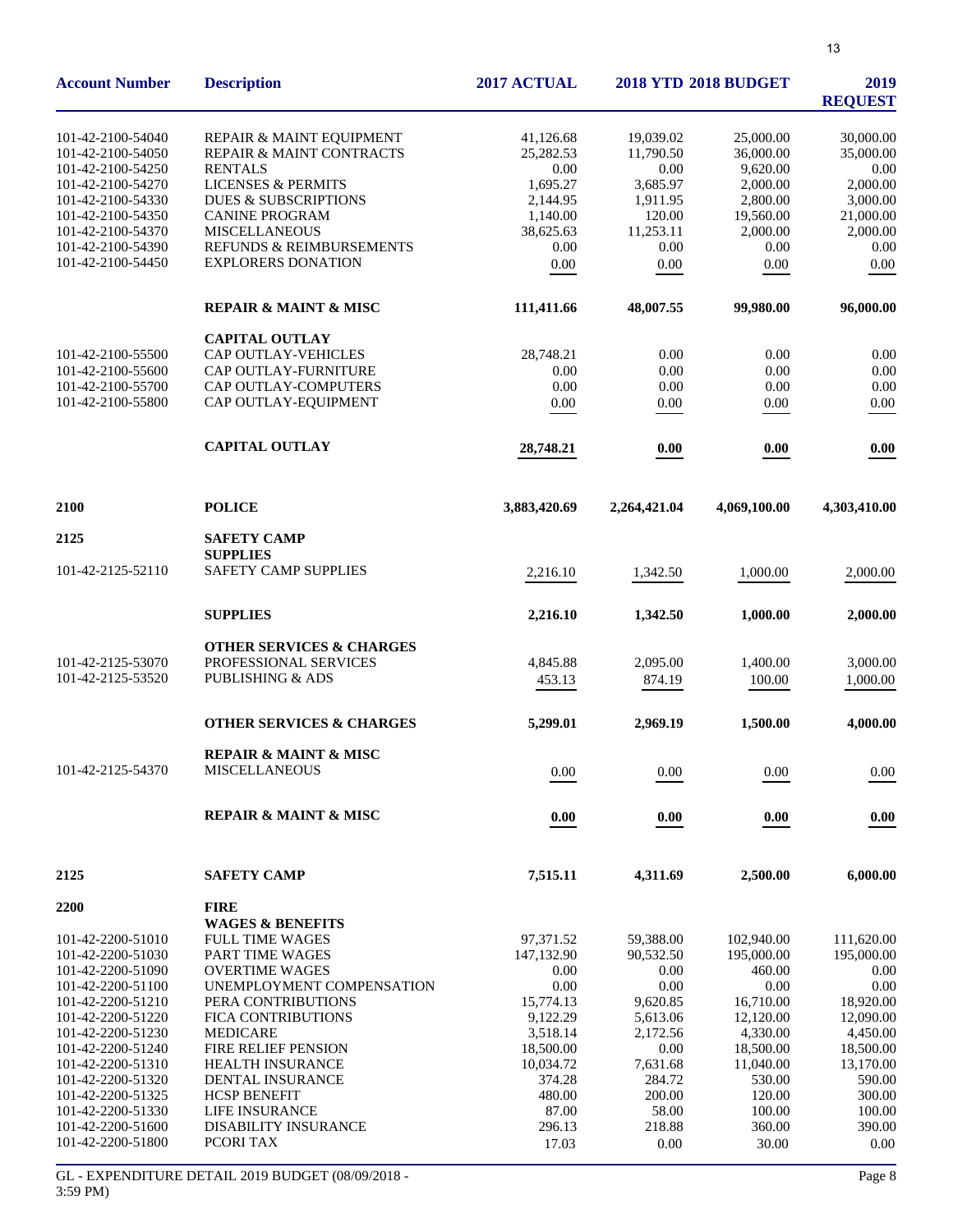| <b>Description</b>                   | 2017 ACTUAL                                                                                                                                                                                                                                                                                                                                                                                                                                                                                                                                                                                                                                                                                                                                                                  | <b>2018 YTD 2018 BUDGET</b>                                                                                                                                                                                                                                                                   |                                                                                                                                                                                                                                                                                                 | 2019<br><b>REQUEST</b>                                                                                                                                                                                                                                                                                            |
|--------------------------------------|------------------------------------------------------------------------------------------------------------------------------------------------------------------------------------------------------------------------------------------------------------------------------------------------------------------------------------------------------------------------------------------------------------------------------------------------------------------------------------------------------------------------------------------------------------------------------------------------------------------------------------------------------------------------------------------------------------------------------------------------------------------------------|-----------------------------------------------------------------------------------------------------------------------------------------------------------------------------------------------------------------------------------------------------------------------------------------------|-------------------------------------------------------------------------------------------------------------------------------------------------------------------------------------------------------------------------------------------------------------------------------------------------|-------------------------------------------------------------------------------------------------------------------------------------------------------------------------------------------------------------------------------------------------------------------------------------------------------------------|
|                                      |                                                                                                                                                                                                                                                                                                                                                                                                                                                                                                                                                                                                                                                                                                                                                                              |                                                                                                                                                                                                                                                                                               |                                                                                                                                                                                                                                                                                                 |                                                                                                                                                                                                                                                                                                                   |
| <b>WAGES &amp; BENEFITS</b>          | 302,708.14                                                                                                                                                                                                                                                                                                                                                                                                                                                                                                                                                                                                                                                                                                                                                                   | 175,720.25                                                                                                                                                                                                                                                                                    | 362,240.00                                                                                                                                                                                                                                                                                      | 375,130.00                                                                                                                                                                                                                                                                                                        |
|                                      |                                                                                                                                                                                                                                                                                                                                                                                                                                                                                                                                                                                                                                                                                                                                                                              |                                                                                                                                                                                                                                                                                               |                                                                                                                                                                                                                                                                                                 |                                                                                                                                                                                                                                                                                                                   |
|                                      |                                                                                                                                                                                                                                                                                                                                                                                                                                                                                                                                                                                                                                                                                                                                                                              |                                                                                                                                                                                                                                                                                               |                                                                                                                                                                                                                                                                                                 | 2,000.00                                                                                                                                                                                                                                                                                                          |
| <b>OPERATING SUPPLIES</b>            | 10,399.36                                                                                                                                                                                                                                                                                                                                                                                                                                                                                                                                                                                                                                                                                                                                                                    |                                                                                                                                                                                                                                                                                               | 14,000.00                                                                                                                                                                                                                                                                                       | 14,000.00                                                                                                                                                                                                                                                                                                         |
| <b>CLEANING SUPPLIES</b>             | 68.40                                                                                                                                                                                                                                                                                                                                                                                                                                                                                                                                                                                                                                                                                                                                                                        | 204.24                                                                                                                                                                                                                                                                                        | 0.00                                                                                                                                                                                                                                                                                            | 0.00                                                                                                                                                                                                                                                                                                              |
| <b>MOTOR FUEL</b>                    | 10,149.88                                                                                                                                                                                                                                                                                                                                                                                                                                                                                                                                                                                                                                                                                                                                                                    | 6,635.09                                                                                                                                                                                                                                                                                      | 10,000.00                                                                                                                                                                                                                                                                                       | 10,000.00                                                                                                                                                                                                                                                                                                         |
| <b>UNIFORMS &amp; CLOTHING</b>       | 1,720.99                                                                                                                                                                                                                                                                                                                                                                                                                                                                                                                                                                                                                                                                                                                                                                     | 1,202.08                                                                                                                                                                                                                                                                                      | 3,250.00                                                                                                                                                                                                                                                                                        | 3,250.00                                                                                                                                                                                                                                                                                                          |
|                                      | 4,745.83                                                                                                                                                                                                                                                                                                                                                                                                                                                                                                                                                                                                                                                                                                                                                                     |                                                                                                                                                                                                                                                                                               | 2,100.00                                                                                                                                                                                                                                                                                        | 2,100.00                                                                                                                                                                                                                                                                                                          |
|                                      |                                                                                                                                                                                                                                                                                                                                                                                                                                                                                                                                                                                                                                                                                                                                                                              |                                                                                                                                                                                                                                                                                               |                                                                                                                                                                                                                                                                                                 | 2,500.00                                                                                                                                                                                                                                                                                                          |
|                                      |                                                                                                                                                                                                                                                                                                                                                                                                                                                                                                                                                                                                                                                                                                                                                                              |                                                                                                                                                                                                                                                                                               |                                                                                                                                                                                                                                                                                                 | 500.00                                                                                                                                                                                                                                                                                                            |
|                                      |                                                                                                                                                                                                                                                                                                                                                                                                                                                                                                                                                                                                                                                                                                                                                                              |                                                                                                                                                                                                                                                                                               |                                                                                                                                                                                                                                                                                                 | 1,000.00                                                                                                                                                                                                                                                                                                          |
|                                      |                                                                                                                                                                                                                                                                                                                                                                                                                                                                                                                                                                                                                                                                                                                                                                              |                                                                                                                                                                                                                                                                                               |                                                                                                                                                                                                                                                                                                 | 5,500.00                                                                                                                                                                                                                                                                                                          |
|                                      |                                                                                                                                                                                                                                                                                                                                                                                                                                                                                                                                                                                                                                                                                                                                                                              |                                                                                                                                                                                                                                                                                               |                                                                                                                                                                                                                                                                                                 | 13,000.00                                                                                                                                                                                                                                                                                                         |
|                                      |                                                                                                                                                                                                                                                                                                                                                                                                                                                                                                                                                                                                                                                                                                                                                                              |                                                                                                                                                                                                                                                                                               |                                                                                                                                                                                                                                                                                                 | 16,130.00                                                                                                                                                                                                                                                                                                         |
|                                      |                                                                                                                                                                                                                                                                                                                                                                                                                                                                                                                                                                                                                                                                                                                                                                              |                                                                                                                                                                                                                                                                                               |                                                                                                                                                                                                                                                                                                 | 13,000.00                                                                                                                                                                                                                                                                                                         |
| <b>SUPPLIES</b>                      | 105,738.65                                                                                                                                                                                                                                                                                                                                                                                                                                                                                                                                                                                                                                                                                                                                                                   | 52,520.60                                                                                                                                                                                                                                                                                     | 82,980.00                                                                                                                                                                                                                                                                                       | 82,980.00                                                                                                                                                                                                                                                                                                         |
| <b>OTHER SERVICES &amp; CHARGES</b>  |                                                                                                                                                                                                                                                                                                                                                                                                                                                                                                                                                                                                                                                                                                                                                                              |                                                                                                                                                                                                                                                                                               |                                                                                                                                                                                                                                                                                                 |                                                                                                                                                                                                                                                                                                                   |
| <b>AUDIT SERVICES</b>                | 3,712.00                                                                                                                                                                                                                                                                                                                                                                                                                                                                                                                                                                                                                                                                                                                                                                     | 4,249.16                                                                                                                                                                                                                                                                                      | 3,700.00                                                                                                                                                                                                                                                                                        | 3,700.00                                                                                                                                                                                                                                                                                                          |
| <b>LEGAL SERVICES</b>                | 154.00                                                                                                                                                                                                                                                                                                                                                                                                                                                                                                                                                                                                                                                                                                                                                                       | 0.00                                                                                                                                                                                                                                                                                          | 0.00                                                                                                                                                                                                                                                                                            | 0.00                                                                                                                                                                                                                                                                                                              |
|                                      |                                                                                                                                                                                                                                                                                                                                                                                                                                                                                                                                                                                                                                                                                                                                                                              |                                                                                                                                                                                                                                                                                               |                                                                                                                                                                                                                                                                                                 | 0.00                                                                                                                                                                                                                                                                                                              |
|                                      |                                                                                                                                                                                                                                                                                                                                                                                                                                                                                                                                                                                                                                                                                                                                                                              |                                                                                                                                                                                                                                                                                               |                                                                                                                                                                                                                                                                                                 | 7,500.00                                                                                                                                                                                                                                                                                                          |
|                                      |                                                                                                                                                                                                                                                                                                                                                                                                                                                                                                                                                                                                                                                                                                                                                                              |                                                                                                                                                                                                                                                                                               |                                                                                                                                                                                                                                                                                                 | 13,000.00                                                                                                                                                                                                                                                                                                         |
|                                      |                                                                                                                                                                                                                                                                                                                                                                                                                                                                                                                                                                                                                                                                                                                                                                              |                                                                                                                                                                                                                                                                                               |                                                                                                                                                                                                                                                                                                 | 4,800.00                                                                                                                                                                                                                                                                                                          |
|                                      |                                                                                                                                                                                                                                                                                                                                                                                                                                                                                                                                                                                                                                                                                                                                                                              |                                                                                                                                                                                                                                                                                               |                                                                                                                                                                                                                                                                                                 | 10,000.00                                                                                                                                                                                                                                                                                                         |
|                                      |                                                                                                                                                                                                                                                                                                                                                                                                                                                                                                                                                                                                                                                                                                                                                                              |                                                                                                                                                                                                                                                                                               |                                                                                                                                                                                                                                                                                                 | 4,000.00                                                                                                                                                                                                                                                                                                          |
|                                      |                                                                                                                                                                                                                                                                                                                                                                                                                                                                                                                                                                                                                                                                                                                                                                              |                                                                                                                                                                                                                                                                                               |                                                                                                                                                                                                                                                                                                 | 100.00<br>0.00                                                                                                                                                                                                                                                                                                    |
|                                      |                                                                                                                                                                                                                                                                                                                                                                                                                                                                                                                                                                                                                                                                                                                                                                              |                                                                                                                                                                                                                                                                                               |                                                                                                                                                                                                                                                                                                 | 1,000.00                                                                                                                                                                                                                                                                                                          |
|                                      |                                                                                                                                                                                                                                                                                                                                                                                                                                                                                                                                                                                                                                                                                                                                                                              |                                                                                                                                                                                                                                                                                               |                                                                                                                                                                                                                                                                                                 | 54,620.00                                                                                                                                                                                                                                                                                                         |
|                                      |                                                                                                                                                                                                                                                                                                                                                                                                                                                                                                                                                                                                                                                                                                                                                                              |                                                                                                                                                                                                                                                                                               |                                                                                                                                                                                                                                                                                                 | 1,500.00                                                                                                                                                                                                                                                                                                          |
|                                      |                                                                                                                                                                                                                                                                                                                                                                                                                                                                                                                                                                                                                                                                                                                                                                              |                                                                                                                                                                                                                                                                                               |                                                                                                                                                                                                                                                                                                 | 0.00                                                                                                                                                                                                                                                                                                              |
|                                      |                                                                                                                                                                                                                                                                                                                                                                                                                                                                                                                                                                                                                                                                                                                                                                              |                                                                                                                                                                                                                                                                                               |                                                                                                                                                                                                                                                                                                 | $0.00\,$                                                                                                                                                                                                                                                                                                          |
| REFUSE DISPOSAL                      | 0.00                                                                                                                                                                                                                                                                                                                                                                                                                                                                                                                                                                                                                                                                                                                                                                         | 0.00                                                                                                                                                                                                                                                                                          | 0.00                                                                                                                                                                                                                                                                                            | 0.00                                                                                                                                                                                                                                                                                                              |
| <b>OTHER SERVICES &amp; CHARGES</b>  | 86,769.80                                                                                                                                                                                                                                                                                                                                                                                                                                                                                                                                                                                                                                                                                                                                                                    | 53,087.73                                                                                                                                                                                                                                                                                     | 123,940.00                                                                                                                                                                                                                                                                                      | 100,220.00                                                                                                                                                                                                                                                                                                        |
|                                      |                                                                                                                                                                                                                                                                                                                                                                                                                                                                                                                                                                                                                                                                                                                                                                              |                                                                                                                                                                                                                                                                                               |                                                                                                                                                                                                                                                                                                 |                                                                                                                                                                                                                                                                                                                   |
|                                      |                                                                                                                                                                                                                                                                                                                                                                                                                                                                                                                                                                                                                                                                                                                                                                              |                                                                                                                                                                                                                                                                                               |                                                                                                                                                                                                                                                                                                 | 49,000.00                                                                                                                                                                                                                                                                                                         |
|                                      |                                                                                                                                                                                                                                                                                                                                                                                                                                                                                                                                                                                                                                                                                                                                                                              |                                                                                                                                                                                                                                                                                               |                                                                                                                                                                                                                                                                                                 | 18,000.00                                                                                                                                                                                                                                                                                                         |
|                                      |                                                                                                                                                                                                                                                                                                                                                                                                                                                                                                                                                                                                                                                                                                                                                                              |                                                                                                                                                                                                                                                                                               |                                                                                                                                                                                                                                                                                                 | 0.00                                                                                                                                                                                                                                                                                                              |
|                                      |                                                                                                                                                                                                                                                                                                                                                                                                                                                                                                                                                                                                                                                                                                                                                                              |                                                                                                                                                                                                                                                                                               |                                                                                                                                                                                                                                                                                                 | 0.00                                                                                                                                                                                                                                                                                                              |
| <b>FIRE PREVENTION MAT'LS</b>        | 490.21                                                                                                                                                                                                                                                                                                                                                                                                                                                                                                                                                                                                                                                                                                                                                                       | 0.00                                                                                                                                                                                                                                                                                          |                                                                                                                                                                                                                                                                                                 | 2,400.00                                                                                                                                                                                                                                                                                                          |
| <b>DUES &amp; SUBSCRIPTIONS</b>      | 2,909.00                                                                                                                                                                                                                                                                                                                                                                                                                                                                                                                                                                                                                                                                                                                                                                     | 1,085.00                                                                                                                                                                                                                                                                                      | 1,500.00                                                                                                                                                                                                                                                                                        | 1,500.00                                                                                                                                                                                                                                                                                                          |
| <b>MISCELLANEOUS</b>                 | 0.00                                                                                                                                                                                                                                                                                                                                                                                                                                                                                                                                                                                                                                                                                                                                                                         | 0.00                                                                                                                                                                                                                                                                                          | 900.00                                                                                                                                                                                                                                                                                          | 900.00                                                                                                                                                                                                                                                                                                            |
| <b>REPAIR &amp; MAINT &amp; MISC</b> | 65,628.43                                                                                                                                                                                                                                                                                                                                                                                                                                                                                                                                                                                                                                                                                                                                                                    | 43,811.60                                                                                                                                                                                                                                                                                     | 71,800.00                                                                                                                                                                                                                                                                                       | 71,800.00                                                                                                                                                                                                                                                                                                         |
|                                      |                                                                                                                                                                                                                                                                                                                                                                                                                                                                                                                                                                                                                                                                                                                                                                              |                                                                                                                                                                                                                                                                                               |                                                                                                                                                                                                                                                                                                 |                                                                                                                                                                                                                                                                                                                   |
| CAP OUTLAY-VEHICLES                  | 0.00                                                                                                                                                                                                                                                                                                                                                                                                                                                                                                                                                                                                                                                                                                                                                                         | 0.00                                                                                                                                                                                                                                                                                          | 0.00                                                                                                                                                                                                                                                                                            | 0.00                                                                                                                                                                                                                                                                                                              |
| <b>CAP OUTLAY-FIRE TRUCKS</b>        | 0.00                                                                                                                                                                                                                                                                                                                                                                                                                                                                                                                                                                                                                                                                                                                                                                         | 0.00                                                                                                                                                                                                                                                                                          | 0.00                                                                                                                                                                                                                                                                                            | 0.00                                                                                                                                                                                                                                                                                                              |
| CAP OUTLAY-FURNITURE                 | 0.00                                                                                                                                                                                                                                                                                                                                                                                                                                                                                                                                                                                                                                                                                                                                                                         | 0.00                                                                                                                                                                                                                                                                                          | 0.00                                                                                                                                                                                                                                                                                            | 0.00                                                                                                                                                                                                                                                                                                              |
| CAP OUTLAY-COMPUTERS                 | 0.00                                                                                                                                                                                                                                                                                                                                                                                                                                                                                                                                                                                                                                                                                                                                                                         | 0.00                                                                                                                                                                                                                                                                                          | 0.00                                                                                                                                                                                                                                                                                            | 0.00                                                                                                                                                                                                                                                                                                              |
| CAP OUTLAY-EQUIPMENT                 | 99,252.67                                                                                                                                                                                                                                                                                                                                                                                                                                                                                                                                                                                                                                                                                                                                                                    | 0.00                                                                                                                                                                                                                                                                                          | 0.00                                                                                                                                                                                                                                                                                            | 0.00                                                                                                                                                                                                                                                                                                              |
| <b>CAPITAL OUTLAY</b>                |                                                                                                                                                                                                                                                                                                                                                                                                                                                                                                                                                                                                                                                                                                                                                                              |                                                                                                                                                                                                                                                                                               |                                                                                                                                                                                                                                                                                                 | 0.00                                                                                                                                                                                                                                                                                                              |
|                                      | <b>SUPPLIES</b><br><b>OFFICE SUPPLIES</b><br>AIR PAC ACCESSORIES<br><b>FIRE FOAM</b><br><b>BADGES &amp; EMBLEMS</b><br><b>FOOD - FIRE DEPT</b><br>REPAIR & MAINT SUPPLIES<br><b>TOOLS &amp; SMALL EQUIP</b><br><b>RADIOS &amp; PAGERS</b><br><b>TURN-OUT GEAR</b><br><b>ENGINEERING CHARGES</b><br><b>MEDICAL</b><br><b>SEMINARS &amp; TRAINING</b><br><b>COMPUTER SUPPORT</b><br>FIRE ADMINISTRATION COSTS<br><b>TELEPHONE</b><br><b>POSTAGE</b><br><b>CONTRACT SERVICES</b><br><b>PUBLISHING &amp; ADS</b><br><b>INSURANCE</b><br><b>MILEAGE REIMB</b><br><b>ELECTRIC UTILITIES</b><br><b>GAS UTILITIES</b><br><b>REPAIR &amp; MAINT &amp; MISC</b><br>REPAIR & MAINT EQUIPMENT<br>REPAIR & MAINT CONTRACTS<br>FIRESTATION RENT<br><b>RENTALS</b><br><b>CAPITAL OUTLAY</b> | 229.08<br>437.50<br>443.85<br>995.85<br>23.59<br>21,229.93<br>33,852.53<br>21,441.86<br>0.00<br>9,016.00<br>10,672.11<br>1,775.84<br>10,000.00<br>3,426.23<br>100.00<br>0.00<br>250.00<br>46,292.02<br>1,371.60<br>0.00<br>$0.00\,$<br>55,970.19<br>4,519.29<br>1,739.74<br>0.00<br>99,252.67 | 82.73<br>2,498.13<br>3,311.93<br>1,200.00<br>133.75<br>957.74<br>230.29<br>10,555.63<br>14,398.00<br>11,110.99<br>0.00<br>6,791.00<br>11,400.61<br>3,133.96<br>0.00<br>1,616.88<br>100.00<br>0.00<br>0.00<br>25,492.00<br>304.12<br>0.00<br>0.00<br>41,792.19<br>934.41<br>0.00<br>0.00<br>0.00 | 2,000.00<br>2,500.00<br>500.00<br>1,000.00<br>5,500.00<br>13,000.00<br>16,130.00<br>13,000.00<br>0.00<br>7,500.00<br>13,000.00<br>4,800.00<br>10,000.00<br>4,000.00<br>100.00<br>30,000.00<br>1,000.00<br>48,340.00<br>1,500.00<br>0.00<br>$0.00\,$<br>49,000.00<br>18,000.00<br>0.00<br>0.00<br>2,400.00<br>0.00 |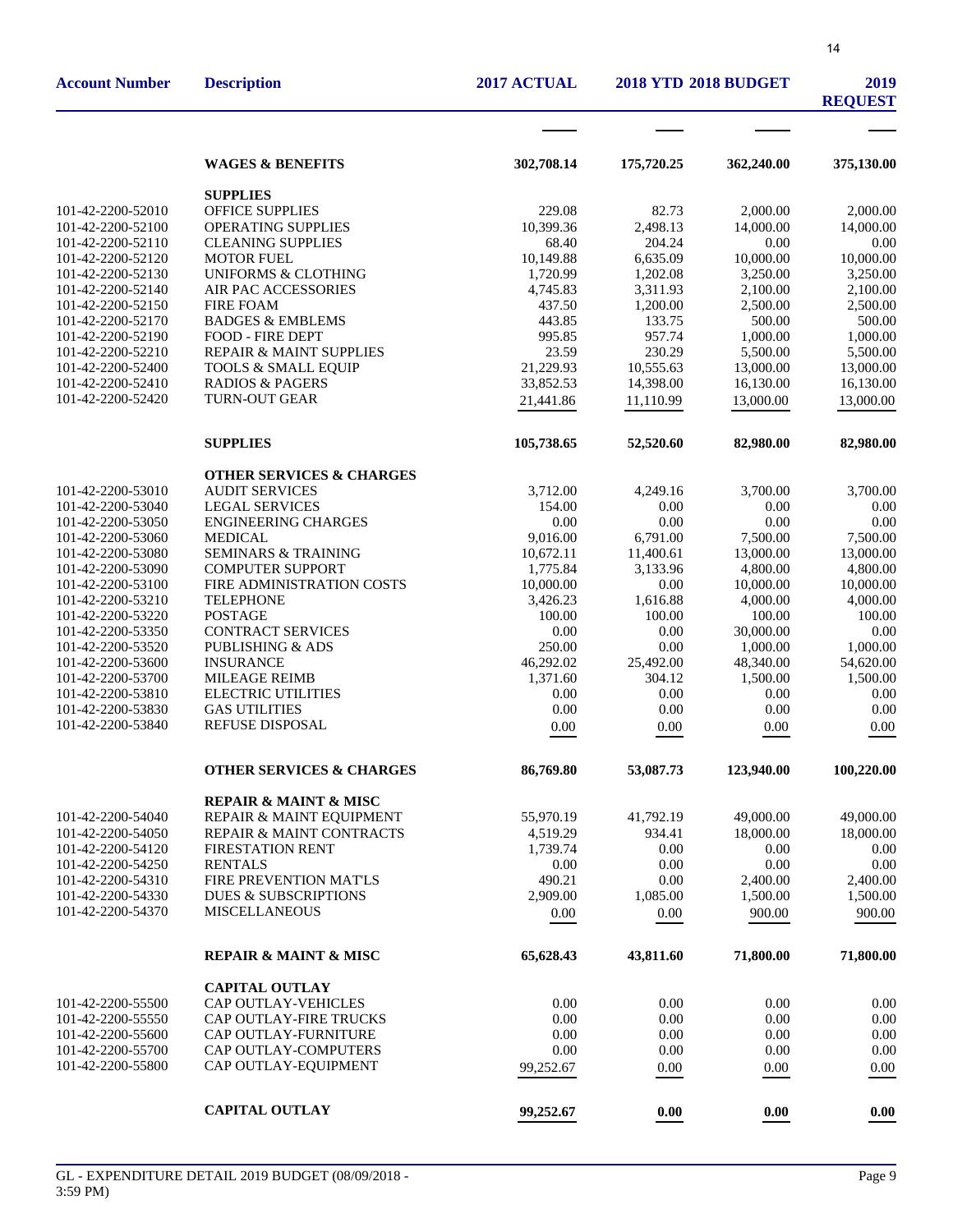| <b>Account Number</b>                                                                                 | <b>Description</b>                                                                                                                                       | 2017 ACTUAL                          | <b>2018 YTD 2018 BUDGET</b>          |                                      | 2019<br><b>REQUEST</b>               |
|-------------------------------------------------------------------------------------------------------|----------------------------------------------------------------------------------------------------------------------------------------------------------|--------------------------------------|--------------------------------------|--------------------------------------|--------------------------------------|
| 2200                                                                                                  | <b>FIRE</b>                                                                                                                                              | 660,097.69                           | 325,140.18                           | 640,960.00                           | 630,130.00                           |
| 2225                                                                                                  | <b>FIRE STATION BUILDING</b>                                                                                                                             |                                      |                                      |                                      |                                      |
| 101-42-2225-52010<br>101-42-2225-52210                                                                | <b>SUPPLIES</b><br>OFFICE SUPPLIES<br>REPAIR & MAINT SUPPLIES                                                                                            | 0.00<br>0.00                         | 0.00<br>0.00                         | 0.00<br>0.00                         | 0.00<br>0.00                         |
|                                                                                                       | <b>SUPPLIES</b>                                                                                                                                          | 0.00                                 | 0.00                                 | 0.00                                 | 0.00                                 |
| 101-42-2225-53050<br>101-42-2225-53600                                                                | <b>OTHER SERVICES &amp; CHARGES</b><br><b>ENGINEERING CHARGES</b><br><b>INSURANCE</b>                                                                    | 0.00<br>0.00                         | 0.00<br>0.00                         | 0.00<br>0.00                         | 0.00<br>0.00                         |
|                                                                                                       | <b>OTHER SERVICES &amp; CHARGES</b>                                                                                                                      | 0.00                                 | 0.00                                 | 0.00                                 | 0.00                                 |
| 101-42-2225-54010                                                                                     | <b>REPAIR &amp; MAINT &amp; MISC</b><br><b>REPAIR &amp; MAINT-BUILDINGS</b>                                                                              | 0.00                                 | 0.00                                 | 0.00                                 | 0.00                                 |
|                                                                                                       | <b>REPAIR &amp; MAINT &amp; MISC</b>                                                                                                                     | 0.00                                 | 0.00                                 | 0.00                                 | 0.00                                 |
| 101-42-2225-55800                                                                                     | <b>CAPITAL OUTLAY</b><br>CAP OUTLAY-EQUIPMENT                                                                                                            | 0.00                                 | 0.00                                 | 0.00                                 | 0.00                                 |
|                                                                                                       | <b>CAPITAL OUTLAY</b>                                                                                                                                    | 0.00                                 | 0.00                                 | 0.00                                 | 0.00                                 |
| 2225                                                                                                  | <b>FIRE STATION BUILDING</b>                                                                                                                             | 0.00                                 | 0.00                                 | 0.00                                 | 0.00                                 |
| 2250<br>101-42-2250-51240                                                                             | <b>FIRE PENSION</b><br><b>WAGES &amp; BENEFITS</b><br><b>FIRE RELIEF PENSION</b>                                                                         | 138,031.35                           | 0.00                                 | 135,000.00                           | 135,000.00                           |
|                                                                                                       | <b>WAGES &amp; BENEFITS</b>                                                                                                                              | 138,031.35                           | 0.00                                 | 135,000.00                           | 135,000.00                           |
| <b>2250</b>                                                                                           | <b>FIRE PENSION</b>                                                                                                                                      | 138,031.35                           | 0.00                                 | 135,000.00                           | 135,000.00                           |
| 2300<br>101-42-2300-51010                                                                             | <b>FIRE INSPECTION</b><br><b>WAGES &amp; BENEFITS</b><br><b>FULL TIME WAGES</b>                                                                          | 0.00                                 | 0.00                                 | 0.00                                 | 0.00                                 |
| 101-42-2300-51210<br>101-42-2300-51220<br>101-42-2300-51230                                           | PERA CONTRIBUTIONS<br>FICA CONTRIBUTIONS<br><b>MEDICARE</b>                                                                                              | 0.00<br>0.00<br>0.00                 | 0.00<br>0.00<br>0.00                 | 0.00<br>0.00<br>0.00                 | 0.00<br>0.00<br>0.00                 |
| 101-42-2300-51310<br>101-42-2300-51320<br>101-42-2300-51325<br>101-42-2300-51330                      | <b>HEALTH INSURANCE</b><br><b>DENTAL INSURANCE</b><br><b>HCSP BENEFIT</b><br>LIFE INSURANCE                                                              | 0.00<br>0.00<br>0.00<br>0.00         | 0.00<br>0.00<br>0.00<br>0.00         | 0.00<br>0.00<br>0.00<br>0.00         | 0.00<br>0.00<br>0.00<br>0.00         |
| 101-42-2300-51600                                                                                     | <b>DISABILITY INSURANCE</b>                                                                                                                              | 0.00                                 | 0.00                                 | 0.00                                 | 0.00                                 |
|                                                                                                       | <b>WAGES &amp; BENEFITS</b>                                                                                                                              | 0.00                                 | 0.00                                 | 0.00                                 | 0.00                                 |
| 101-42-2300-52010<br>101-42-2300-52100<br>101-42-2300-52120<br>101-42-2300-52130<br>101-42-2300-52210 | <b>SUPPLIES</b><br><b>OFFICE SUPPLIES</b><br><b>OPERATING SUPPLIES</b><br><b>MOTOR FUEL</b><br><b>UNIFORMS &amp; CLOTHING</b><br>REPAIR & MAINT SUPPLIES | 0.00<br>0.00<br>0.00<br>0.00<br>0.00 | 0.00<br>0.00<br>0.00<br>0.00<br>0.00 | 0.00<br>0.00<br>0.00<br>0.00<br>0.00 | 0.00<br>0.00<br>0.00<br>0.00<br>0.00 |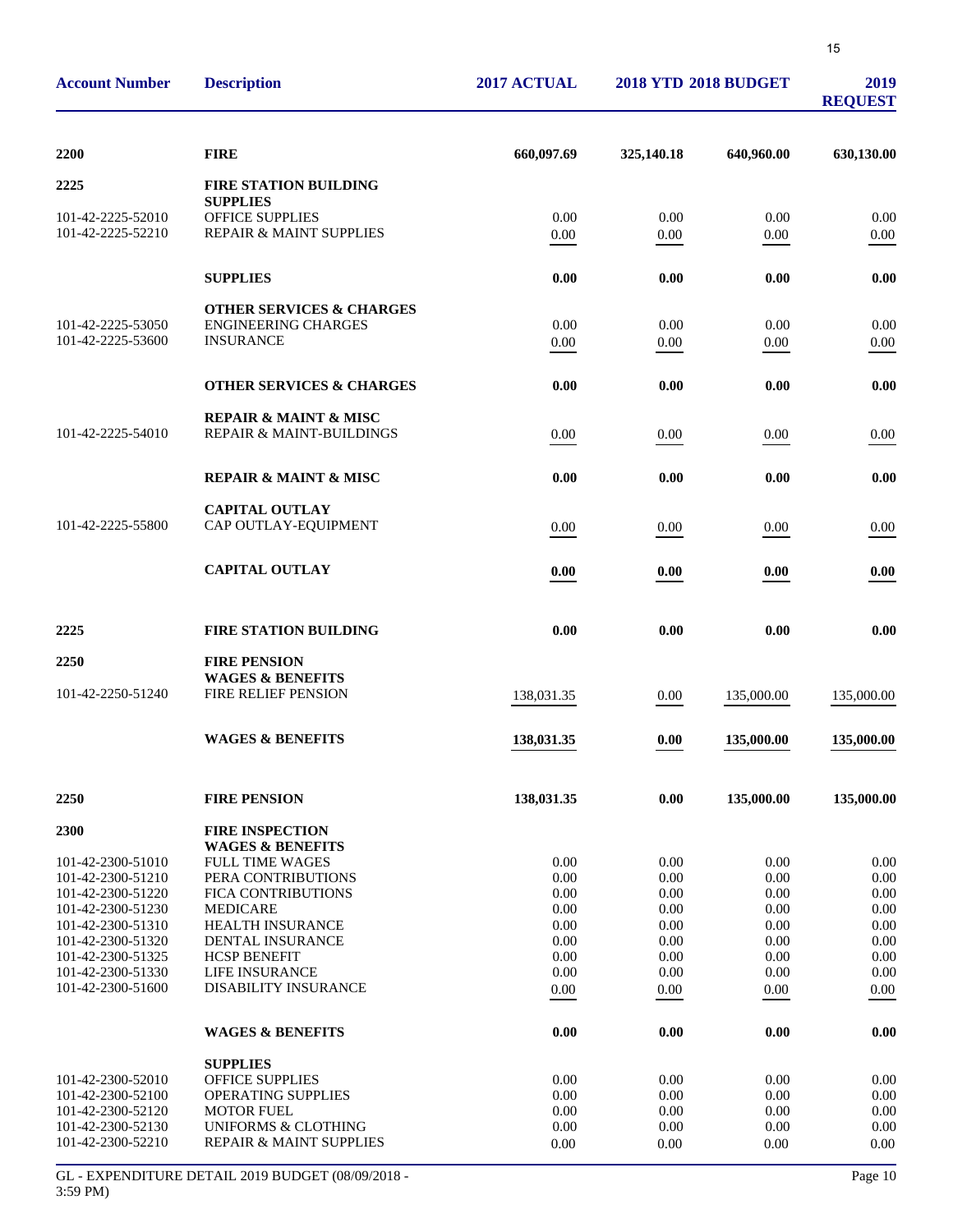| <b>Account Number</b>                  | <b>Description</b>                                        | 2017 ACTUAL           | <b>2018 YTD 2018 BUDGET</b> |                       | 2019<br><b>REQUEST</b> |
|----------------------------------------|-----------------------------------------------------------|-----------------------|-----------------------------|-----------------------|------------------------|
|                                        |                                                           |                       |                             |                       |                        |
|                                        | <b>SUPPLIES</b>                                           | 0.00                  | 0.00                        | 0.00                  | 0.00                   |
|                                        | <b>OTHER SERVICES &amp; CHARGES</b>                       |                       |                             |                       |                        |
| 101-42-2300-53080                      | <b>SEMINARS &amp; TRAINING</b>                            | 0.00                  | 0.00                        | 0.00                  | 0.00                   |
| 101-42-2300-53210                      | <b>TELEPHONE</b>                                          | 0.00                  | 0.00                        | 0.00                  | 0.00                   |
| 101-42-2300-53220                      | <b>POSTAGE</b>                                            | 0.00                  | 0.00                        | 0.00                  | 0.00                   |
| 101-42-2300-53520                      | <b>PUBLISHING &amp; ADS</b>                               | 0.00                  | 0.00                        | 0.00                  | 0.00                   |
| 101-42-2300-53600                      | <b>INSURANCE</b>                                          | 96.00                 | 50.00                       | 0.00                  | 100.00                 |
|                                        | <b>OTHER SERVICES &amp; CHARGES</b>                       | 96.00                 | 50.00                       | 0.00                  | 100.00                 |
|                                        | <b>REPAIR &amp; MAINT &amp; MISC</b>                      |                       |                             |                       |                        |
| 101-42-2300-54040                      | REPAIR & MAINT EQUIPMENT                                  | 0.00                  | 0.00                        | 0.00                  | 0.00                   |
| 101-42-2300-54330                      | <b>DUES &amp; SUBSCRIPTIONS</b>                           | 0.00                  | 0.00                        | 0.00                  | 0.00                   |
| 101-42-2300-54370                      | <b>MISCELLANEOUS</b>                                      | 0.00                  | 0.00                        | 0.00                  | 0.00                   |
|                                        | <b>REPAIR &amp; MAINT &amp; MISC</b>                      | 0.00                  | 0.00                        | 0.00                  | 0.00                   |
| 2300                                   | <b>FIRE INSPECTION</b>                                    | 96.00                 | 50.00                       | 0.00                  | 100.00                 |
|                                        |                                                           |                       |                             |                       |                        |
| 2400                                   | <b>BUILDING INSPECTION</b><br><b>WAGES &amp; BENEFITS</b> |                       |                             |                       |                        |
| 101-42-2400-51010                      | <b>FULL TIME WAGES</b>                                    | 224,888.34            | 114,980.07                  | 229,530.00            | 295,160.00             |
| 101-42-2400-51090                      | <b>OVERTIME WAGES</b>                                     | 2,767.75              | 4,546.17                    | 1,100.00              | 1,100.00               |
| 101-42-2400-51100                      | UNEMPLOYMENT COMPENSATION                                 | 0.00                  | 0.00                        | 0.00                  | 0.00                   |
| 101-42-2400-51210                      | PERA CONTRIBUTIONS                                        | 17,074.23             | 8,646.78                    | 17,300.00             | 22,220.00              |
| 101-42-2400-51220                      | FICA CONTRIBUTIONS                                        | 13,357.29             | 7,091.15                    | 14,300.00             | 18,370.00              |
| 101-42-2400-51230                      | <b>MEDICARE</b>                                           | 3,123.80              | 1,658.37                    | 3,340.00              | 4,300.00               |
| 101-42-2400-51310<br>101-42-2400-51320 | <b>HEALTH INSURANCE</b><br><b>DENTAL INSURANCE</b>        | 38,834.72<br>2,594.04 | 24,983.36<br>2,337.67       | 40,200.00<br>3,930.00 | 43,100.00<br>5,310.00  |
| 101-42-2400-51325                      | <b>HCSP BENEFIT</b>                                       | 360.00                | 270.00                      | 360.00                | 1,200.00               |
| 101-42-2400-51330                      | <b>LIFE INSURANCE</b>                                     | 261.00                | 195.75                      | 290.00                | 380.00                 |
| 101-42-2400-51600                      | <b>DISABILITY INSURANCE</b>                               | 717.72                | 531.12                      | 800.00                | 1,030.00               |
| 101-42-2400-51800                      | PCORI TAX                                                 | 17.03                 | 0.00                        | 30.00                 | 0.00                   |
|                                        | <b>WAGES &amp; BENEFITS</b>                               | 303,995.92            | 165,240.44                  | 311,180.00            | 392,170.00             |
|                                        | <b>SUPPLIES</b>                                           |                       |                             |                       |                        |
| 101-42-2400-52010                      | <b>OFFICE SUPPLIES</b>                                    | 406.70                | 1,514.66                    | 2,000.00              | 2,000.00               |
| 101-42-2400-52100                      | <b>OPERATING SUPPLIES</b>                                 | 1,629.40              | 85.98                       | 2,500.00              | 2,500.00               |
| 101-42-2400-52120                      | <b>MOTOR FUEL</b>                                         | 1,319.68              | 371.98                      | 2,000.00              | 2,000.00               |
| 101-42-2400-52210                      | REPAIR & MAINT SUPPLIES                                   | 162.03                | 0.00                        | 0.00                  | 0.00                   |
|                                        | <b>SUPPLIES</b>                                           | 3,517.81              | 1,972.62                    | 6,500.00              | 6,500.00               |
|                                        | <b>OTHER SERVICES &amp; CHARGES</b>                       |                       |                             |                       |                        |
| 101-42-2400-53040                      | <b>LEGAL SERVICES</b>                                     | 0.00                  | 420.00                      | 0.00                  | 0.00                   |
| 101-42-2400-53050                      | <b>ENGINEERING CHARGES</b>                                | 0.00                  | $0.00\,$                    | 0.00                  | 0.00                   |
| 101-42-2400-53070<br>101-42-2400-53080 | PROFESSIONAL SERVICES<br><b>SEMINARS &amp; TRAINING</b>   | 1,244.22<br>3,533.86  | 75,382.51<br>135.00         | 7,000.00<br>4,000.00  | 7,000.00<br>4,000.00   |
| 101-42-2400-53090                      | <b>COMPUTER SUPPORT</b>                                   | 0.00                  | 1,409.98                    | 1,000.00              | 1,000.00               |
| 101-42-2400-53100                      | PROF SERVICES - OTHER                                     | 0.00                  | 42,410.50                   | 32,350.00             | 25,000.00              |
| 101-42-2400-53210                      | <b>TELEPHONE</b>                                          | 2,109.08              | 663.67                      | 3,300.00              | 3,300.00               |
| 101-42-2400-53500                      | <b>PRINTING</b>                                           | 0.00                  | 0.00                        | 250.00                | 250.00                 |
| 101-42-2400-53520                      | <b>PUBLISHING &amp; ADS</b>                               | 0.00                  | 0.00                        | 0.00                  | 0.00                   |
| 101-42-2400-53600                      | <b>INSURANCE</b>                                          | 17,610.92             | 6,356.00                    | 21,380.00             | 20,200.00              |
| 101-42-2400-53700                      | MILEAGE REIMB                                             | 128.40                | 33.79                       | 300.00                | 300.00                 |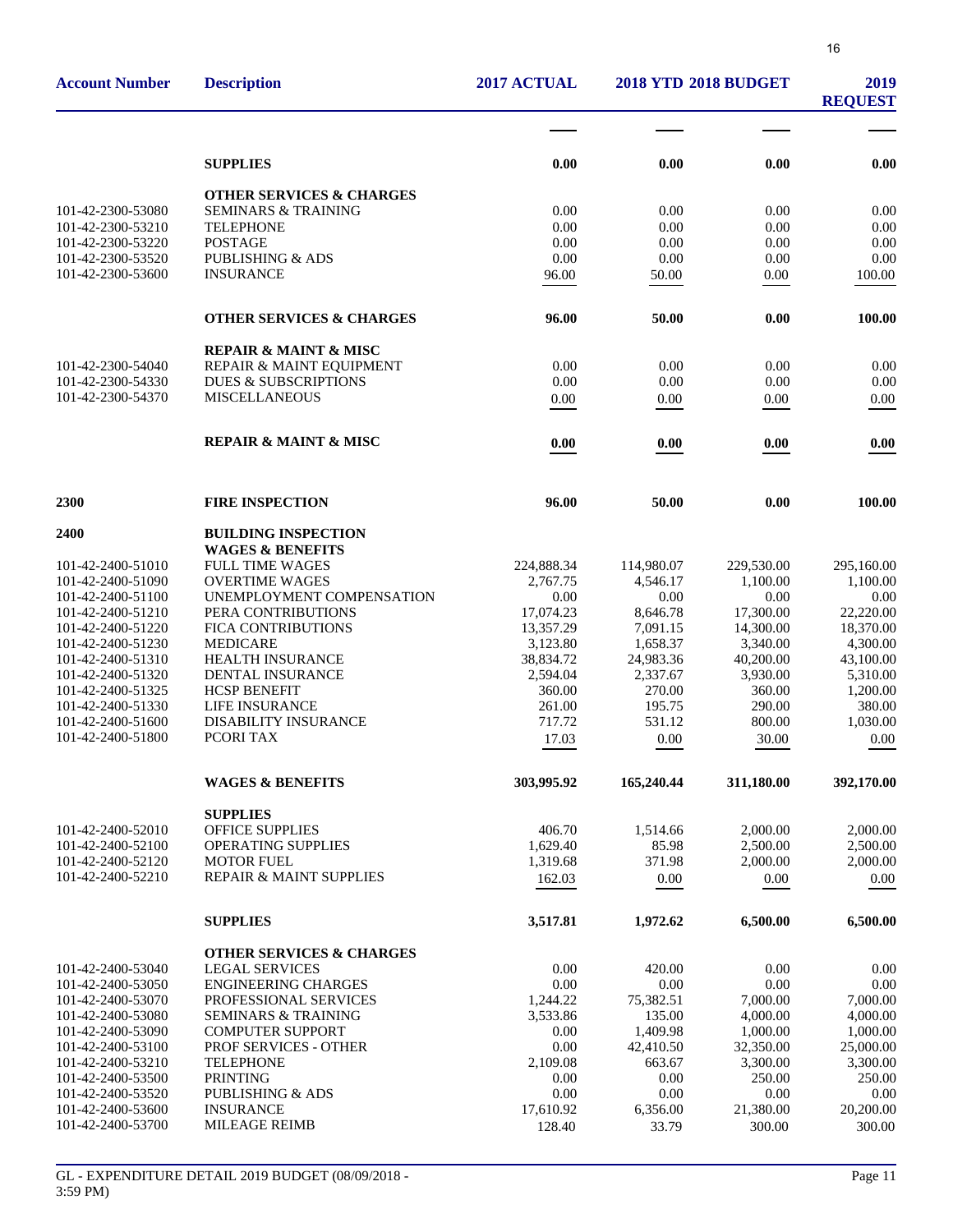| <b>Account Number</b>                  | <b>Description</b>                               | 2017 ACTUAL         | <b>2018 YTD 2018 BUDGET</b> |                      | 2019<br><b>REQUEST</b> |
|----------------------------------------|--------------------------------------------------|---------------------|-----------------------------|----------------------|------------------------|
|                                        |                                                  |                     |                             |                      |                        |
|                                        | <b>OTHER SERVICES &amp; CHARGES</b>              | 24,626.48           | 126,811.45                  | 69,580.00            | 61,050.00              |
|                                        | <b>REPAIR &amp; MAINT &amp; MISC</b>             |                     |                             |                      |                        |
| 101-42-2400-54040                      | REPAIR & MAINT EQUIPMENT                         | 240.75              | 788.00                      | 2,000.00             | 2,000.00               |
| 101-42-2400-54050                      | REPAIR & MAINT CONTRACTS                         | 588.41              | 0.00                        | 500.00               | 500.00                 |
| 101-42-2400-54250                      | <b>RENTALS</b>                                   | 0.00                | 0.00                        | 0.00                 | 0.00                   |
| 101-42-2400-54330<br>101-42-2400-54370 | <b>DUES &amp; SUBSCRIPTIONS</b><br>MISCELLANEOUS | 675.00<br>14,192.26 | 694.00<br>2,069.92          | 1,500.00<br>1,500.00 | 1,500.00<br>1,500.00   |
| 101-42-2400-54390                      | REFUNDS & REIMBURSEMENTS                         | 0.00                | 0.00                        | 500.00               | 500.00                 |
|                                        |                                                  |                     |                             |                      |                        |
|                                        | <b>REPAIR &amp; MAINT &amp; MISC</b>             | 15,696.42           | 3,551.92                    | 6,000.00             | 6,000.00               |
|                                        | <b>CAPITAL OUTLAY</b>                            |                     |                             |                      |                        |
| 101-42-2400-55500                      | CAP OUTLAY-VEHICLES                              | 0.00                | 0.00                        | 0.00                 | 0.00                   |
| 101-42-2400-55600                      | CAP OUTLAY-FURNITURE                             | 0.00                | 0.00                        | 0.00                 | 0.00                   |
| 101-42-2400-55700                      | <b>CAP OUTLAY-COMPUTERS</b>                      | 0.00                | 0.00                        | 0.00                 | 0.00                   |
| 101-42-2400-55800                      | CAP OUTLAY-EQUIPMENT                             | 0.00                | 0.00                        | 0.00                 | 0.00                   |
|                                        | <b>CAPITAL OUTLAY</b>                            | 0.00                | 0.00                        | 0.00                 | 0.00                   |
| 2400                                   | <b>BUILDING INSPECTION</b>                       | 347,836.63          | 297,576.43                  | 393,260.00           | 465,720.00             |
| 2500                                   | <b>EMERGENCY MANAGEMENT</b><br><b>SUPPLIES</b>   |                     |                             |                      |                        |
| 101-42-2500-52100                      | <b>OPERATING SUPPLIES</b>                        | 0.00                | 0.00                        | 200.00               | 200.00                 |
| 101-42-2500-52400                      | <b>TOOLS &amp; SMALL EQUIP</b>                   | 0.00                | 0.00                        | 0.00                 | 0.00                   |
|                                        |                                                  |                     |                             |                      |                        |
|                                        | <b>SUPPLIES</b>                                  | 0.00                | 0.00                        | 200.00               | 200.00                 |
|                                        | <b>OTHER SERVICES &amp; CHARGES</b>              |                     |                             |                      |                        |
| 101-42-2500-53080                      | <b>SEMINARS &amp; TRAINING</b>                   | 0.00                | 0.00                        | 0.00                 | 0.00                   |
| 101-42-2500-53210                      | <b>TELEPHONE</b>                                 | 0.00                | 0.00                        | 0.00                 | 0.00                   |
| 101-42-2500-53520                      | <b>PUBLISHING &amp; ADS</b><br><b>INSURANCE</b>  | 0.00                | 0.00                        | 0.00                 | 0.00                   |
| 101-42-2500-53600                      |                                                  | 2,897.00            | 1,470.00                    | 3,040.00             | 3,060.00               |
|                                        | <b>OTHER SERVICES &amp; CHARGES</b>              | 2,897.00            | 1,470.00                    | 3,040.00             | 3.060.00               |
|                                        | <b>REPAIR &amp; MAINT &amp; MISC</b>             |                     |                             |                      |                        |
| 101-42-2500-54040                      | REPAIR & MAINT EQUIPMENT                         | 10,385.48           | 4,875.00                    | 7,000.00             | 7,000.00               |
| 101-42-2500-54330                      | <b>DUES &amp; SUBSCRIPTIONS</b>                  | 0.00                | 0.00                        | 1,000.00             | 1,000.00               |
| 101-42-2500-54370                      | <b>MISCELLANEOUS</b>                             | 0.00                | 0.00                        | 0.00                 | 0.00                   |
|                                        | <b>REPAIR &amp; MAINT &amp; MISC</b>             | 10,385.48           | 4,875.00                    | 8,000.00             | 8,000.00               |
|                                        | <b>CAPITAL OUTLAY</b>                            |                     |                             |                      |                        |
| 101-42-2500-55800                      | CAP OUTLAY-EQUIPMENT                             | 0.00                | 0.00                        | 0.00                 | 0.00                   |
|                                        |                                                  |                     |                             |                      |                        |
|                                        | <b>CAPITAL OUTLAY</b>                            | 0.00                | 0.00                        | 0.00                 | 0.00                   |
| 2500                                   | <b>EMERGENCY MANAGEMENT</b>                      | 13,282.48           | 6,345.00                    | 11,240.00            | 11,260.00              |
| 2700                                   | <b>ANIMAL CONTROL</b>                            |                     |                             |                      |                        |
|                                        | <b>OTHER SERVICES &amp; CHARGES</b>              |                     |                             |                      |                        |
| 101-42-2700-53040                      | <b>LEGAL SERVICES</b>                            | 0.00                | 0.00                        | 0.00                 | 0.00                   |
| 101-42-2700-53350                      | <b>CONTRACT SERVICES</b>                         | 12,983.07           | 8,093.57                    | 8,000.00             | 13,000.00              |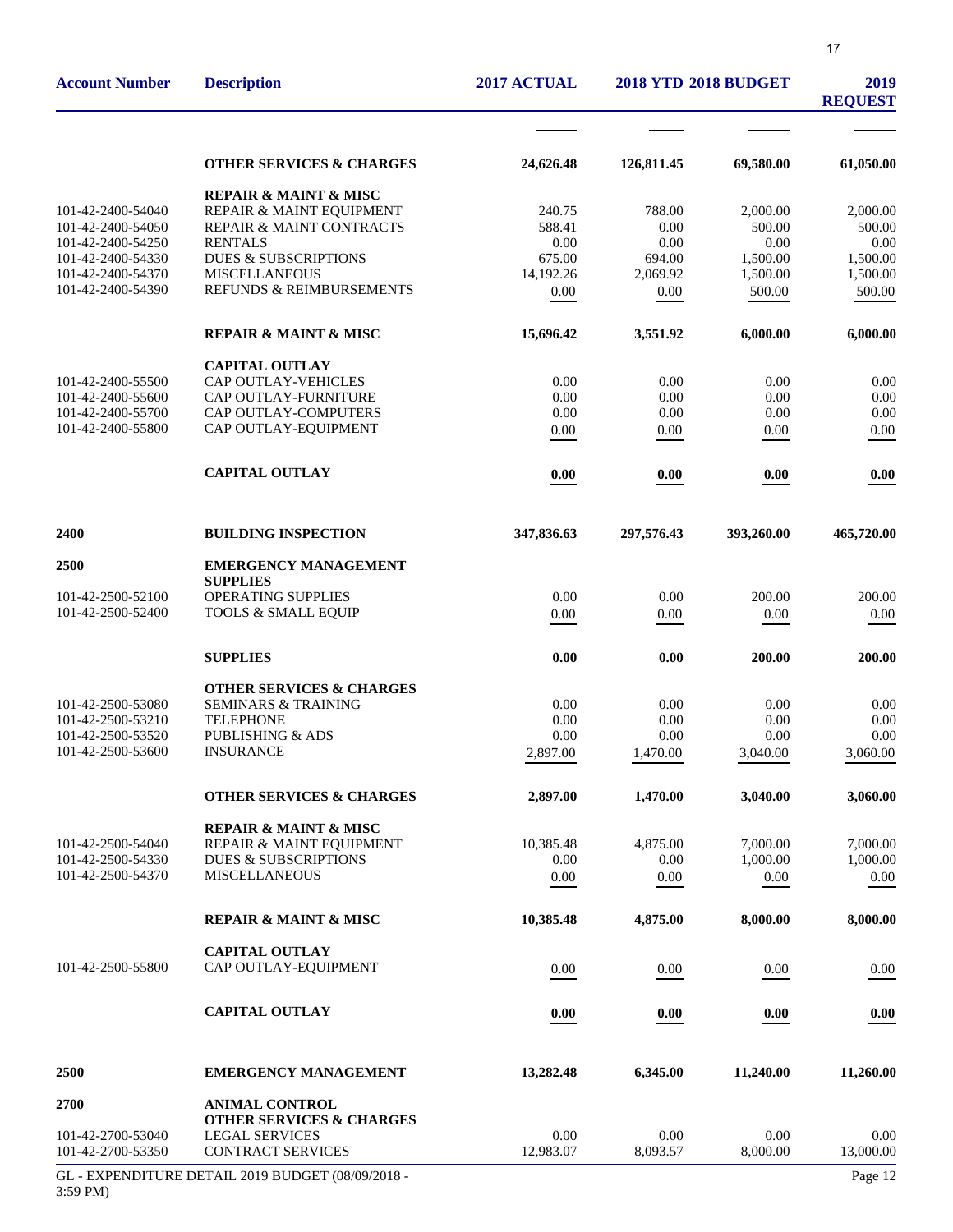| ٠ | ٠      |
|---|--------|
|   | v<br>٦ |
|   | $\sim$ |

| <b>Account Number</b>                                                                                                                                                                                                                                    | <b>Description</b>                                                                                                                                                                                                                                                                                                                      | 2017 ACTUAL                                                                                                                                |                                                                                                                                           | <b>2018 YTD 2018 BUDGET</b>                                                                                                                 | 2019<br><b>REQUEST</b>                                                                                                                        |
|----------------------------------------------------------------------------------------------------------------------------------------------------------------------------------------------------------------------------------------------------------|-----------------------------------------------------------------------------------------------------------------------------------------------------------------------------------------------------------------------------------------------------------------------------------------------------------------------------------------|--------------------------------------------------------------------------------------------------------------------------------------------|-------------------------------------------------------------------------------------------------------------------------------------------|---------------------------------------------------------------------------------------------------------------------------------------------|-----------------------------------------------------------------------------------------------------------------------------------------------|
| 101-42-2700-53600                                                                                                                                                                                                                                        | <b>INSURANCE</b>                                                                                                                                                                                                                                                                                                                        | 0.00                                                                                                                                       | 0.00                                                                                                                                      | 0.00                                                                                                                                        | 0.00                                                                                                                                          |
|                                                                                                                                                                                                                                                          | <b>OTHER SERVICES &amp; CHARGES</b>                                                                                                                                                                                                                                                                                                     | 12,983.07                                                                                                                                  | 8,093.57                                                                                                                                  | 8,000.00                                                                                                                                    | 13,000.00                                                                                                                                     |
| 2700                                                                                                                                                                                                                                                     | <b>ANIMAL CONTROL</b>                                                                                                                                                                                                                                                                                                                   | 12,983.07                                                                                                                                  | 8,093.57                                                                                                                                  | 8,000.00                                                                                                                                    | 13,000.00                                                                                                                                     |
| 3100                                                                                                                                                                                                                                                     | <b>STREETS</b>                                                                                                                                                                                                                                                                                                                          |                                                                                                                                            |                                                                                                                                           |                                                                                                                                             |                                                                                                                                               |
| 101-43-3100-51010<br>101-43-3100-51030<br>101-43-3100-51090<br>101-43-3100-51100<br>101-43-3100-51210<br>101-43-3100-51220<br>101-43-3100-51230<br>101-43-3100-51310<br>101-43-3100-51320<br>101-43-3100-51325<br>101-43-3100-51330<br>101-43-3100-51600 | <b>WAGES &amp; BENEFITS</b><br><b>FULL TIME WAGES</b><br>PART TIME WAGES<br><b>OVERTIME WAGES</b><br>UNEMPLOYMENT COMPENSATION<br>PERA CONTRIBUTIONS<br><b>FICA CONTRIBUTIONS</b><br><b>MEDICARE</b><br><b>HEALTH INSURANCE</b><br>DENTAL INSURANCE<br><b>HCSP BENEFIT</b><br>LIFE INSURANCE<br><b>DISABILITY INSURANCE</b>             | 351,412.53<br>23,870.50<br>5,252.43<br>0.00<br>26,749.92<br>22,116.91<br>5,172.36<br>84,437.72<br>4,198.95<br>801.94<br>450.89<br>1,118.26 | 205,013.88<br>21,073.75<br>10,570.71<br>0.00<br>16,168.92<br>13,652.22<br>3,192.85<br>55,491.45<br>3,199.94<br>468.59<br>296.12<br>755.80 | 355,080.00<br>32,870.00<br>28,000.00<br>0.00<br>28,730.00<br>25,790.00<br>6,030.00<br>81,650.00<br>6,160.00<br>610.00<br>490.00<br>1,240.00 | 366,360.00<br>27,560.00<br>20,000.00<br>0.00<br>28,980.00<br>25,660.00<br>6,000.00<br>89,700.00<br>5,900.00<br>1,530.00<br>490.00<br>1,280.00 |
| 101-43-3100-51700<br>101-43-3100-51800                                                                                                                                                                                                                   | POST EMPLOYMENT BENEFIT<br>PCORI TAX                                                                                                                                                                                                                                                                                                    | 0.00<br>17.03                                                                                                                              | 0.00<br>0.00                                                                                                                              | 0.00<br>30.00                                                                                                                               | 0.00<br>0.00                                                                                                                                  |
|                                                                                                                                                                                                                                                          | <b>WAGES &amp; BENEFITS</b>                                                                                                                                                                                                                                                                                                             | 525,599.44                                                                                                                                 | 329,884.23                                                                                                                                | 566,680.00                                                                                                                                  | 573,460.00                                                                                                                                    |
| 101-43-3100-52010<br>101-43-3100-52100<br>101-43-3100-52120<br>101-43-3100-52130<br>101-43-3100-52210<br>101-43-3100-52400                                                                                                                               | <b>SUPPLIES</b><br>OFFICE SUPPLIES<br><b>OPERATING SUPPLIES</b><br><b>MOTOR FUEL</b><br><b>UNIFORMS &amp; CLOTHING</b><br>REPAIR & MAINT SUPPLIES<br>TOOLS & SMALL EQUIP                                                                                                                                                                | 785.61<br>13,473.61<br>31,203.38<br>8,142.69<br>20,485.38<br>12,040.79                                                                     | 1,037.39<br>7,056.62<br>27,117.78<br>4,263.27<br>9,085.62<br>6,256.20                                                                     | 1,000.00<br>12,000.00<br>60,000.00<br>9,000.00<br>50,000.00<br>15,000.00                                                                    | 0.00<br>62,000.00<br>60,000.00<br>9,000.00<br>0.00<br>15,000.00                                                                               |
|                                                                                                                                                                                                                                                          | <b>SUPPLIES</b>                                                                                                                                                                                                                                                                                                                         | 86,131.46                                                                                                                                  | 54,816.88                                                                                                                                 | 147,000.00                                                                                                                                  | 146,000.00                                                                                                                                    |
| 101-43-3100-53040<br>101-43-3100-53050<br>101-43-3100-53060<br>101-43-3100-53080<br>101-43-3100-53100<br>101-43-3100-53210<br>101-43-3100-53350<br>101-43-3100-53520<br>101-43-3100-53600<br>101-43-3100-53700<br>101-43-3100-53810<br>101-43-3100-53840 | <b>OTHER SERVICES &amp; CHARGES</b><br><b>LEGAL SERVICES</b><br><b>ENGINEERING CHARGES</b><br><b>MEDICAL</b><br><b>SEMINARS &amp; TRAINING</b><br>PROF SERVICES - OTHER<br><b>TELEPHONE</b><br>CONTRACT SERVICES<br>PUBLISHING & ADS<br><b>INSURANCE</b><br><b>MILEAGE REIMB</b><br><b>ELECTRIC UTILITIES</b><br><b>REFUSE DISPOSAL</b> | 6,250.90<br>29,715.50<br>796.76<br>3,703.29<br>0.00<br>5,705.67<br>0.00<br>843.70<br>49,369.93<br>0.00<br>20,877.70<br>0.00                | 548.50<br>7,200.00<br>228.90<br>4,853.20<br>6,095.00<br>1,846.14<br>0.00<br>0.00<br>26,991.00<br>0.00<br>10,984.78<br>0.00                | 5,000.00<br>15,000.00<br>100.00<br>4,500.00<br>10,000.00<br>5,000.00<br>0.00<br>1,500.00<br>50,860.00<br>0.00<br>35,000.00<br>0.00          | 5,000.00<br>15,000.00<br>250.00<br>4,500.00<br>0.00<br>5,000.00<br>0.00<br>1,500.00<br>43,020.00<br>0.00<br>35,000.00<br>0.00                 |
|                                                                                                                                                                                                                                                          | <b>OTHER SERVICES &amp; CHARGES</b>                                                                                                                                                                                                                                                                                                     | 117,263.45                                                                                                                                 | 58,747.52                                                                                                                                 | 126,960.00                                                                                                                                  | 109,270.00                                                                                                                                    |
| 101-43-3100-54010<br>101-43-3100-54020<br>101-43-3100-54030<br>101-43-3100-54040<br>101-43-3100-54060<br>101-43-3100-54070<br>101-43-3100-54080<br>101-43-3100-54100                                                                                     | <b>REPAIR &amp; MAINT &amp; MISC</b><br><b>REPAIR &amp; MAINT-BUILDINGS</b><br><b>REPAIR &amp; MAINT - SUBS</b><br>REPAIR & MAINT-IMPROVEMENTS<br>REPAIR & MAINT EQUIPMENT<br>HWYS, STREETCALCIUM CHLORIDE<br>HWYS, STREETCONCRETE<br>MAINT ASPHALT MILL & OVERLAY<br><b>GRAVEL</b>                                                     | 4,073.71<br>32,097.97<br>14,010.14<br>37, 343. 28<br>0.00<br>6,119.63<br>23,625.26<br>73,339.08                                            | 947.28<br>14,689.90<br>3,721.81<br>21,463.58<br>0.00<br>18,794.90<br>9,723.31<br>50,953.14                                                | 5,000.00<br>35,000.00<br>15,000.00<br>65,000.00<br>0.00<br>15,000.00<br>50,000.00<br>75,000.00                                              | 5,000.00<br>35,000.00<br>15,000.00<br>60,000.00<br>0.00<br>0.00<br>0.00<br>0.00                                                               |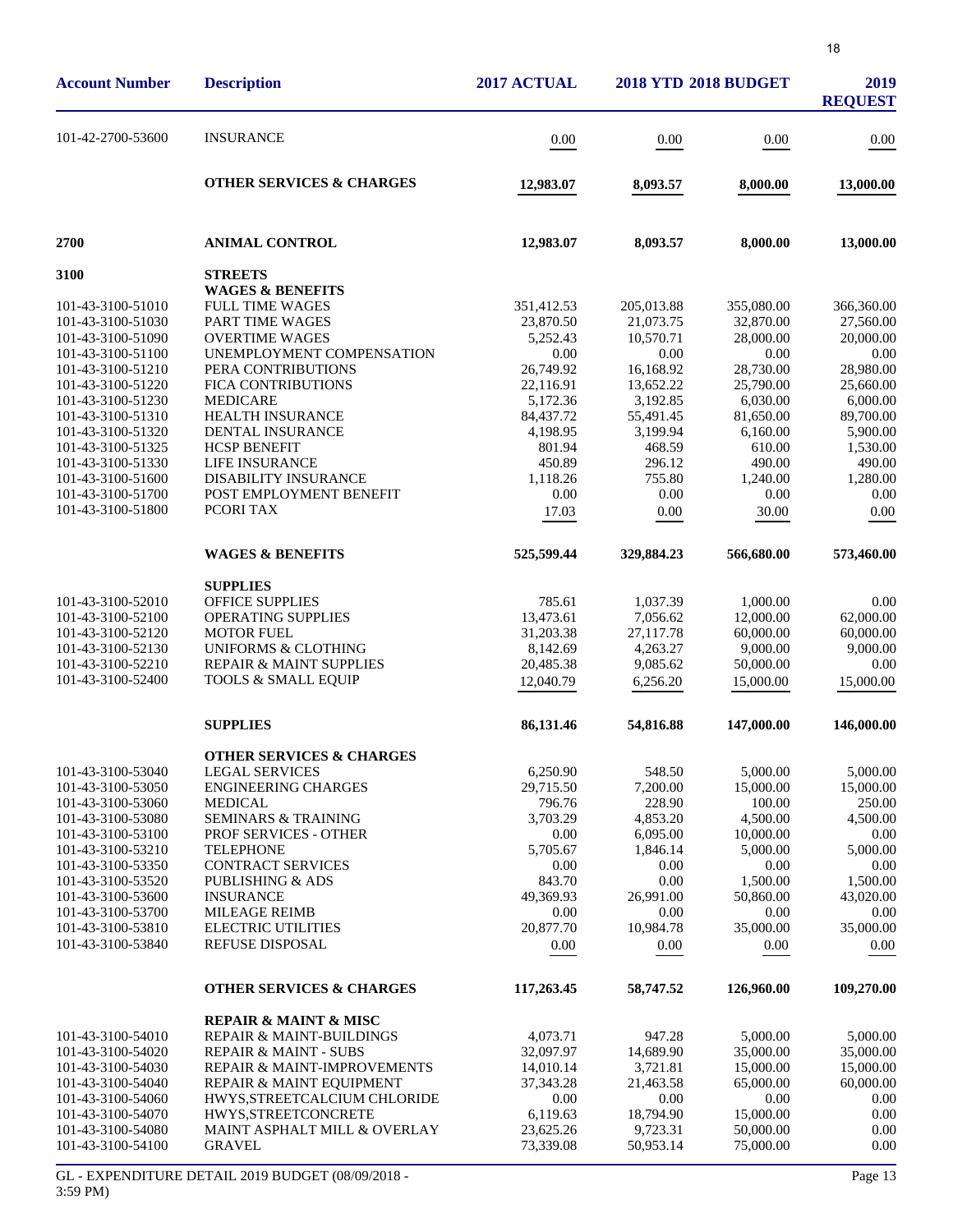| <b>Account Number</b>                  | <b>Description</b>                                                | 2017 ACTUAL       |                   | <b>2018 YTD 2018 BUDGET</b> | 2019<br><b>REQUEST</b> |
|----------------------------------------|-------------------------------------------------------------------|-------------------|-------------------|-----------------------------|------------------------|
| 101-43-3100-54110                      | <b>SAND</b>                                                       | 0.00              | 0.00              | 0.00                        | 0.00                   |
| 101-43-3100-54120                      | HWYS, STREETSSALT FOR ROADS                                       | 46,154.49         | 30,256.28         | 80,000.00                   | 80,000.00              |
| 101-43-3100-54140                      | <b>SEALCOATING</b>                                                | 175,385.55        | 126,788.70        | 215,000.00                  | 0.00                   |
| 101-43-3100-54150                      | <b>CRACK FILLER</b>                                               | 0.00              | 0.00              | 0.00                        | 0.00                   |
| 101-43-3100-54250                      | <b>RENTALS</b>                                                    | 1,377.19          | 207.00            | 6,000.00                    | 6,000.00               |
| 101-43-3100-54270                      | <b>LICENSES &amp; PERMITS</b>                                     | 147.00            | 653.09            | 1,000.00                    | 1,000.00               |
| 101-43-3100-54330                      | <b>DUES &amp; SUBSCRIPTIONS</b>                                   | 375.50            | 100.00            | 1,000.00                    | 1,000.00               |
| 101-43-3100-54370                      | <b>MISCELLANEOUS</b>                                              | 1,570.92          | 2,194.34          | 3,000.00                    | 3,000.00               |
| 101-43-3100-54390                      | REFUNDS & REIMBURSEMENTS                                          | 0.00              | 0.00              | 0.00                        | 0.00                   |
| 101-43-3100-54430                      | PROPERTY TAXES                                                    | 0.00              | 0.00              | 0.00                        | 0.00                   |
|                                        | <b>REPAIR &amp; MAINT &amp; MISC</b>                              | 415,619.72        | 280,493.33        | 566,000.00                  | 206,000.00             |
|                                        | <b>CAPITAL OUTLAY</b>                                             |                   |                   |                             |                        |
| 101-43-3100-55250                      | <b>CONTRACTOR PAYMENTS</b>                                        | 0.00              | 0.00              | 0.00                        | 0.00                   |
| 101-43-3100-55500                      | CAP OUTLAY-VEHICLES                                               | 47,800.52         | 0.00              | 0.00                        | 0.00                   |
| 101-43-3100-55800                      | CAP OUTLAY-EQUIPMENT                                              | 219,438.63        | $0.00\,$          | 0.00                        | 0.00                   |
|                                        | <b>CAPITAL OUTLAY</b>                                             | 267,239.15        | 0.00              | 0.00                        | 0.00                   |
| 3100                                   | <b>STREETS</b>                                                    | 1,411,853.22      | 723,941.96        | 1,406,640.00                | 1,034,730.00           |
| 3110                                   | <b>ENGINEERING</b>                                                |                   |                   |                             |                        |
|                                        | <b>WAGES &amp; BENEFITS</b>                                       |                   |                   |                             |                        |
| 101-43-3110-51010                      | <b>FULL TIME WAGES</b>                                            | 0.00              | 0.00              | 0.00                        | 0.00                   |
| 101-43-3110-51210                      | PERA CONTRIBUTIONS                                                | 0.00              | 0.00              | 0.00                        | 0.00                   |
| 101-43-3110-51220                      | FICA CONTRIBUTIONS                                                | 0.00              | 0.00              | 0.00                        | 0.00                   |
| 101-43-3110-51230                      | <b>MEDICARE</b>                                                   | 0.00              | 0.00              | 0.00                        | 0.00                   |
| 101-43-3110-51310                      | HEALTH INSURANCE                                                  | $0.00\,$          | 0.00              | 0.00                        | 0.00                   |
| 101-43-3110-51320                      | DENTAL INSURANCE                                                  | $0.00\,$          | 0.00              | 0.00                        | 0.00                   |
| 101-43-3110-51325                      | <b>HCSP BENEFIT</b>                                               | 0.00              | 0.00              | 0.00                        | 0.00                   |
| 101-43-3110-51330                      | <b>LIFE INSURANCE</b>                                             | 0.00              | 0.00              | 0.00                        | 0.00                   |
| 101-43-3110-51600                      | DISABILITY INSURANCE                                              | 0.00              | 0.00              | 0.00                        | 0.00                   |
|                                        | <b>WAGES &amp; BENEFITS</b>                                       | 0.00              | 0.00              | 0.00                        | 0.00                   |
|                                        |                                                                   |                   |                   |                             |                        |
|                                        | <b>OTHER SERVICES &amp; CHARGES</b><br><b>ENGINEERING CHARGES</b> |                   |                   |                             | 42,000.00              |
| 101-43-3110-53050<br>101-43-3110-53070 | PROFESSIONAL SERVICES                                             | 30,384.00<br>0.00 | 15,426.00<br>0.00 | 42,000.00<br>0.00           | 0.00                   |
| 101-43-3110-53080                      | <b>SEMINARS &amp; TRAINING</b>                                    | 0.00              | 0.00              | 0.00                        | 0.00                   |
| 101-43-3110-53210                      | <b>TELEPHONE</b>                                                  | 0.00              | 0.00              | 0.00                        | 0.00                   |
| 101-43-3110-53600                      | <b>INSURANCE</b>                                                  | 0.00              | 0.00              | 0.00                        | 0.00                   |
| 101-43-3110-53700                      | <b>MILEAGE REIMB</b>                                              | 0.00              | 0.00              | 0.00                        | 0.00                   |
|                                        | <b>OTHER SERVICES &amp; CHARGES</b>                               | 30,384.00         | 15,426.00         | 42,000.00                   | 42,000.00              |
| 3110                                   | <b>ENGINEERING</b>                                                | 30,384.00         | 15,426.00         | 42,000.00                   | 42,000.00              |
| 3160                                   | <b>STREET LIGHTING</b>                                            |                   |                   |                             |                        |
|                                        | <b>SUPPLIES</b>                                                   |                   |                   |                             |                        |
| 101-43-3160-52210                      | <b>REPAIR &amp; MAINT SUPPLIES</b>                                | 0.00              | 0.00              | 0.00                        | 0.00                   |
| 101-43-3160-52400                      | <b>TOOLS &amp; SMALL EQUIP</b>                                    | 0.00              | 0.00              | 0.00                        | 0.00                   |
|                                        | <b>SUPPLIES</b>                                                   | 0.00              | 0.00              | 0.00                        | 0.00                   |
|                                        | <b>OTHER SERVICES &amp; CHARGES</b>                               |                   |                   |                             |                        |
| 101-43-3160-53050                      | <b>ENGINEERING CHARGES</b>                                        | 0.00              | 0.00              | 0.00                        | 0.00                   |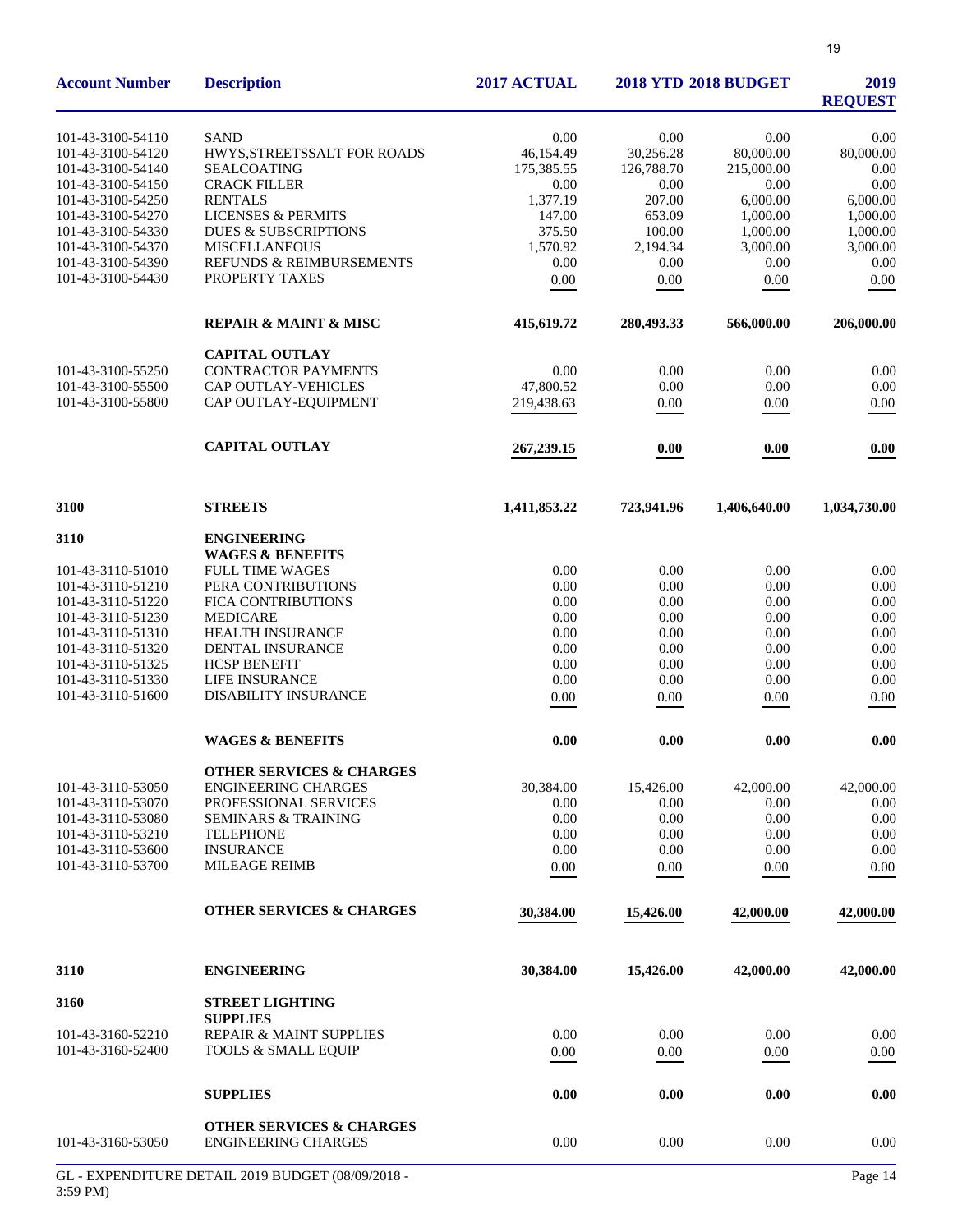| <b>Account Number</b>                                                                                                                                                                                                               | <b>Description</b>                                                                                                                                                                                                                                                  | 2017 ACTUAL                                                                                                     | <b>2018 YTD 2018 BUDGET</b>                                                                                |                                                                                                                   | 2019<br><b>REQUEST</b>                                                                                           |
|-------------------------------------------------------------------------------------------------------------------------------------------------------------------------------------------------------------------------------------|---------------------------------------------------------------------------------------------------------------------------------------------------------------------------------------------------------------------------------------------------------------------|-----------------------------------------------------------------------------------------------------------------|------------------------------------------------------------------------------------------------------------|-------------------------------------------------------------------------------------------------------------------|------------------------------------------------------------------------------------------------------------------|
| 101-43-3160-53600<br>101-43-3160-53810                                                                                                                                                                                              | <b>INSURANCE</b><br><b>ELECTRIC UTILITIES</b>                                                                                                                                                                                                                       | 0.00<br>86,949.78                                                                                               | 0.00<br>44,062.59                                                                                          | 0.00<br>90,000.00                                                                                                 | 0.00<br>90,000.00                                                                                                |
|                                                                                                                                                                                                                                     | <b>OTHER SERVICES &amp; CHARGES</b>                                                                                                                                                                                                                                 | 86,949.78                                                                                                       | 44,062.59                                                                                                  | 90,000.00                                                                                                         | 90,000.00                                                                                                        |
| 101-43-3160-54040                                                                                                                                                                                                                   | <b>REPAIR &amp; MAINT &amp; MISC</b><br>REPAIR & MAINT EQUIPMENT                                                                                                                                                                                                    | 7,086.77                                                                                                        | 14,344.93                                                                                                  | 5,000.00                                                                                                          | 25,000.00                                                                                                        |
|                                                                                                                                                                                                                                     | <b>REPAIR &amp; MAINT &amp; MISC</b>                                                                                                                                                                                                                                | 7,086.77                                                                                                        | 14,344.93                                                                                                  | 5,000.00                                                                                                          | 25,000.00                                                                                                        |
| 101-43-3160-55800                                                                                                                                                                                                                   | <b>CAPITAL OUTLAY</b><br>CAP OUTLAY-EQUIPMENT                                                                                                                                                                                                                       | 0.00                                                                                                            | 0.00                                                                                                       | 20,000.00                                                                                                         | 0.00                                                                                                             |
|                                                                                                                                                                                                                                     | <b>CAPITAL OUTLAY</b>                                                                                                                                                                                                                                               | 0.00                                                                                                            | 0.00                                                                                                       | 20,000.00                                                                                                         | 0.00                                                                                                             |
| 3160                                                                                                                                                                                                                                | <b>STREET LIGHTING</b>                                                                                                                                                                                                                                              | 94,036.55                                                                                                       | 58,407.52                                                                                                  | 115,000.00                                                                                                        | 115,000.00                                                                                                       |
| 3180                                                                                                                                                                                                                                | <b>EQUIPMENT SHOP</b>                                                                                                                                                                                                                                               |                                                                                                                 |                                                                                                            |                                                                                                                   |                                                                                                                  |
| 101-43-3180-51010<br>101-43-3180-51090<br>101-43-3180-51210<br>101-43-3180-51220<br>101-43-3180-51230<br>101-43-3180-51310<br>101-43-3180-51320<br>101-43-3180-51325<br>101-43-3180-51330<br>101-43-3180-51600<br>101-43-3180-51800 | <b>WAGES &amp; BENEFITS</b><br><b>FULL TIME WAGES</b><br><b>OVERTIME WAGES</b><br>PERA CONTRIBUTIONS<br>FICA CONTRIBUTIONS<br><b>MEDICARE</b><br>HEALTH INSURANCE<br>DENTAL INSURANCE<br><b>HCSP BENEFIT</b><br>LIFE INSURANCE<br>DISABILITY INSURANCE<br>PCORI TAX | 19,603.88<br>381.03<br>1,498.90<br>1,153.21<br>269.66<br>4,211.99<br>332.96<br>35.99<br>26.11<br>62.40<br>17.03 | 11,512.81<br>762.72<br>920.62<br>706.52<br>165.28<br>2,915.99<br>259.36<br>23.99<br>17.44<br>42.40<br>0.00 | 19,960.00<br>1,400.00<br>1,600.00<br>1,320.00<br>310.00<br>4,370.00<br>510.00<br>40.00<br>30.00<br>70.00<br>30.00 | 20,550.00<br>1,400.00<br>1,650.00<br>1,360.00<br>320.00<br>5,030.00<br>470.00<br>90.00<br>30.00<br>70.00<br>0.00 |
|                                                                                                                                                                                                                                     | <b>WAGES &amp; BENEFITS</b>                                                                                                                                                                                                                                         | 27,593.16                                                                                                       | 17,327.13                                                                                                  | 29,640.00                                                                                                         | 30,970.00                                                                                                        |
| 101-43-3180-52100<br>101-43-3180-52110<br>101-43-3180-52210<br>101-43-3180-52400                                                                                                                                                    | <b>SUPPLIES</b><br><b>OPERATING SUPPLIES</b><br><b>CLEANING SUPPLIES</b><br><b>REPAIR &amp; MAINT SUPPLIES</b><br><b>TOOLS &amp; SMALL EQUIP</b>                                                                                                                    | 5,898.31<br>0.00<br>5,824.66<br>3,505.42                                                                        | 2,931.91<br>0.00<br>1,660.64<br>2,384.25                                                                   | 6,500.00<br>$0.00\,$<br>11,000.00<br>3,000.00                                                                     | 17,500.00<br>0.00<br>0.00<br>5,000.00                                                                            |
|                                                                                                                                                                                                                                     | <b>SUPPLIES</b>                                                                                                                                                                                                                                                     | 15,228.39                                                                                                       | 6,976.80                                                                                                   | 20,500.00                                                                                                         | 22,500.00                                                                                                        |
| 101-43-3180-53210<br>101-43-3180-53600<br>101-43-3180-53810<br>101-43-3180-53830<br>101-43-3180-53840                                                                                                                               | <b>OTHER SERVICES &amp; CHARGES</b><br><b>TELEPHONE</b><br><b>INSURANCE</b><br><b>ELECTRIC UTILITIES</b><br><b>GAS UTILITIES</b><br>REFUSE DISPOSAL<br><b>OTHER SERVICES &amp; CHARGES</b>                                                                          | 517.42<br>1,410.05<br>11,184.93<br>0.00<br>3,261.37<br>16,373.77                                                | 386.80<br>790.00<br>7,074.80<br>0.00<br>1,740.71<br>9,992.31                                               | 700.00<br>1,480.00<br>14,000.00<br>0.00<br>7,500.00<br>23,680.00                                                  | 700.00<br>370.00<br>12,000.00<br>0.00<br>7,500.00<br>20,570.00                                                   |
| 101-43-3180-54010<br>101-43-3180-54040<br>101-43-3180-54430                                                                                                                                                                         | <b>REPAIR &amp; MAINT &amp; MISC</b><br>REPAIR & MAINT-BUILDINGS<br>REPAIR & MAINT EQUIPMENT<br>PROPERTY TAXES                                                                                                                                                      | 4,247.67<br>13.20<br>0.00                                                                                       | 0.00<br>21.70<br>$0.00\,$                                                                                  | 5,000.00<br>500.00<br>0.00                                                                                        | 5,000.00<br>500.00<br>0.00                                                                                       |

**REPAIR & MAINT & MISC 4,260.87 21.70 5,500.00 5,500.00**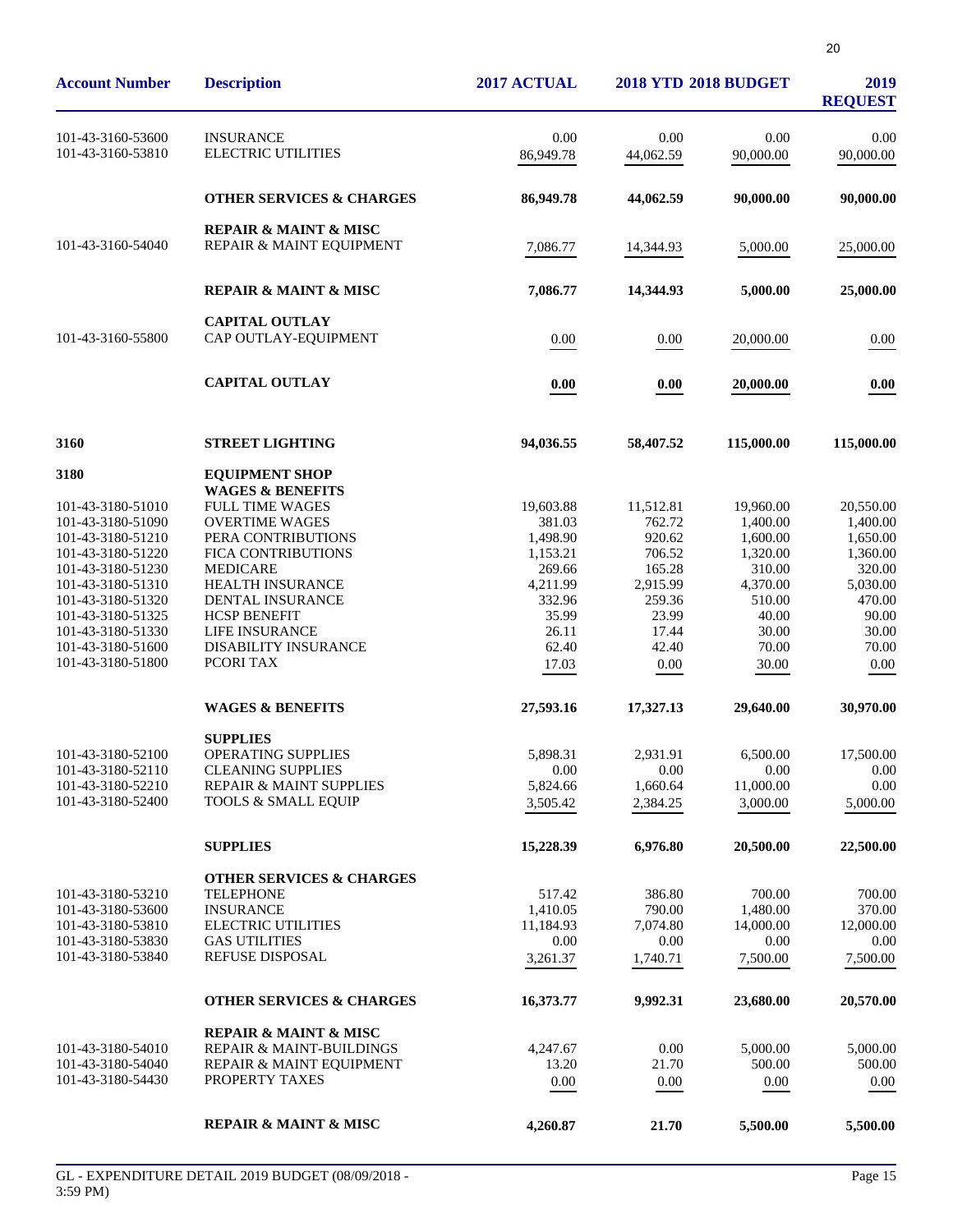|                                        |                                                 |                |                             | 21             |                        |
|----------------------------------------|-------------------------------------------------|----------------|-----------------------------|----------------|------------------------|
| <b>Account Number</b>                  | <b>Description</b>                              | 2017 ACTUAL    | <b>2018 YTD 2018 BUDGET</b> |                | 2019<br><b>REQUEST</b> |
|                                        |                                                 |                |                             |                |                        |
| 3180                                   | <b>EQUIPMENT SHOP</b>                           | 63,456.19      | 34,317.94                   | 79,320.00      | 79,540.00              |
| 3230                                   | <b>COMPOST</b>                                  |                |                             |                |                        |
|                                        | <b>WAGES &amp; BENEFITS</b>                     |                |                             |                |                        |
| 101-43-3230-51010                      | <b>FULL TIME WAGES</b>                          | 0.00           | 0.00                        | 0.00           | 0.00                   |
| 101-43-3230-51030                      | <b>PART TIME WAGES</b>                          | 7.837.50       | 3.072.00                    | 6,120.00       | 9,130.00               |
| 101-43-3230-51090                      | <b>OVERTIME WAGES</b>                           | 0.00           | 0.00                        | 0.00           | 0.00                   |
| 101-43-3230-51210<br>101-43-3230-51220 | PERA CONTRIBUTIONS<br>FICA CONTRIBUTIONS        | 0.00<br>485.91 | 0.00<br>190.48              | 0.00<br>380.00 | 0.00<br>570.00         |
| 101-43-3230-51230                      | <b>MEDICARE</b>                                 | 113.64         | 44.57                       | 90.00          | 130.00                 |
| 101-43-3230-51310                      | <b>HEALTH INSURANCE</b>                         | 0.00           | 0.00                        | 0.00           | 0.00                   |
| 101-43-3230-51320                      | DENTAL INSURANCE                                | 0.00           | 0.00                        | 0.00           | 0.00                   |
| 101-43-3230-51330                      | <b>LIFE INSURANCE</b>                           | 0.00           | 0.00                        | 0.00           | 0.00                   |
| 101-43-3230-51600                      | <b>DISABILITY INSURANCE</b>                     | 0.00           | 0.00                        | 0.00           | 0.00                   |
|                                        | <b>WAGES &amp; BENEFITS</b>                     | 8,437.05       | 3,307.05                    | 6,590.00       | 9,830.00               |
|                                        | <b>SUPPLIES</b>                                 |                |                             |                |                        |
| 101-43-3230-52100                      | <b>OPERATING SUPPLIES</b>                       | 6,030.25       | 2,566.55                    | 11,500.00      | 10,000.00              |
| 101-43-3230-52120                      | <b>MOTOR FUEL</b>                               | 5,128.68       | 1,942.72                    | 2,500.00       | 2,500.00               |
|                                        | <b>SUPPLIES</b>                                 | 11,158.93      | 4,509.27                    | 14,000.00      | 12,500.00              |
|                                        | <b>OTHER SERVICES &amp; CHARGES</b>             |                |                             |                |                        |
| 101-43-3230-53040                      | <b>LEGAL SERVICES</b>                           | 42.00          | 434.00                      | 5,000.00       | 1,000.00               |
| 101-43-3230-53050                      | <b>ENGINEERING CHARGES</b>                      | 1,757.00       | 0.00                        | 5,000.00       | 1,000.00               |
| 101-43-3230-53210                      | <b>TELEPHONE</b>                                | 0.00           | 0.00                        | 0.00           | 0.00                   |
| 101-43-3230-53350                      | <b>CONTRACT SERVICES</b>                        | 0.00           | 0.00                        | 0.00           | 0.00                   |
| 101-43-3230-53520                      | <b>PUBLISHING &amp; ADS</b>                     | 0.00           | 0.00                        | 200.00         | 200.00                 |
| 101-43-3230-53600                      | <b>INSURANCE</b>                                | 34.00          | 18.00                       | 30.00          | 240.00                 |
|                                        | <b>OTHER SERVICES &amp; CHARGES</b>             | 1,833.00       | 452.00                      | 10,230.00      | 2,440.00               |
|                                        | <b>REPAIR &amp; MAINT &amp; MISC</b>            |                |                             |                |                        |
| 101-43-3230-54040                      | REPAIR & MAINT EQUIPMENT                        | 0.00           | 0.00                        | 0.00           | 0.00                   |
| 101-43-3230-54050                      | <b>REPAIR &amp; MAINT CONTRACTS</b>             | 0.00           | 0.00                        | 0.00           | 0.00                   |
| 101-43-3230-54250<br>101-43-3230-54270 | <b>RENTALS</b><br><b>LICENSES &amp; PERMITS</b> | 118.39         | 0.00                        | 400.00         | 400.00                 |
|                                        |                                                 | 0.00           | $0.00\,$                    | 1,000.00       | 1,000.00               |
|                                        | <b>REPAIR &amp; MAINT &amp; MISC</b>            | 118.39         | 0.00                        | 1,400.00       | 1,400.00               |
| 3230                                   | <b>COMPOST</b>                                  | 21,547.37      | 8,268.32                    | 32,220.00      | 26,170.00              |
| 3235                                   | <b>RID LITTER</b>                               |                |                             |                |                        |
|                                        | <b>WAGES &amp; BENEFITS</b>                     |                |                             |                |                        |
| 101-43-3235-51010                      | <b>FULL TIME WAGES</b>                          | 0.00           | 0.00                        | 0.00           | 0.00                   |
| 101-43-3235-51030                      | PART TIME WAGES                                 | 0.00           | 0.00                        | 0.00           | 0.00                   |
| 101-43-3235-51090                      | <b>OVERTIME WAGES</b>                           | 0.00           | 0.00                        | 0.00           | 0.00                   |
| 101-43-3235-51210                      | PERA CONTRIBUTIONS                              | 0.00           | 0.00                        | 0.00           | 0.00                   |
| 101-43-3235-51220                      | FICA CONTRIBUTIONS                              | 0.00           | 0.00                        | 0.00           | 0.00                   |
| 101-43-3235-51230                      | <b>MEDICARE</b>                                 | 0.00           | 0.00                        | 0.00           | 0.00                   |
| 101-43-3235-51310                      | <b>HEALTH INSURANCE</b>                         | 0.00           | 0.00                        | 0.00           | 0.00                   |
| 101-43-3235-51320<br>101-43-3235-51330 | DENTAL INSURANCE<br>LIFE INSURANCE              | 0.00<br>0.00   | 0.00<br>0.00                | 0.00<br>0.00   | 0.00<br>0.00           |
| 101-43-3235-51600                      | DISABILITY INSURANCE                            | 0.00           | 0.00                        | 0.00           | 0.00                   |
|                                        |                                                 |                |                             |                |                        |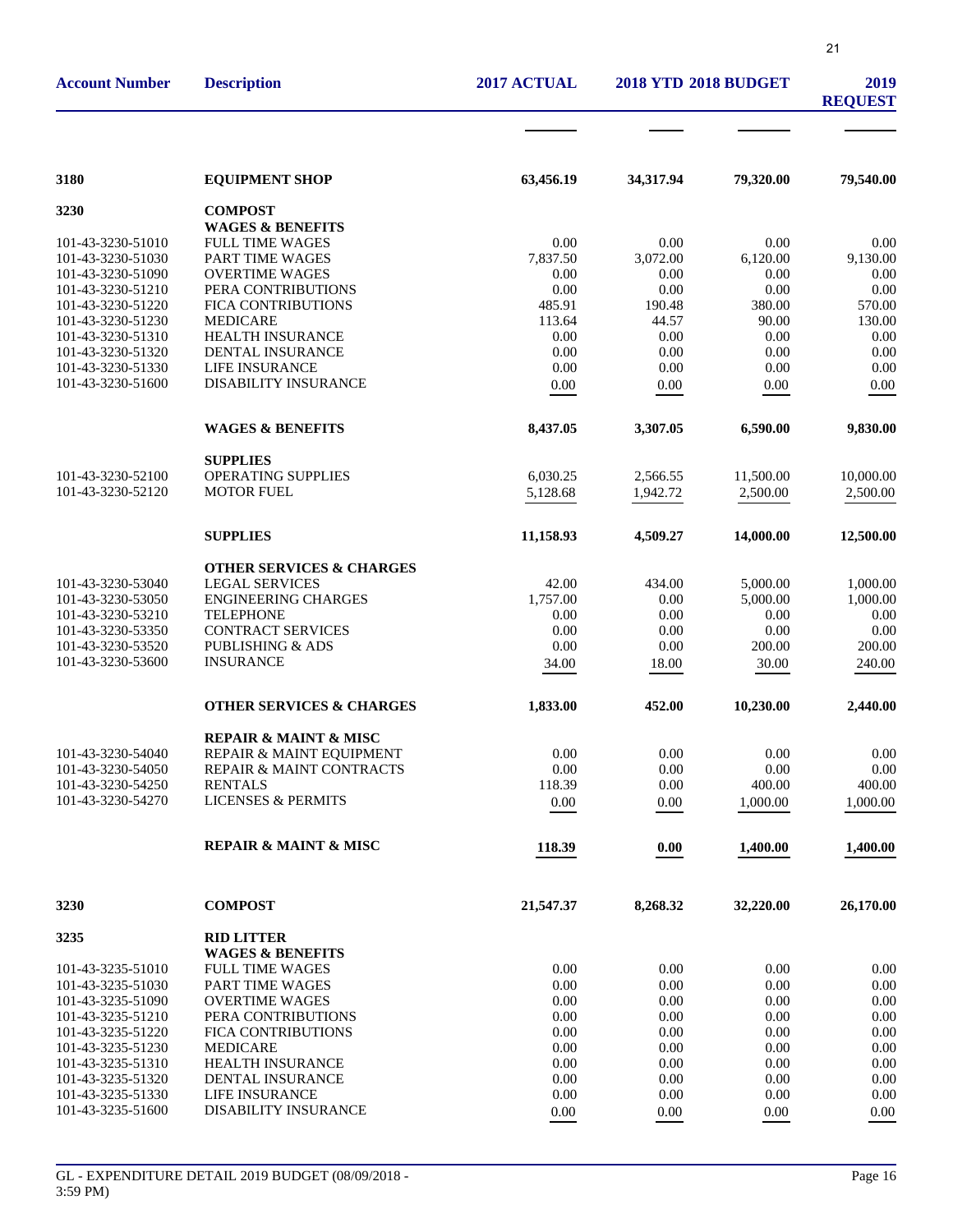| <b>Account Number</b>                  | <b>Description</b>                                    | 2017 ACTUAL  | <b>2018 YTD 2018 BUDGET</b> |              | 2019<br><b>REQUEST</b> |
|----------------------------------------|-------------------------------------------------------|--------------|-----------------------------|--------------|------------------------|
|                                        | <b>WAGES &amp; BENEFITS</b>                           | 0.00         | 0.00                        | 0.00         | 0.00                   |
|                                        | <b>OTHER SERVICES &amp; CHARGES</b>                   |              |                             |              |                        |
| 101-43-3235-53350                      | <b>CONTRACT SERVICES</b>                              | 0.00         | 0.00                        | 0.00         | 0.00                   |
| 101-43-3235-53500                      | <b>PRINTING</b>                                       | 0.00         | 0.00                        | 0.00         | 0.00                   |
| 101-43-3235-53520                      | PUBLISHING & ADS                                      | 0.00         | 0.00                        | 0.00         | 0.00                   |
| 101-43-3235-53600                      | <b>INSURANCE</b>                                      | 0.00         | 0.00                        | 0.00         | 0.00                   |
|                                        | <b>OTHER SERVICES &amp; CHARGES</b>                   | 0.00         | 0.00                        | 0.00         | 0.00                   |
|                                        | <b>REPAIR &amp; MAINT &amp; MISC</b>                  |              |                             |              |                        |
| 101-43-3235-54250                      | <b>RENTALS</b>                                        | 0.00         | 0.00                        | 0.00         | 0.00                   |
| 101-43-3235-54370                      | <b>MISCELLANEOUS</b>                                  | 0.00         | 0.00                        | 0.00         | 0.00                   |
|                                        | <b>REPAIR &amp; MAINT &amp; MISC</b>                  | 0.00         | 0.00                        | 0.00         | 0.00                   |
| 3235                                   | <b>RID LITTER</b>                                     | 0.00         | 0.00                        | 0.00         | 0.00                   |
| 3236                                   | <b>RECYCLING</b>                                      |              |                             |              |                        |
| 101-43-3236-51010                      | <b>WAGES &amp; BENEFITS</b><br><b>FULL TIME WAGES</b> | 0.00         | 0.00                        | 0.00         | 0.00                   |
| 101-43-3236-51030                      | PART TIME WAGES                                       | 0.00         | 0.00                        | 0.00         | 0.00                   |
|                                        |                                                       |              |                             |              |                        |
|                                        | <b>WAGES &amp; BENEFITS</b>                           | 0.00         | 0.00                        | 0.00         | 0.00                   |
|                                        | <b>SUPPLIES</b>                                       |              |                             |              |                        |
| 101-43-3236-52210                      | REPAIR & MAINT SUPPLIES                               | 0.00         | 0.00                        | 0.00         | 0.00                   |
|                                        | <b>SUPPLIES</b>                                       | 0.00         | 0.00                        | 0.00         | 0.00                   |
|                                        | <b>OTHER SERVICES &amp; CHARGES</b>                   |              |                             |              |                        |
| 101-43-3236-53070                      | PROFESSIONAL SERVICES                                 | 0.00         | 0.00                        | 0.00         | 0.00                   |
| 101-43-3236-53350                      | <b>CONTRACT SERVICES</b>                              | 11,715.50    | 12,039.27                   | 25,000.00    | 25,000.00              |
|                                        | <b>OTHER SERVICES &amp; CHARGES</b>                   | 11,715.50    | 12,039.27                   | 25,000.00    | 25,000.00              |
|                                        | <b>REPAIR &amp; MAINT &amp; MISC</b>                  |              |                             |              |                        |
| 101-43-3236-54270                      | <b>LICENSES &amp; PERMITS</b>                         | 0.00         | 0.00                        | 500.00       | 500.00                 |
|                                        | <b>REPAIR &amp; MAINT &amp; MISC</b>                  | 0.00         | 0.00                        | 500.00       | 500.00                 |
| 3236                                   | <b>RECYCLING</b>                                      | 11,715.50    | 12,039.27                   | 25,500.00    | 25,500.00              |
|                                        |                                                       |              |                             |              |                        |
| 3261                                   | <b>WEED HARVESTER</b>                                 |              |                             |              |                        |
|                                        | <b>WAGES &amp; BENEFITS</b>                           |              |                             |              |                        |
| 101-43-3261-51010                      | <b>FULL TIME WAGES</b><br>PART TIME WAGES             | 0.00         | 0.00<br>0.00                | 0.00<br>0.00 | 0.00<br>0.00           |
| 101-43-3261-51030<br>101-43-3261-51090 | <b>OVERTIME WAGES</b>                                 | 0.00<br>0.00 | 0.00                        | 0.00         | 0.00                   |
| 101-43-3261-51210                      | PERA CONTRIBUTIONS                                    | 0.00         | 0.00                        | 0.00         | 0.00                   |
| 101-43-3261-51220                      | <b>FICA CONTRIBUTIONS</b>                             | 0.00         | 0.00                        | 0.00         | 0.00                   |
| 101-43-3261-51230                      | <b>MEDICARE</b>                                       | 0.00         | 0.00                        | 0.00         | 0.00                   |
| 101-43-3261-51310                      | <b>HEALTH INSURANCE</b>                               | 0.00         | 0.00                        | 0.00         | 0.00                   |
| 101-43-3261-51320                      | DENTAL INSURANCE                                      | 0.00         | 0.00                        | 0.00         | 0.00                   |
| 101-43-3261-51330                      | <b>LIFE INSURANCE</b>                                 | 0.00         | 0.00                        | 0.00         | 0.00                   |
| 101-43-3261-51600                      | <b>DISABILITY INSURANCE</b>                           | 0.00         | 0.00                        | 0.00         | 0.00                   |
|                                        |                                                       |              |                             |              |                        |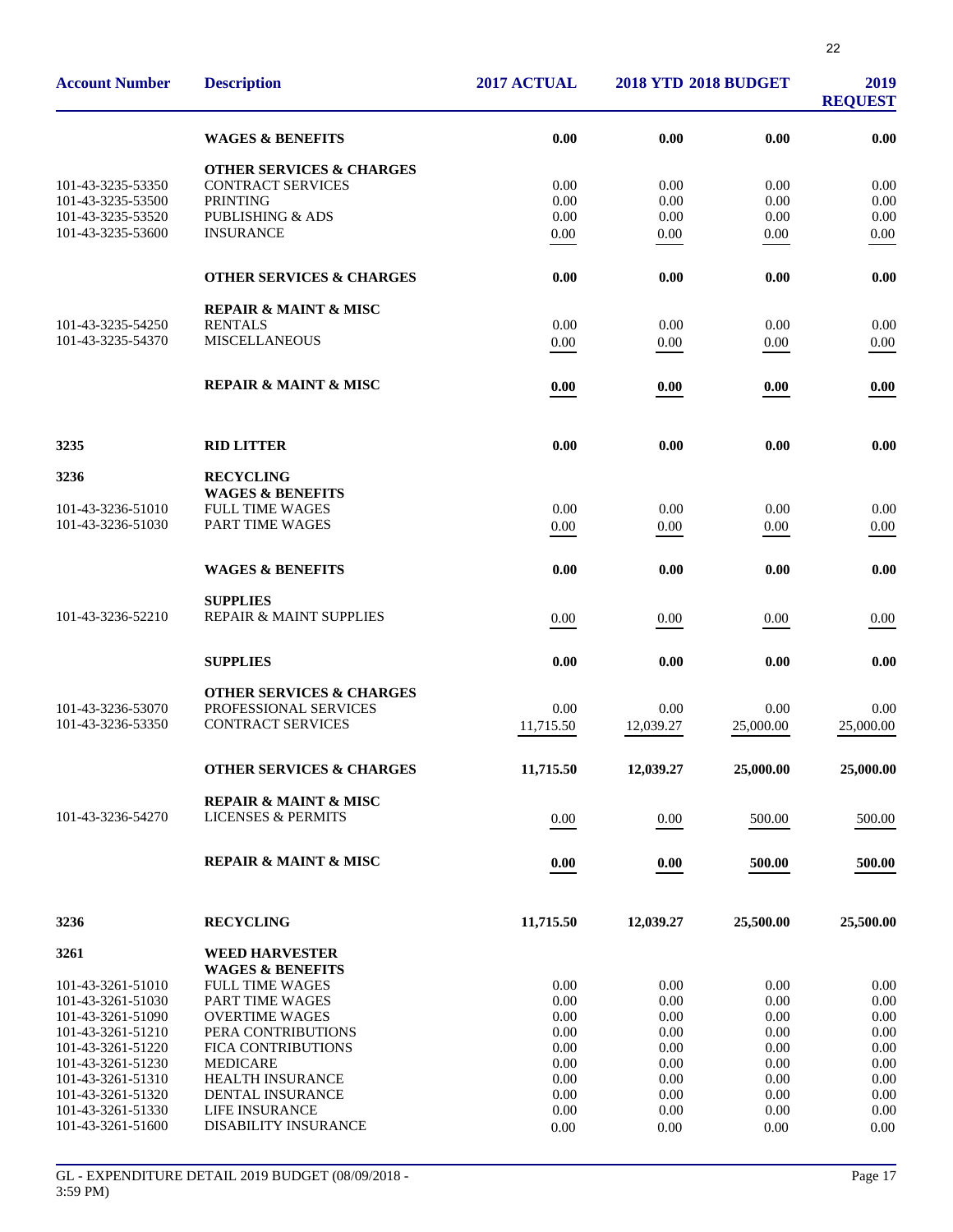| <b>Account Number</b>                  | <b>Description</b>                                        | 2017 ACTUAL      | <b>2018 YTD 2018 BUDGET</b> |                  | 2019<br><b>REQUEST</b> |
|----------------------------------------|-----------------------------------------------------------|------------------|-----------------------------|------------------|------------------------|
|                                        |                                                           |                  |                             |                  |                        |
|                                        | <b>WAGES &amp; BENEFITS</b>                               | 0.00             | 0.00                        | 0.00             | 0.00                   |
| 101-43-3261-52210                      | <b>SUPPLIES</b><br>REPAIR & MAINT SUPPLIES                | 630.20           | 488.87                      | 500.00           | 500.00                 |
|                                        |                                                           |                  |                             |                  |                        |
|                                        | <b>SUPPLIES</b>                                           | 630.20           | 488.87                      | 500.00           | 500.00                 |
| 101-43-3261-53210                      | <b>OTHER SERVICES &amp; CHARGES</b><br><b>TELEPHONE</b>   | 517.42           | 389.42                      | 700.00           | 700.00                 |
| 101-43-3261-53350                      | <b>CONTRACT SERVICES</b>                                  | 56,365.52        | 0.00                        | 60,000.00        | 60,000.00              |
| 101-43-3261-53600                      | <b>INSURANCE</b>                                          | 1,094.00         | 436.00                      | 1,280.00         | 910.00                 |
| 101-43-3261-53810                      | <b>ELECTRIC UTILITIES</b>                                 | 1,596.45         | 1,863.89                    | 2,000.00         | 2,000.00               |
|                                        | <b>OTHER SERVICES &amp; CHARGES</b>                       | 59,573.39        | 2,689.31                    | 63,980.00        | 63,610.00              |
|                                        | <b>REPAIR &amp; MAINT &amp; MISC</b>                      |                  |                             |                  |                        |
| 101-43-3261-54040                      | REPAIR & MAINT EQUIPMENT                                  | 924.22           | 237.93                      | 1,000.00         | 1,000.00               |
| 101-43-3261-54250                      | <b>RENTALS</b>                                            | 0.00             | 0.00                        | 0.00             | 0.00                   |
| 101-43-3261-54270                      | <b>LICENSES &amp; PERMITS</b>                             | 0.00             | 32.00                       | 2,500.00         | 100.00                 |
| 101-43-3261-54370                      | <b>MISCELLANEOUS</b>                                      | 0.00             | 0.00                        | 0.00             | 0.00                   |
|                                        | <b>REPAIR &amp; MAINT &amp; MISC</b>                      | 924.22           | 269.93                      | 3,500.00         | 1,100.00               |
|                                        | <b>CAPITAL OUTLAY</b>                                     |                  |                             |                  |                        |
| 101-43-3261-55800                      | CAP OUTLAY-EQUIPMENT                                      | 0.00             | 0.00                        | 0.00             | 0.00                   |
|                                        | <b>CAPITAL OUTLAY</b>                                     | 0.00             | 0.00                        | 0.00             | 0.00                   |
| 3261                                   | <b>WEED HARVESTER</b>                                     | 61,127.81        | 3,448.11                    | 67,980.00        | 65,210.00              |
| 5120                                   | <b>PARK PROGRAMS</b><br><b>WAGES &amp; BENEFITS</b>       |                  |                             |                  |                        |
| 101-45-5120-51010                      | <b>FULL TIME WAGES</b>                                    | 62,108.81        | 36,552.03                   | 63,360.00        | 65,260.00              |
| 101-45-5120-51020                      | <b>BOARD MEMBERS WAGES</b>                                | 1,375.00         | 600.00                      | 2,100.00         | 2,100.00               |
| 101-45-5120-51030                      | <b>PART TIME WAGES</b>                                    | 13,003.57        | 12,656.50                   | 20,260.00        | 22,600.00              |
| 101-45-5120-51090                      | <b>OVERTIME WAGES</b>                                     | 0.00             | 0.00                        | 0.00             | 0.00                   |
| 101-45-5120-51100                      | UNEMPLOYMENT COMPENSATION                                 | 0.00             | 0.00                        | 0.00             | 0.00                   |
| 101-45-5120-51210                      | PERA CONTRIBUTIONS                                        | 4,658.16         | 2,741.40                    | 4,750.00         | 4,890.00               |
| 101-45-5120-51220                      | FICA CONTRIBUTIONS                                        | 4,724.84         | 3,078.09                    | 5,320.00         | 5,580.00               |
| 101-45-5120-51230<br>101-45-5120-51310 | <b>MEDICARE</b><br>HEALTH INSURANCE                       | 1,105.13<br>0.00 | 719.90<br>0.00              | 1,240.00<br>0.00 | 1,300.00<br>0.00       |
| 101-45-5120-51320                      | DENTAL INSURANCE                                          | 1,109.88         | 864.40                      | 1,700.00         | 1,580.00               |
| 101-45-5120-51325                      | <b>HCSP BENEFIT</b>                                       | 120.00           | 80.00                       | 120.00           | 300.00                 |
| 101-45-5120-51330                      | LIFE INSURANCE                                            | 87.00            | 58.00                       | 100.00           | 100.00                 |
| 101-45-5120-51600                      | DISABILITY INSURANCE                                      | 198.12           | 134.72                      | 220.00           | 230.00                 |
| 101-45-5120-51800                      | PCORI TAX                                                 | 17.03            | 0.00                        | 30.00            | 0.00                   |
|                                        | <b>WAGES &amp; BENEFITS</b>                               | 88,507.54        | 57,485.04                   | 99,200.00        | 103,940.00             |
|                                        | <b>SUPPLIES</b>                                           |                  |                             |                  |                        |
| 101-45-5120-52010                      | <b>OFFICE SUPPLIES</b>                                    | 529.47           | 166.11                      | 600.00           | 600.00                 |
| 101-45-5120-52100                      | OPERATING SUPPLIES                                        | 4,183.18         | 993.83                      | 1,000.00         | 1,300.00               |
| 101-45-5120-52110                      | <b>CLEANING SUPPLIES</b>                                  | 0.00             | 0.00                        | 0.00             | 0.00                   |
| 101-45-5120-52130<br>101-45-5120-52210 | <b>UNIFORMS &amp; CLOTHING</b><br>REPAIR & MAINT SUPPLIES | 0.00<br>0.00     | 0.00<br>0.00                | 150.00<br>0.00   | 150.00<br>0.00         |
| 101-45-5120-52400                      | <b>TOOLS &amp; SMALL EQUIP</b>                            | 0.00             | 0.00                        | 0.00             | 0.00                   |
|                                        |                                                           |                  |                             |                  |                        |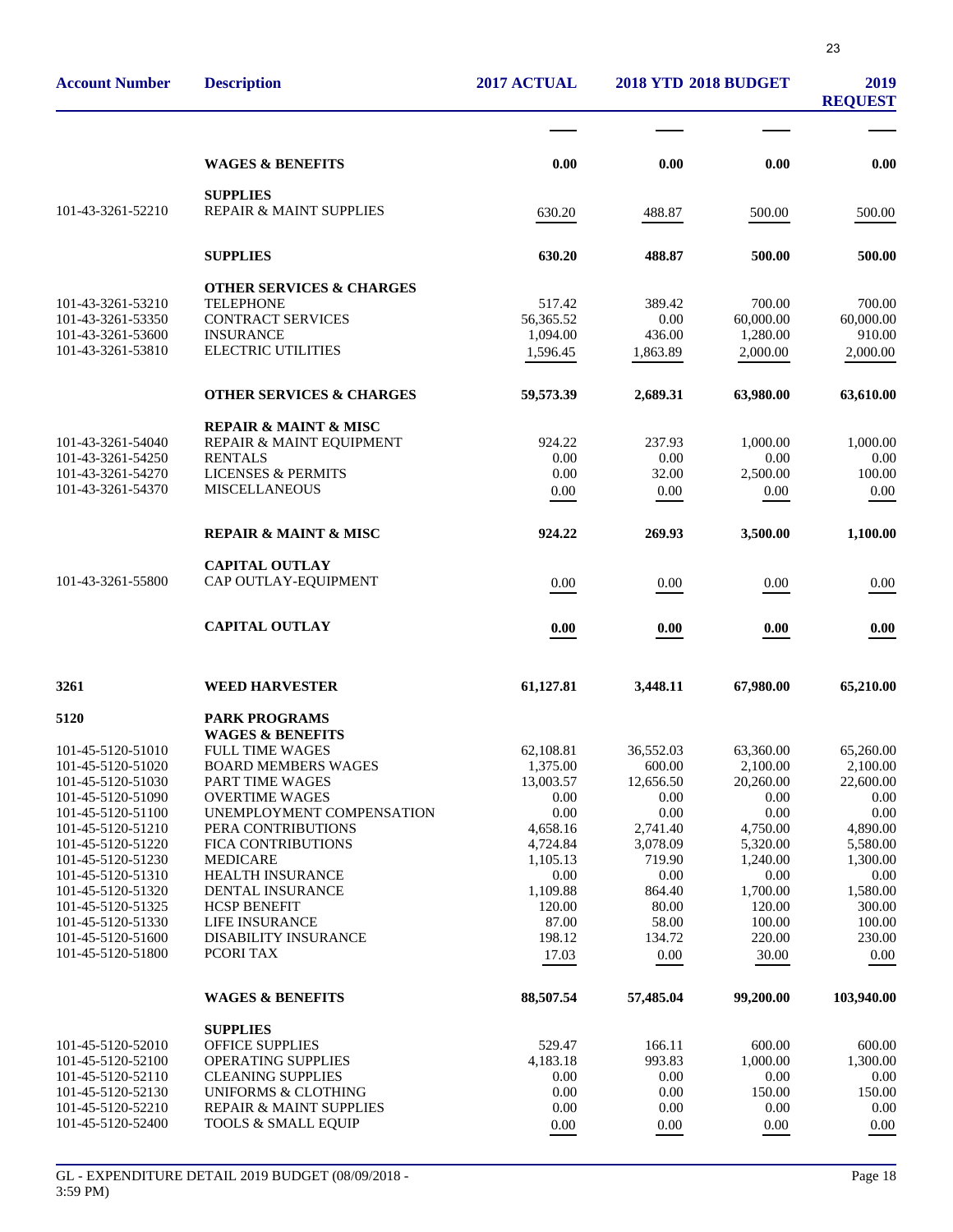| <b>Account Number</b> | <b>Description</b>                                | 2017 ACTUAL | <b>2018 YTD 2018 BUDGET</b> |            | 2019<br><b>REQUEST</b> |
|-----------------------|---------------------------------------------------|-------------|-----------------------------|------------|------------------------|
|                       | <b>SUPPLIES</b>                                   | 4,712.65    | 1,159.94                    | 1,750.00   | 2,050.00               |
|                       | <b>OTHER SERVICES &amp; CHARGES</b>               |             |                             |            |                        |
| 101-45-5120-53040     | <b>LEGAL SERVICES</b>                             | 2,398.15    | 994.00                      | 1,500.00   | 1,500.00               |
| 101-45-5120-53050     | <b>ENGINEERING CHARGES</b>                        | 0.00        | 0.00                        | 0.00       | 0.00                   |
| 101-45-5120-53070     | PROFESSIONAL SERVICES                             | 4,015.60    | 0.00                        | 4,000.00   | 0.00                   |
| 101-45-5120-53080     | <b>SEMINARS &amp; TRAINING</b>                    | 470.00      | 0.00                        | 1,000.00   | 1,000.00               |
| 101-45-5120-53210     | <b>TELEPHONE</b>                                  | 0.00        | 0.00                        | 600.00     | 600.00                 |
| 101-45-5120-53500     | <b>PRINTING</b>                                   | 270.50      | 40.00                       | 500.00     | 500.00                 |
| 101-45-5120-53520     | <b>PUBLISHING &amp; ADS</b>                       | 1,647.57    | 1,609.50                    | 1,500.00   | 1,500.00               |
| 101-45-5120-53600     | <b>INSURANCE</b>                                  | 4,813.00    | 2,438.00                    | 5,040.00   | 5,790.00               |
| 101-45-5120-53700     | <b>MILEAGE REIMB</b>                              | 214.55      | 78.37                       | 400.00     | 400.00                 |
| 101-45-5120-53810     | <b>ELECTRIC UTILITIES</b>                         | 2,582.98    | 1,689.95                    | 2,000.00   | 2,000.00               |
| 101-45-5120-53830     | <b>GAS UTILITIES</b>                              | 0.00        | 0.00                        | 0.00       | 0.00                   |
| 101-45-5120-53840     | REFUSE DISPOSAL                                   | 0.00        | 0.00                        | 0.00       | 0.00                   |
|                       | <b>OTHER SERVICES &amp; CHARGES</b>               | 16,412.35   | 6,849.82                    | 16,540.00  | 13,290.00              |
|                       | <b>REPAIR &amp; MAINT &amp; MISC</b>              |             |                             |            |                        |
| 101-45-5120-54010     | REPAIR & MAINT-BUILDINGS                          | 0.00        | 0.00                        | 0.00       | 0.00                   |
| 101-45-5120-54030     | REPAIR & MAINT-IMPROVEMENTS                       | 0.00        | 0.00                        | 0.00       | 0.00                   |
| 101-45-5120-54040     | REPAIR & MAINT EQUIPMENT                          | 0.00        | 0.00                        | 0.00       | 0.00                   |
| 101-45-5120-54110     | <b>SAND</b>                                       | 0.00        | 0.00                        | 0.00       | 0.00                   |
| 101-45-5120-54250     | <b>RENTALS</b>                                    | 0.00        | 0.00                        | 0.00       | 0.00                   |
| 101-45-5120-54270     | <b>LICENSES &amp; PERMITS</b>                     | 420.65      | 425.50                      | 500.00     | 1,200.00               |
| 101-45-5120-54330     | <b>DUES &amp; SUBSCRIPTIONS</b>                   | 129.43      | 520.00                      | 500.00     | 520.00                 |
| 101-45-5120-54370     | <b>MISCELLANEOUS</b>                              | 443.80      | 193.83                      | 500.00     | 500.00                 |
| 101-45-5120-54380     | PARKS PROGRAMSENTERTAINMENT                       | 31,738.93   | 14,950.00                   | 31,500.00  | 31,500.00              |
| 101-45-5120-54381     | NORTHERN LIGHTS FEST ENTERTAIN                    | 7,386.87    | 0.00                        | 7,500.00   | 7,500.00               |
| 101-45-5120-54390     | REFUNDS & REIMBURSEMENTS                          | 0.00        | 0.00                        | 0.00       | 0.00                   |
| 101-45-5120-54430     | PROPERTY TAXES                                    | 0.00        | 0.00                        | 0.00       | 0.00                   |
|                       | <b>REPAIR &amp; MAINT &amp; MISC</b>              | 40,119.68   | 16.089.33                   | 40,500.00  | 41,220.00              |
|                       | <b>CAPITAL OUTLAY</b>                             |             |                             |            |                        |
| 101-45-5120-55800     | CAP OUTLAY-EQUIPMENT                              | 0.00        | 0.00                        | 0.00       | 0.00                   |
|                       | <b>CAPITAL OUTLAY</b>                             | $0.00\,$    | $0.00\,$                    | 0.00       | 0.00                   |
| 5120                  | <b>PARK PROGRAMS</b>                              | 149,752.22  | 81,584.13                   | 157,990.00 | 160,500.00             |
| 5125                  | <b>OPERATING SUPPLIES</b>                         |             |                             |            |                        |
|                       | <b>SUPPLIES</b>                                   |             |                             |            |                        |
| 101-45-5125-52100     | OPERATING SUPPLIES                                | 0.00        | 0.00                        | 0.00       | $0.00\,$               |
|                       | <b>SUPPLIES</b>                                   | 0.00        | 0.00                        | 0.00       | 0.00                   |
|                       | <b>OTHER SERVICES &amp; CHARGES</b>               |             |                             |            |                        |
| 101-45-5125-53040     | <b>LEGAL SERVICES</b>                             | 0.00        | 0.00                        | 0.00       | 0.00                   |
| 101-45-5125-53070     | PROFESSIONAL SERVICES                             | 0.00        | 0.00                        | 0.00       | 0.00                   |
|                       |                                                   |             |                             |            |                        |
|                       | <b>OTHER SERVICES &amp; CHARGES</b>               | 0.00        | 0.00                        | 0.00       | 0.00                   |
| 5125                  | PROFESSIONAL SERVICES                             | 0.00        | 0.00                        | 0.00       | 0.00                   |
| 5130                  | <b>GOLF COURSE</b><br><b>WAGES &amp; BENEFITS</b> |             |                             |            |                        |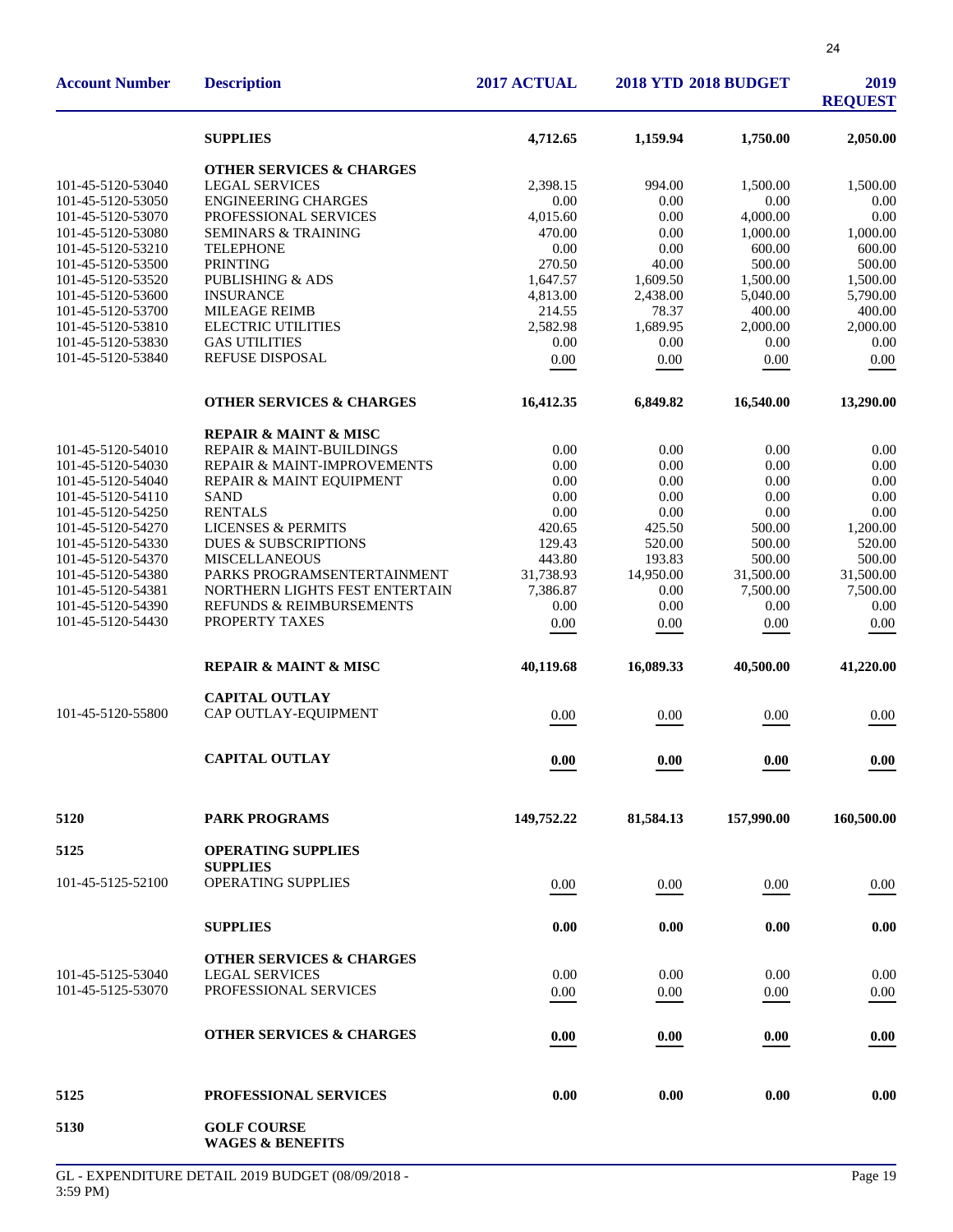| <b>Account Number</b>                  | <b>Description</b>                                   | 2017 ACTUAL        | <b>2018 YTD 2018 BUDGET</b> | 2019<br><b>REQUEST</b> |                      |
|----------------------------------------|------------------------------------------------------|--------------------|-----------------------------|------------------------|----------------------|
| 101-45-5130-51010                      | <b>FULL TIME WAGES</b>                               | 2,630.45           | 1,644.60                    | 2,850.00               | 3,100.00             |
| 101-45-5130-51090                      | <b>OVERTIME WAGES</b>                                | 0.00               | 28.78                       | 250.00                 | 250.00               |
| 101-45-5130-51210                      | PERA CONTRIBUTIONS                                   | 112.89             | 125.47                      | 230.00                 | 250.00               |
| 101-45-5130-51220                      | <b>FICA CONTRIBUTIONS</b>                            | 88.26              | 95.06                       | 190.00                 | 210.00               |
| 101-45-5130-51230                      | <b>MEDICARE</b>                                      | 20.66              | 22.22                       | 50.00                  | 50.00                |
| 101-45-5130-51310                      | HEALTH INSURANCE                                     | 701.95             | 485.94                      | 730.00                 | 840.00               |
| 101-45-5130-51320                      | DENTAL INSURANCE                                     | 55.53              | 43.13                       | 80.00                  | 80.00                |
| 101-45-5130-51325                      | <b>HCSP BENEFIT</b>                                  | 6.09               | 3.95                        | 10.00                  | 20.00                |
| 101-45-5130-51330<br>101-45-5130-51600 | <b>LIFE INSURANCE</b><br><b>DISABILITY INSURANCE</b> | 4.33               | 2.86                        | 0.00                   | 0.00                 |
|                                        |                                                      | 8.40               | 6.08                        | 10.00                  | 10.00                |
|                                        | <b>WAGES &amp; BENEFITS</b>                          | 3,628.56           | 2,458.09                    | 4,400.00               | 4,810.00             |
|                                        | <b>SUPPLIES</b>                                      |                    |                             |                        |                      |
| 101-45-5130-52210                      | REPAIR & MAINT SUPPLIES                              | 2,096.98           | 3,550.00                    | 1,000.00               | 1,000.00             |
|                                        | <b>SUPPLIES</b>                                      | 2,096.98           | 3,550.00                    | 1,000.00               | 1,000.00             |
|                                        | <b>OTHER SERVICES &amp; CHARGES</b>                  |                    |                             |                        |                      |
| 101-45-5130-53040                      | <b>LEGAL SERVICES</b>                                | 182.00             | 0.00                        | 0.00                   | 0.00                 |
| 101-45-5130-53050                      | <b>ENGINEERING CHARGES</b>                           | 0.00               | 0.00                        | 500.00                 | 500.00               |
| 101-45-5130-53070<br>101-45-5130-53600 | PROFESSIONAL SERVICES<br><b>INSURANCE</b>            | 6,033.45           | 433.80                      | 500.00                 | 500.00               |
|                                        |                                                      | 83.00              | 42.00                       | 90.00                  | 220.00               |
|                                        | <b>OTHER SERVICES &amp; CHARGES</b>                  | 6,298.45           | 475.80                      | 1,090.00               | 1,220.00             |
|                                        | <b>REPAIR &amp; MAINT &amp; MISC</b>                 |                    |                             |                        |                      |
| 101-45-5130-54270                      | <b>LICENSES &amp; PERMITS</b>                        | 0.00               | 0.00                        | 300.00                 | 0.00                 |
| 101-45-5130-54430                      | PROPERTY TAXES                                       | $0.00\,$           | 0.00                        | 0.00                   | 0.00                 |
|                                        | <b>REPAIR &amp; MAINT &amp; MISC</b>                 | 0.00               | 0.00                        | 300.00                 | 0.00                 |
|                                        | <b>CAPITAL OUTLAY</b>                                |                    |                             |                        |                      |
| 101-45-5130-55800                      | CAP OUTLAY-EQUIPMENT                                 | 0.00               | 0.00                        | 0.00                   | 0.00                 |
|                                        | <b>CAPITAL OUTLAY</b>                                | 0.00               | 0.00                        | 0.00                   | 0.00                 |
| 5130                                   | <b>GOLF COURSE</b>                                   | 12,023.99          | 6,483.89                    | 6,790.00               | 7,030.00             |
| 5200                                   | PARK MAINTENANCE                                     |                    |                             |                        |                      |
|                                        | <b>WAGES &amp; BENEFITS</b>                          |                    |                             |                        |                      |
| 101-45-5200-51010                      | <b>FULL TIME WAGES</b>                               | 52,830.25          | 32,892.02                   | 57,010.00              | 120,750.00           |
| 101-45-5200-51030                      | PART TIME WAGES                                      | 14,878.51          | 17,030.50                   | 20,890.00              | 27,930.00            |
| 101-45-5200-51090                      | <b>OVERTIME WAGES</b>                                | 861.34             | 452.27                      | 2,900.00               | 2,900.00             |
| 101-45-5200-51210                      | PERA CONTRIBUTIONS                                   | 4,111.18           | 2,500.82                    | 4,490.00               | 9,270.00             |
| 101-45-5200-51220<br>101-45-5200-51230 | <b>FICA CONTRIBUTIONS</b><br><b>MEDICARE</b>         | 4,074.01<br>952.82 | 2,965.61<br>693.55          | 5,010.00<br>1,170.00   | 9,400.00<br>2,200.00 |
| 101-45-5200-51310                      | <b>HEALTH INSURANCE</b>                              | 13,596.00          | 9,720.00                    | 14,580.00              | 33,530.00            |
| 101-45-5200-51320                      | DENTAL INSURANCE                                     | 683.82             | 547.28                      | 1,030.00               | 2,580.00             |
| 101-45-5200-51325                      | <b>HCSP BENEFIT</b>                                  | 116.00             | 80.00                       | 120.00                 | 600.00               |
| 101-45-5200-51330                      | <b>LIFE INSURANCE</b>                                | 84.11              | 58.00                       | 100.00                 | 190.00               |
| 101-45-5200-51600                      | <b>DISABILITY INSURANCE</b>                          | 162.86             | 121.28                      | 200.00                 | 420.00               |
| 101-45-5200-51800                      | PCORI TAX                                            | 17.03              | 0.00                        | 30.00                  | 0.00                 |
|                                        | <b>WAGES &amp; BENEFITS</b>                          | 92,367.93          | 67,061.33                   | 107,530.00             | 209,770.00           |
|                                        | <b>SUPPLIES</b>                                      |                    |                             |                        |                      |
| 101-45-5200-52010                      | <b>OFFICE SUPPLIES</b>                               | 0.00               | 0.00                        | 100.00                 | 0.00                 |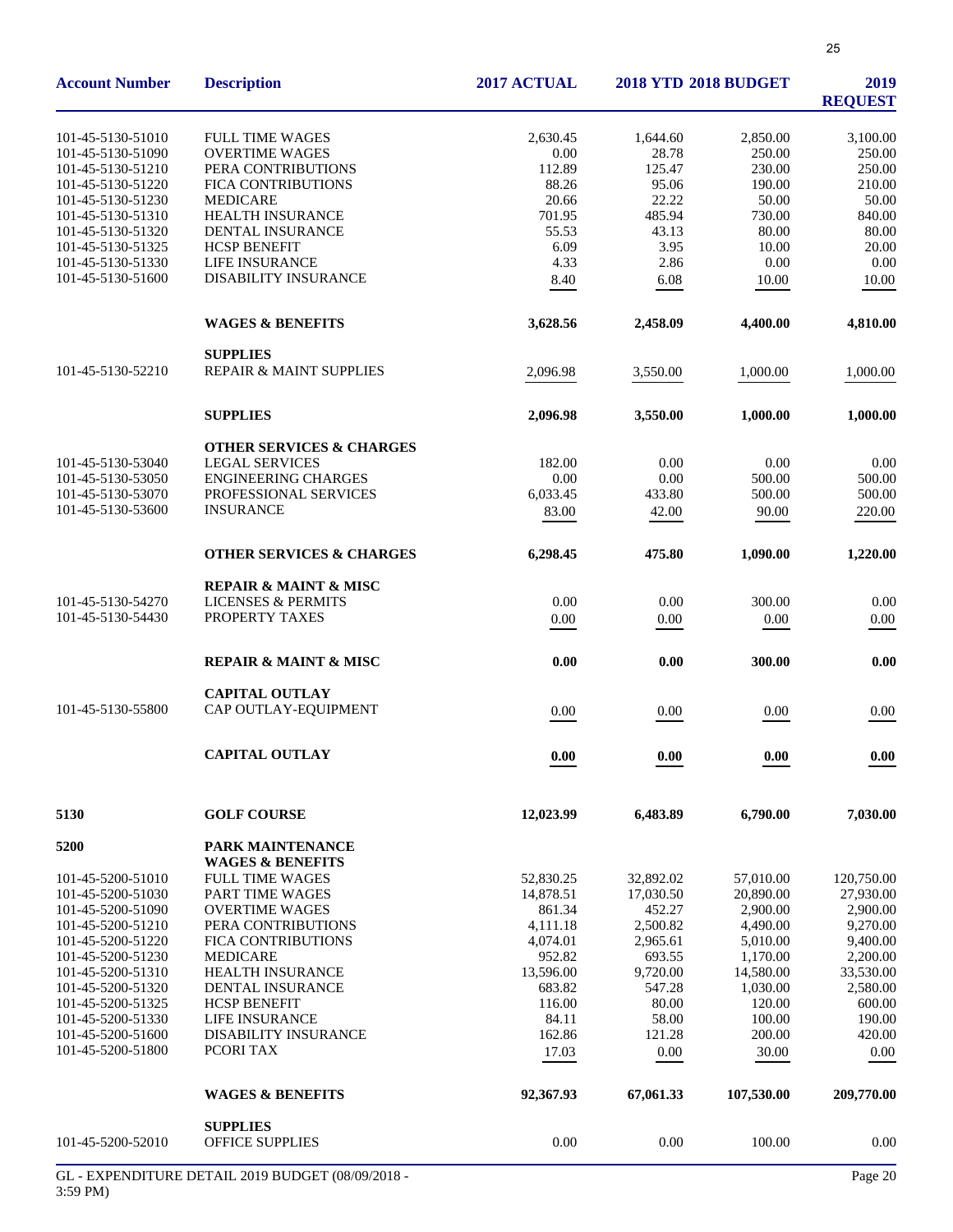| <b>Account Number</b> | <b>Description</b>                                           | 2017 ACTUAL        | <b>2018 YTD 2018 BUDGET</b> | 2019<br><b>REQUEST</b> |                |
|-----------------------|--------------------------------------------------------------|--------------------|-----------------------------|------------------------|----------------|
| 101-45-5200-52100     | <b>OPERATING SUPPLIES</b>                                    | 8,415.18           | 3,336.84                    | 15,000.00              | 31,500.00      |
| 101-45-5200-52110     | <b>CLEANING SUPPLIES</b>                                     | 0.00               | 254.80                      | 300.00                 | 0.00           |
| 101-45-5200-52120     | <b>MOTOR FUEL</b>                                            | 5.090.44           | 5,069.59                    | 6.000.00               | 6,000.00       |
| 101-45-5200-52130     | <b>UNIFORMS &amp; CLOTHING</b>                               | 0.00               | 0.00                        | 400.00                 | 400.00         |
| 101-45-5200-52210     | <b>REPAIR &amp; MAINT SUPPLIES</b>                           | 22,722.46          | 8,246.42                    | 16,000.00              | 0.00           |
| 101-45-5200-52400     | <b>TOOLS &amp; SMALL EQUIP</b>                               | 498.90             | 419.00                      | 3,000.00               | 3,000.00       |
|                       | <b>SUPPLIES</b>                                              | 36,726.98          | 17,326.65                   | 40,800.00              | 40,900.00      |
|                       |                                                              |                    |                             |                        |                |
| 101-45-5200-53040     | <b>OTHER SERVICES &amp; CHARGES</b><br><b>LEGAL SERVICES</b> |                    | 84.00                       | 0.00                   |                |
| 101-45-5200-53070     | PROFESSIONAL SERVICES                                        | 1,116.50<br>525.00 | 500.00                      | 500.00                 | 0.00<br>500.00 |
|                       |                                                              | 0.00               |                             |                        |                |
| 101-45-5200-53080     | <b>SEMINARS &amp; TRAINING</b>                               |                    | 0.00                        | 300.00                 | 300.00         |
| 101-45-5200-53210     | <b>TELEPHONE</b>                                             | 537.27             | 253.61                      | 700.00                 | 700.00         |
| 101-45-5200-53520     | PUBLISHING & ADS                                             | 0.00               | 0.00                        | 100.00                 | 100.00         |
| 101-45-5200-53600     | <b>INSURANCE</b>                                             | 21,550.74          | 11,144.00                   | 22,500.00              | 25,510.00      |
| 101-45-5200-53700     | <b>MILEAGE REIMB</b>                                         | 0.00               | 0.00                        | 0.00                   | 0.00           |
| 101-45-5200-53810     | <b>ELECTRIC UTILITIES</b>                                    | 6,926.16           | 3,565.70                    | 12,000.00              | 10,000.00      |
| 101-45-5200-53840     | REFUSE DISPOSAL                                              | 1,398.33           | 763.21                      | 2,000.00               | 2,000.00       |
|                       | <b>OTHER SERVICES &amp; CHARGES</b>                          | 32,054.00          | 16,310.52                   | 38,100.00              | 39,110.00      |
|                       | <b>REPAIR &amp; MAINT &amp; MISC</b>                         |                    |                             |                        |                |
| 101-45-5200-54020     | <b>REPAIR &amp; MAINT - SUBS</b>                             | 56,016.60          | 20,775.01                   | 69,000.00              | 10,000.00      |
| 101-45-5200-54030     | REPAIR & MAINT-IMPROVEMENTS                                  | 43,619.25          | 24,940.22                   | 48,000.00              | 48,000.00      |
| 101-45-5200-54040     | REPAIR & MAINT EQUIPMENT                                     | 4,492.64           | 3,199.62                    | 8,000.00               | 8,000.00       |
| 101-45-5200-54060     |                                                              |                    |                             |                        |                |
|                       | PARKSSAFETY IMPROVEMENTS                                     | 0.00               | 0.00                        | 0.00                   | 0.00           |
| 101-45-5200-54250     | <b>RENTALS</b>                                               | 10,702.73          | 6,510.02                    | 11,000.00              | 11,000.00      |
| 101-45-5200-54270     | <b>LICENSES &amp; PERMITS</b>                                | 18.25              | 290.20                      | 300.00                 | 300.00         |
| 101-45-5200-54330     | <b>DUES &amp; SUBSCRIPTIONS</b>                              | 0.00               | 0.00                        | 0.00                   | 0.00           |
| 101-45-5200-54370     | <b>MISCELLANEOUS</b>                                         | 195.00             | 20.00                       | 500.00                 | 500.00         |
| 101-45-5200-54390     | REFUNDS & REIMBURSEMENTS                                     | 0.00               | 0.00                        | 0.00                   | 0.00           |
| 101-45-5200-54430     | PROPERTY TAXES                                               | 0.00               | 0.00                        | 500.00                 | 0.00           |
|                       | <b>REPAIR &amp; MAINT &amp; MISC</b>                         | 115,044.47         | 55,735.07                   | 137,300.00             | 77,800.00      |
|                       | <b>CAPITAL OUTLAY</b>                                        |                    |                             |                        |                |
| 101-45-5200-55800     | CAP OUTLAY-EQUIPMENT                                         | 0.00               | 0.00                        | 0.00                   | 0.00           |
|                       | <b>CAPITAL OUTLAY</b>                                        | 0.00               | 0.00                        | 0.00                   | 0.00           |
| 5200                  | PARK MAINTENANCE                                             | 276,193.38         | 156,433.57                  | 323,730.00             | 367,580.00     |
| 6620                  | YOUTH SERVICE BUREAU                                         |                    |                             |                        |                |
|                       | <b>SUPPLIES</b>                                              |                    |                             |                        |                |
| 101-46-6620-52100     | OPERATING SUPPLIES                                           | 0.00               | 0.00                        | 0.00                   | 0.00           |
|                       | <b>SUPPLIES</b>                                              | 0.00               | 0.00                        | 0.00                   | 0.00           |
|                       |                                                              |                    |                             |                        |                |
|                       | <b>OTHER SERVICES &amp; CHARGES</b>                          |                    |                             |                        |                |
| 101-46-6620-53100     | PROF SERVICES - OTHER                                        | 17,000.00          | 17,000.00                   | 17,000.00              | 17,000.00      |
| 101-46-6620-53600     | <b>INSURANCE</b>                                             | 0.00               | 0.00                        | 0.00                   | 0.00           |
|                       | <b>OTHER SERVICES &amp; CHARGES</b>                          | 17,000.00          | 17,000.00                   | 17,000.00              | 17,000.00      |
|                       | <b>REPAIR &amp; MAINT &amp; MISC</b>                         |                    |                             |                        |                |
| 101-46-6620-54010     | <b>REPAIR &amp; MAINT-BUILDINGS</b>                          | 300.00             | 0.00                        | 300.00                 | 0.00           |
| 101-46-6620-54390     | REFUNDS & REIMBURSEMENTS                                     | 0.00               | 0.00                        | 0.00                   | 0.00           |
|                       |                                                              |                    |                             |                        |                |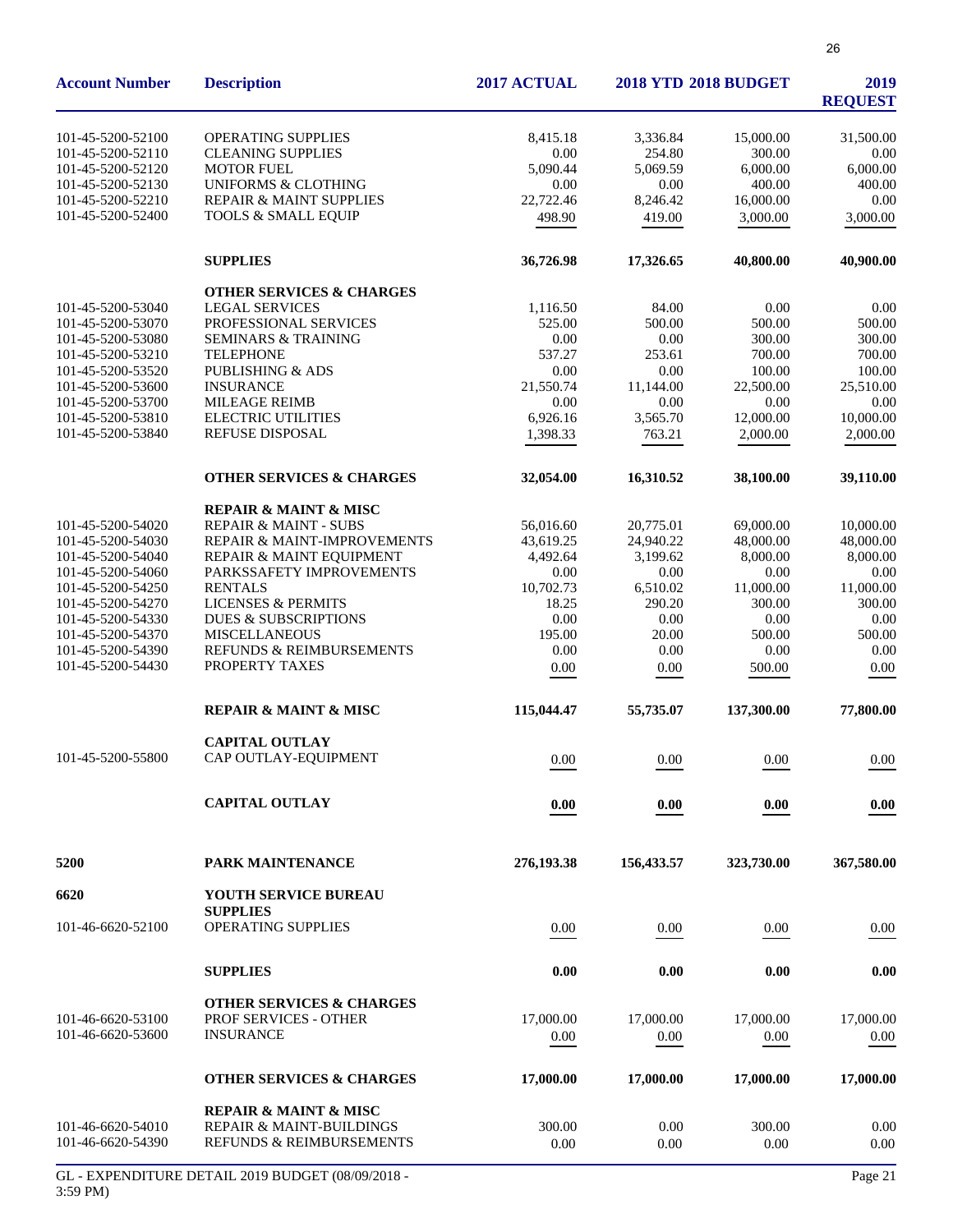| <b>Account Number</b> | <b>Description</b>                                            | 2017 ACTUAL | <b>2018 YTD 2018 BUDGET</b> |           | 2019<br><b>REQUEST</b> |
|-----------------------|---------------------------------------------------------------|-------------|-----------------------------|-----------|------------------------|
|                       |                                                               |             |                             |           |                        |
|                       | <b>REPAIR &amp; MAINT &amp; MISC</b>                          | 300.00      | 0.00                        | 300.00    | 0.00                   |
| 6620                  | YOUTH SERVICE BUREAU                                          | 17,300.00   | 17,000.00                   | 17,300.00 | 17,000.00              |
| 6625                  | <b>SENIOR CENTER</b>                                          |             |                             |           |                        |
| 101-46-6625-52100     | <b>SUPPLIES</b><br>OPERATING SUPPLIES                         | 12.50       | 0.00                        | 500.00    | 0.00                   |
|                       | <b>SUPPLIES</b>                                               | 12.50       | 0.00                        | 500.00    | 0.00                   |
|                       | <b>OTHER SERVICES &amp; CHARGES</b>                           |             |                             |           |                        |
| 101-46-6625-53050     | <b>ENGINEERING CHARGES</b>                                    | 0.00        | 0.00                        | 0.00      | 0.00                   |
| 101-46-6625-53350     | <b>CONTRACT SERVICES</b>                                      | 0.00        | 0.00                        | 0.00      | 0.00                   |
| 101-46-6625-53600     | <b>INSURANCE</b>                                              | 1,237.00    | 628.00                      | 1,290.00  | 1,310.00               |
|                       | <b>OTHER SERVICES &amp; CHARGES</b>                           | 1,237.00    | 628.00                      | 1,290.00  | 1,310.00               |
|                       | <b>REPAIR &amp; MAINT &amp; MISC</b>                          |             |                             |           |                        |
| 101-46-6625-54030     | REPAIR & MAINT-IMPROVEMENTS                                   | 64,435.92   | 43,077.28                   | 64,400.00 | 64,400.00              |
| 101-46-6625-54430     | PROPERTY TAXES                                                | 0.00        | 0.00                        | 0.00      | 0.00                   |
|                       | <b>REPAIR &amp; MAINT &amp; MISC</b>                          | 64,435.92   | 43,077.28                   | 64,400.00 | 64,400.00              |
| 6625                  | <b>SENIOR CENTER</b>                                          | 65,685.42   | 43,705.28                   | 66,190.00 | 65,710.00              |
| 6626                  | <b>CABLE TELEVISION</b>                                       |             |                             |           |                        |
|                       | <b>REPAIR &amp; MAINT &amp; MISC</b>                          |             |                             |           |                        |
| 101-46-6626-54370     | <b>CABLE TELEVISION APPROPRIATION</b>                         | 0.00        | 0.00                        | 0.00      | 0.00                   |
|                       | <b>REPAIR &amp; MAINT &amp; MISC</b>                          | 0.00        | 0.00                        | 0.00      | 0.00                   |
| 6626                  | <b>CABLE TELEVISION</b>                                       | 0.00        | 0.00                        | 0.00      | 0.00                   |
|                       |                                                               |             |                             |           |                        |
| 6630                  | <b>HUMAN RIGHTS COMMISSION</b><br><b>WAGES &amp; BENEFITS</b> |             |                             |           |                        |
| 101-46-6630-51020     | <b>BOARD MEMBERS WAGES</b>                                    | 650.00      | 200.00                      | 2,100.00  | 2,100.00               |
| 101-46-6630-51220     | <b>FICA CONTRIBUTIONS</b>                                     | 40.30       | 12.40                       | 130.00    | 130.00                 |
| 101-46-6630-51230     | <b>MEDICARE</b>                                               | 9.46        | 2.91                        | 30.00     | 30.00                  |
|                       | <b>WAGES &amp; BENEFITS</b>                                   | 699.76      | 215.31                      | 2,260.00  | 2,260.00               |
|                       | <b>SUPPLIES</b>                                               |             |                             |           |                        |
| 101-46-6630-52100     | <b>OPERATING SUPPLIES</b>                                     | 0.00        | 0.00                        | 500.00    | 500.00                 |
|                       |                                                               |             |                             |           |                        |
|                       | <b>SUPPLIES</b>                                               | 0.00        | 0.00                        | 500.00    | 500.00                 |
|                       | <b>OTHER SERVICES &amp; CHARGES</b>                           |             |                             |           |                        |
| 101-46-6630-53080     | <b>SEMINARS &amp; TRAINING</b>                                | 76.15       | 0.00                        | 500.00    | 500.00                 |
| 101-46-6630-53520     | <b>PUBLISHING &amp; ADS</b>                                   | 0.00        | 0.00                        | 200.00    | 200.00                 |
| 101-46-6630-53600     | <b>INSURANCE</b>                                              | 0.00        | 0.00                        | 0.00      | 0.00                   |
|                       | <b>OTHER SERVICES &amp; CHARGES</b>                           | 76.15       | 0.00                        | 700.00    | 700.00                 |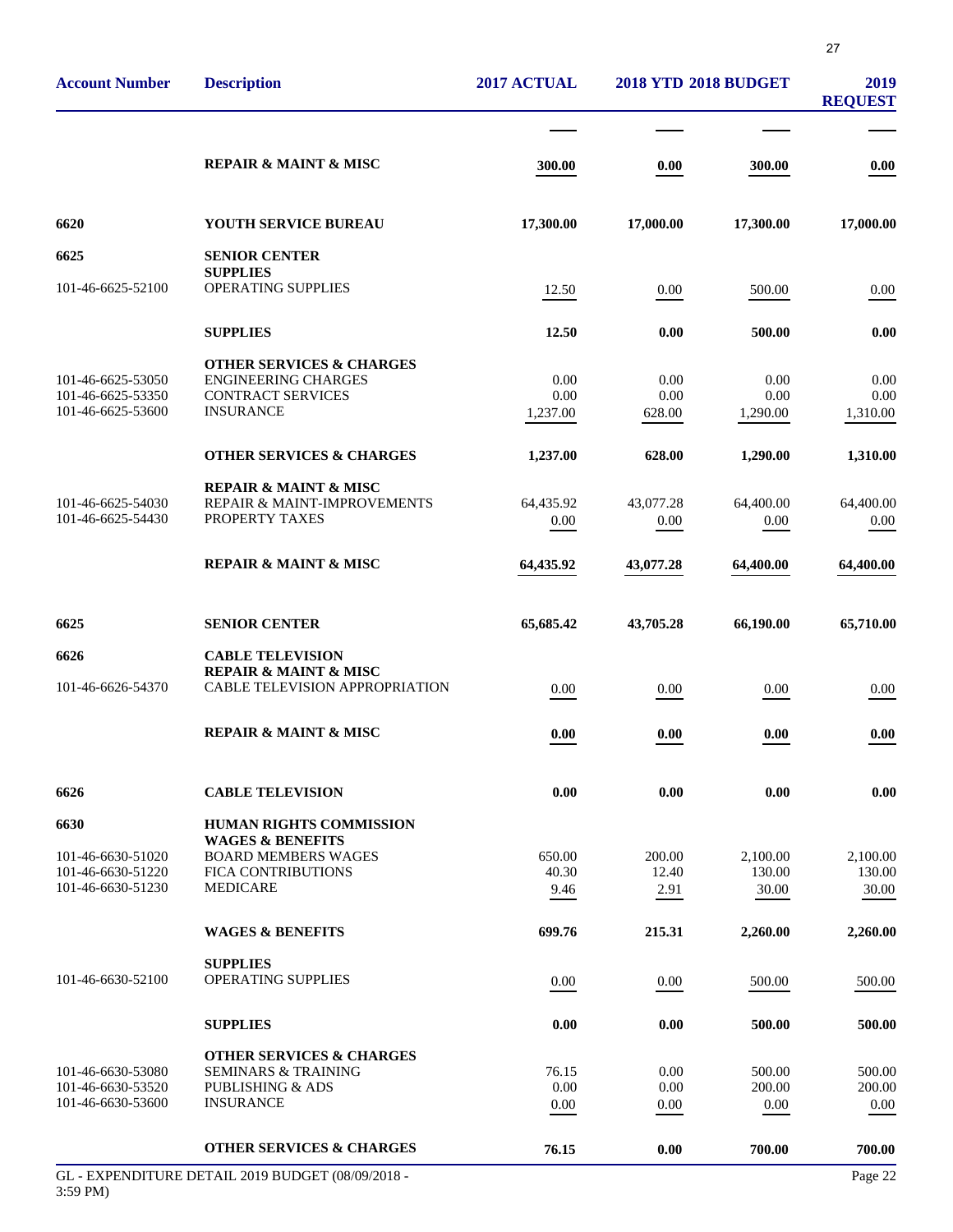| 2019<br><b>REQUEST</b>       | <b>2018 YTD 2018 BUDGET</b>  |                              | 2017 ACTUAL                    | <b>Description</b>                                                       | <b>Account Number</b>                  |
|------------------------------|------------------------------|------------------------------|--------------------------------|--------------------------------------------------------------------------|----------------------------------------|
|                              |                              |                              |                                |                                                                          |                                        |
| 3,460.00                     | 3,460.00                     | 215.31                       | 775.91                         | <b>HUMAN RIGHTS COMMISSION</b>                                           | 6630                                   |
|                              |                              |                              |                                | <b>ECONOMIC DEV MISC WAIVERS</b><br><b>REPAIR &amp; MAINT &amp; MISC</b> | 6635                                   |
| 0.00                         | 30,000.00                    | 10,292.25                    | 18,818.89                      | <b>ECONOMIC DEV MISC WAIVERS</b>                                         | 101-46-6635-54370                      |
| 0.00                         | 30,000.00                    | 10,292.25                    | 18,818.89                      | <b>REPAIR &amp; MAINT &amp; MISC</b>                                     |                                        |
| 0.00                         | 30,000.00                    | 10,292.25                    | 18,818.89                      | <b>ECONOMIC DEV MISC WAIVERS</b>                                         | 6635                                   |
|                              |                              |                              |                                | <b>DEBT SERVICE</b><br><b>OTHER SERVICES &amp; CHARGES</b>               | 7010                                   |
| 0.00                         | 0.00                         | 0.00                         | 0.00                           | PAYING AGENT FEES                                                        | 101-47-7010-56200                      |
| 0.00                         | 0.00                         | 0.00                         | 0.00                           | <b>OTHER SERVICES &amp; CHARGES</b>                                      |                                        |
| 0.00                         | 7,500.00                     | 0.00                         | 0.00                           | <b>OTHER FINANCING USES</b><br><b>BOND PRINCIPAL</b>                     |                                        |
| 0.00                         | 0.00                         | 0.00                         | 0.00                           | <b>INTEREST EXPENSE</b>                                                  | 101-47-7010-56010<br>101-47-7010-56110 |
| 0.00                         | 7,500.00                     | 0.00                         | 0.00                           | <b>OTHER FINANCING USES</b>                                              |                                        |
| 0.00                         | 7,500.00                     | 0.00                         | 0.00                           | <b>DEBT SERVICE</b>                                                      | 7010                                   |
|                              |                              |                              |                                | <b>UNALLOCATED</b>                                                       | 9200                                   |
| 0.00                         | 0.00                         | 3,617.01                     | 583.00                         | <b>REPAIR &amp; MAINT &amp; MISC</b><br>MISC GRANT REIMB                 | 101-49-9200-54390                      |
| 0.00                         | 0.00                         | 3,617.01                     | 583.00                         | <b>REPAIR &amp; MAINT &amp; MISC</b>                                     |                                        |
|                              |                              |                              |                                | <b>OTHER FINANCING USES</b>                                              |                                        |
| 0.00<br>0.00                 | 0.00<br>0.00                 | 0.00<br>0.00                 | 0.00<br>0.00                   | <b>BOND ISSUANCE COSTS</b><br><b>BOND DISCOUNT</b>                       | 101-49-9200-54375<br>101-49-9200-56300 |
| 100,000.00                   | 100,000.00                   | 50,000.00                    | 1,056,152.42                   | <b>TRANSFERS OUT</b>                                                     | 101-49-9200-57110                      |
| 0.00                         | 0.00                         | $0.00\,$                     | 0.00                           | LOSS ON DISPOSAL OF ASSETS                                               | 101-49-9200-57500                      |
| 100,000.00                   | 100,000.00                   | 50,000.00                    | 1,056,152.42                   | <b>OTHER FINANCING USES</b>                                              |                                        |
| 100,000.00                   | 100,000.00                   | 53,617.01                    | 1,056,735.42                   | <b>UNALLOCATED</b>                                                       | 9200                                   |
| 9,492,240.00<br>9,492,240.00 | 9,543,840.00<br>9,543,840.00 | 5,063,129.99<br>5,063,129.99 | 10,131,556.63<br>10,131,556.63 | Expense<br><b>GENERAL FUND</b>                                           | 101                                    |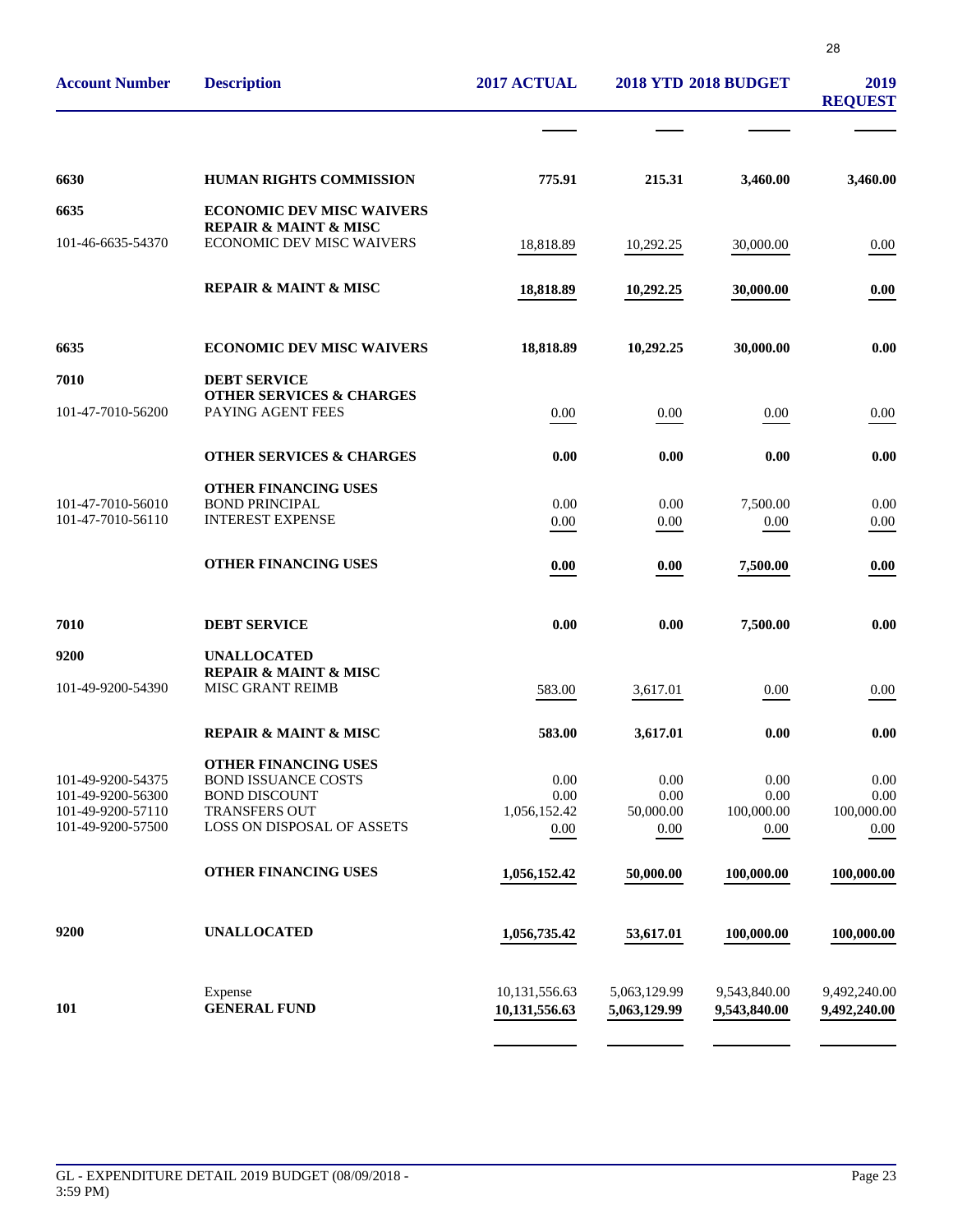# City of Forest Lake, Minnesota

# *Capital Improvement Plan*

**2019** thru **2023**

### **PROJECTS BY FUNDING SOURCE**

| <b>Source</b>                             | Project#     | Priority       | 2019      | 2020      | 2021    | 2022    | 2023    | <b>Total</b> |
|-------------------------------------------|--------------|----------------|-----------|-----------|---------|---------|---------|--------------|
| <b>Capital Equipment Replacement Fund</b> |              |                |           |           |         |         |         |              |
| Police Interceptor Squad Cars             | 2100-001     | 1              | 126,000   | 84,000    | 84,000  | 86,000  | 86,000  | 466,000      |
| In-Car Camera Replacement                 | 2100-002     | 1              | 24,000    | 16,000    | 16,000  | 16,000  | 16,000  | 88,000       |
| Radio Replacements 800 mhz                | 2100-003     | 1              | 22,000    | 22,000    | 22,000  | 22,000  | 22,000  | 110,000      |
| Body Worn Cameras                         | 2100-004     | 1              |           | 44,600    | 40,000  | 40,000  | 40,000  | 164,600      |
| K-9 Vehicle                               | 2100-005     | $\overline{2}$ | 44,000    |           |         |         |         | 44,000       |
| Polaris Ranger                            | 2100-006     | 4              |           | 30,000    |         |         |         | 30,000       |
| Vehicle Replacement - Detective           | 2100-007     | 5              |           |           | 25,000  |         |         | 25,000       |
| Engine 2 Replacement                      | 2200-001     | $\mathbf{1}$   | 410,400   |           |         |         |         | 410,400      |
| Tender 1 Replacement                      | 2200-002     | 1              | 258,400   |           |         |         |         | 258,400      |
| Command Vehicle - Chief 2                 | 2200-003     | $\overline{2}$ |           |           | 27,740  |         |         | 27,740       |
| UTV 6x6 Rangers                           | 2200-004     | 3              |           |           |         | 19,760  |         | 19,760       |
| Engine 1 Replacement                      | 2200-005     | 1              |           |           |         |         | 475,000 | 475,000      |
| Engine 3 Replacement                      | 2200-006     | 1              |           | 410,400   |         |         |         | 410,400      |
| 4x4 Pickup Trucks                         | 3100-001     | $\overline{2}$ | 26,000    |           |         |         | 29,000  | 55,000       |
| One Ton Trucks                            | 3100-002     | $\overline{2}$ |           | 58,000    | 58,000  | 58,000  |         | 174,000      |
| Plow Trucks                               | 3100-003     | $\sqrt{2}$     | 217,500   | 232,500   | 216,000 | 236,000 | 235,000 | 1,137,000    |
| Loader                                    | 3100-004     | $\mathbf 1$    | 170,000   |           | 185,000 |         |         | 355,000      |
| <b>Bucket Truck</b>                       | 3100-005     | $\overline{2}$ |           | 135,000   |         |         |         | 135,000      |
| <b>Brush Chipper</b>                      | 3100-006     | $\mathbf{1}$   | 34,500    |           |         |         |         | 34,500       |
| Asphalt Patching Attachment               | 3100-007     | $\overline{2}$ | 62,000    |           |         |         |         | 62,000       |
| One Ton Asphalt Roller                    | 3100-008     | $\sqrt{2}$     |           |           | 27,000  |         |         | 27,000       |
| Tractor/Loader/Backhoe                    | 3100-009     | $\overline{2}$ |           | 90,000    |         |         |         | 90,000       |
| Plowing Control Upgrades                  | 3100-010     | $\sqrt{2}$     | 20,000    |           |         |         |         | 20,000       |
| <b>Trailers</b>                           | 3100-011     | $\sqrt{2}$     | 19,600    |           | 9,500   |         |         | 29,100       |
| <b>Groundsmaster Mower</b>                | 3100-012     | $\overline{2}$ |           |           |         | 90,000  |         | 90,000       |
| Zero Turn Mowers                          | 3100-013     | $\sqrt{2}$     | 15,000    |           | 11,000  |         | 11,000  | 37,000       |
| 4x4 Tractors                              | 3100-014     | $\sqrt{2}$     |           | 100,000   |         |         | 55,000  | 155,000      |
| Boom Mower                                | 3100-015     | $\overline{2}$ |           | 24,500    |         |         |         | 24,500       |
| <b>Capital Equipment Replacement Fund</b> | <b>Total</b> |                | 1,449,400 | 1,247,000 | 721,240 | 567,760 | 969,000 | 4,954,400    |
| <b>GRAND TOTAL</b>                        |              |                | 1,449,400 | 1,247,000 | 721,240 | 567,760 | 969,000 | 4,954,400    |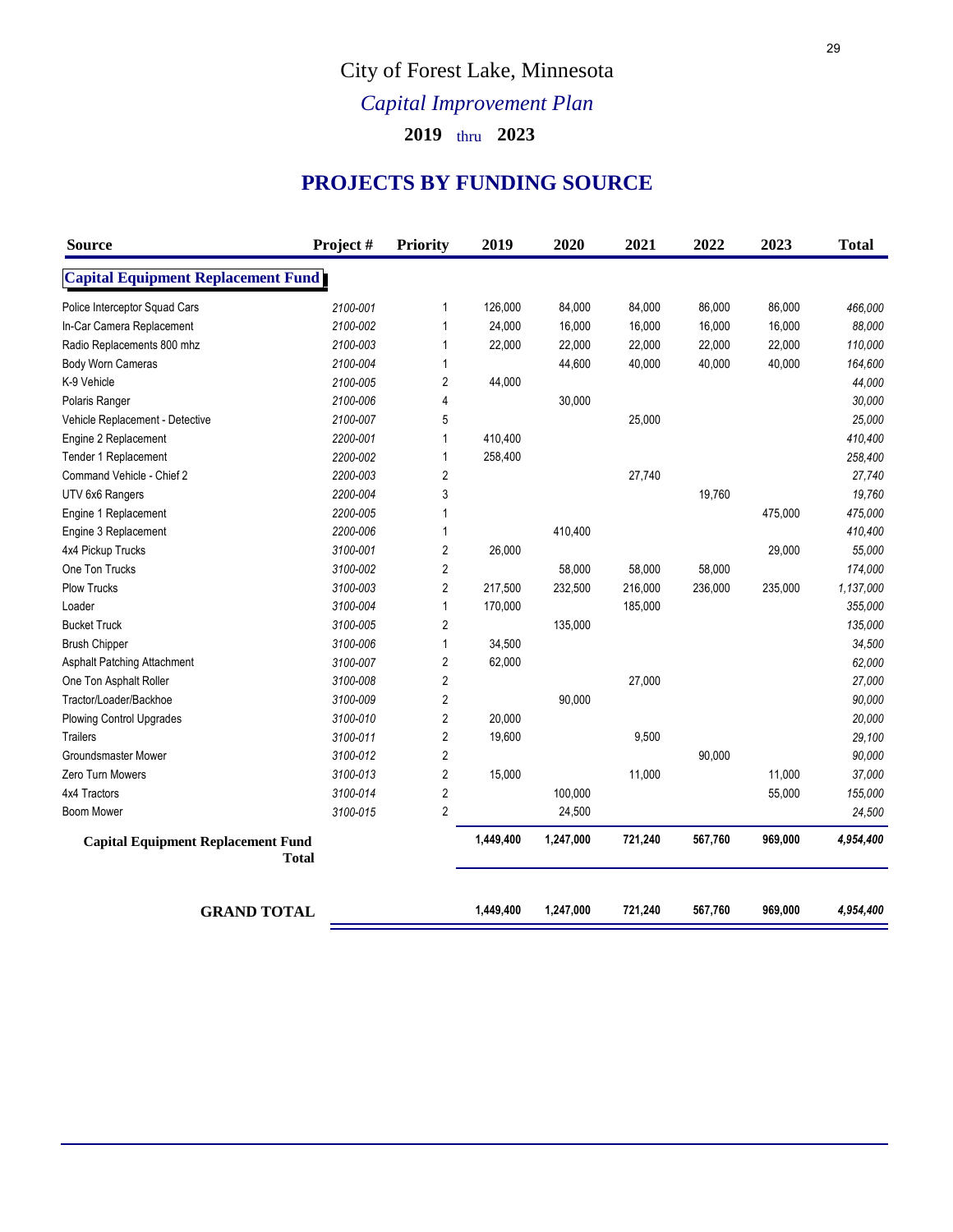## General Ledger REVENUE DETAIL 2019 BUDGET

User: hannah.lynch Printed: 08/09/18 16:27:33 Period 01 - 13 Fiscal Year 2019



| <b>Account Number</b>                  | <b>Description</b>                            | 2017 ACTUAL          | <b>2018 YTD 2018 BUDGET</b> | 2019<br><b>REQUEST</b> |                      |
|----------------------------------------|-----------------------------------------------|----------------------|-----------------------------|------------------------|----------------------|
| 101                                    | <b>GENERAL FUND</b>                           |                      |                             |                        |                      |
|                                        | <b>TAXES</b>                                  |                      |                             |                        |                      |
| 101-43-3100-31200<br>101-49-9200-31010 | SPECIAL ASSESSMENTPRINCIPAL<br>PROPERTY TAXES | 0.00                 | 0.00                        | 0.00                   | 0.00                 |
| 101-49-9200-31030                      | <b>MOBILE HOME TAXES</b>                      | 7,240,963.58<br>0.00 | 4,028,662.67<br>0.00        | 7,271,450.00<br>0.00   | 7,482,320.00<br>0.00 |
| 101-49-9200-31210                      | SPECIAL ASSESSMENTINTEREST                    | 0.00                 | 0.00                        | 0.00                   | 0.00                 |
| 101-49-9200-31400                      | PAYMENT IN LIEU OF TAXES                      | 0.00                 | 0.00                        | 0.00                   | 0.00                 |
| 101-49-9200-31701                      | <b>GRAVEL TAX</b>                             | 0.00                 | 0.00                        | 0.00                   | 0.00                 |
|                                        |                                               |                      |                             |                        |                      |
|                                        | <b>TAXES</b>                                  | 7,240,963.58         | 4,028,662.67                | 7,271,450.00           | 7,482,320.00         |
|                                        | <b>LICENSES &amp; PERMITS</b>                 |                      |                             |                        |                      |
| 101-41-1400-32110                      | <b>LIQUOR LICENSES</b>                        | 41,100.00            | 43,800.00                   | 39,000.00              | 42,000.00            |
| 101-41-1400-32170                      | <b>CORPORATE LICENSES</b>                     | 5,150.00             | 2,950.00                    | 3,900.00               | 3,900.00             |
| 101-41-1400-32182                      | <b>TOBACCO LICENSES</b>                       | 6,750.00             | 6,500.00                    | 6.500.00               | 6,500.00             |
| 101-41-1400-32185                      | <b>GAMBLING PERMITS</b>                       | 750.00               | 400.00                      | 950.00                 | 500.00               |
| 101-41-1910-32215                      | <b>SIGN PERMITS</b>                           | 850.00               | 513.50                      | 2,400.00               | 1,000.00             |
| 101-41-1910-32271                      | PLANNING & ZONING PERMITS                     | 35,769.00            | 25,824.75                   | 25,000.00              | 30,000.00            |
| 101-42-2300-32250                      | FIRE INSPECTION PERMITS                       | 13,949.32            | 7,661.80                    | 11,000.00              | 11,000.00            |
| 101-42-2400-32150                      | MASTER GAS INSTALLER LICENSE                  | 3,350.00             | 2,250.00                    | 2,750.00               | 3,000.00             |
| 101-42-2400-32210                      | <b>BUILDING PERMITS</b>                       | 594,858.95           | 302,601.23                  | 275,000.00             | 300,000.00           |
| 101-42-2400-32211                      | <b>BUILDING PERMIT PENALTIES</b>              | 3,235.50             | 1,305.50                    | 1,000.00               | 1,000.00             |
| 101-42-2400-32215                      | <b>SIGN PERMITS</b>                           | 0.00                 | 0.00                        | 0.00                   | 0.00                 |
| 101-42-2400-32220                      | <b>GAS INSTALLHEATING PERMITS</b>             | 146,645.95           | 21,807.83                   | 45,000.00              | 45,000.00            |
| 101-42-2400-32230                      | PLUMBING PERMITS                              | 62,833.08            | 33,995.79                   | 40,000.00              | 40,000.00            |
| 101-42-2400-32255                      | <b>BUILDING FIRE SPRINKLER FEES</b>           | 0.00                 | 103.25                      | 0.00                   | 0.00                 |
| 101-42-2700-32240                      | DOG LICENSEANIMAL CONTROL                     | 790.00               | 660.00                      | 1,000.00               | 0.00                 |
| 101-43-3100-32262                      | STREET OPENING LICENSE                        | 250.00               | 100.00                      | 250.00                 | 250.00               |
| 101-43-3100-32263                      | <b>EXCAVATING LICENSE</b>                     | 250.00               | 100.00                      | 250.00                 | 250.00               |
| 101-43-3100-32265                      | <b>INSPECTIONS</b>                            | 0.00                 | 0.00                        | 0.00                   | 0.00                 |
|                                        | <b>LICENSES &amp; PERMITS</b>                 | 916,531.80           | 450,573.65                  | 454,000.00             | 484,400.00           |
|                                        | <b>INTERGOVERNMENTAL REVENUE</b>              |                      |                             |                        |                      |
| 101-41-1910-33460                      | MET COUNCIL GRANT                             | 16,000.00            | 0.00                        | 0.00                   | 0.00                 |
| 101-42-2100-33160                      | <b>FEDERAL GRANTS</b>                         | 23,811.69            | 5,992.40                    | 30,000.00              | 30,000.00            |
| 101-42-2100-33400                      | <b>STATE GRANTS</b>                           | 9,993.25             | 920.00                      | 10,000.00              | 10,000.00            |
| 101-42-2100-33401                      | STATE OF MNPUB SAFETY BENEFIT                 | 7,058.40             | 0.00                        | 8,000.00               | 8,000.00             |
| 101-42-2100-33416                      | STATE POLICE REIMB TRAING                     | 209,932.42           | 0.00                        | 210,000.00             | 210,000.00           |
| 101-42-2200-33165                      | FIREFEDERAL GRANTS                            | 0.00                 | 3,000.00                    | 0.00                   | 0.00                 |
| 101-42-2200-33433                      | <b>STATE OF MNREIMB FIRE</b>                  | 10,525.07            | 4,156.00                    | 5,000.00               | 5,000.00             |
| 101-42-2250-33420                      | <b>STATE FIRE RELIEF PENSION AID</b>          | 138,031.35           | 5,000.00                    | 135,000.00             | 135,000.00           |
| 101-42-2500-33160                      | <b>FEDERAL GRANTS</b>                         | 0.00                 | 0.00                        | 0.00                   | 0.00                 |
| 101-43-3100-33417                      | STATE SNOW REMOVAL AID                        | 0.00                 | 0.00                        | 3,000.00               | 0.00                 |
| 101-43-3100-33418                      | STATE STREET MAINTENANCE AID                  | 294,561.00           | 476,825.05                  | 300,000.00             | 0.00                 |
| 101-43-3236-33450                      | WASHINGTON CO RECYCLING GRANT                 | 35,158.00            | 35,158.00                   | 34,690.00              | 35,000.00            |
| 101-43-3261-33400                      | <b>STATE GRANTS</b>                           | 0.00                 | 0.00                        | 0.00                   | 0.00                 |
| 101-45-5120-33400                      | <b>STATE GRANTS</b>                           | 6,920.45             | 0.00                        | 0.00                   | 0.00                 |
| 101-45-5120-36250                      | <b>LOCAL GOVT GRANTS</b>                      | 0.00                 | 0.00                        | 0.00                   | 0.00                 |
| 101-46-6625-33440<br>101-49-9200-33401 | STATE GRANT CDBG FUNDS                        | 0.00                 | 0.00                        | 0.00                   | 0.00                 |
|                                        | LOCAL GOVERNMENT AID (LGA)                    | 73,715.00            | 46,871.50                   | 93,740.00              | 95,512.00            |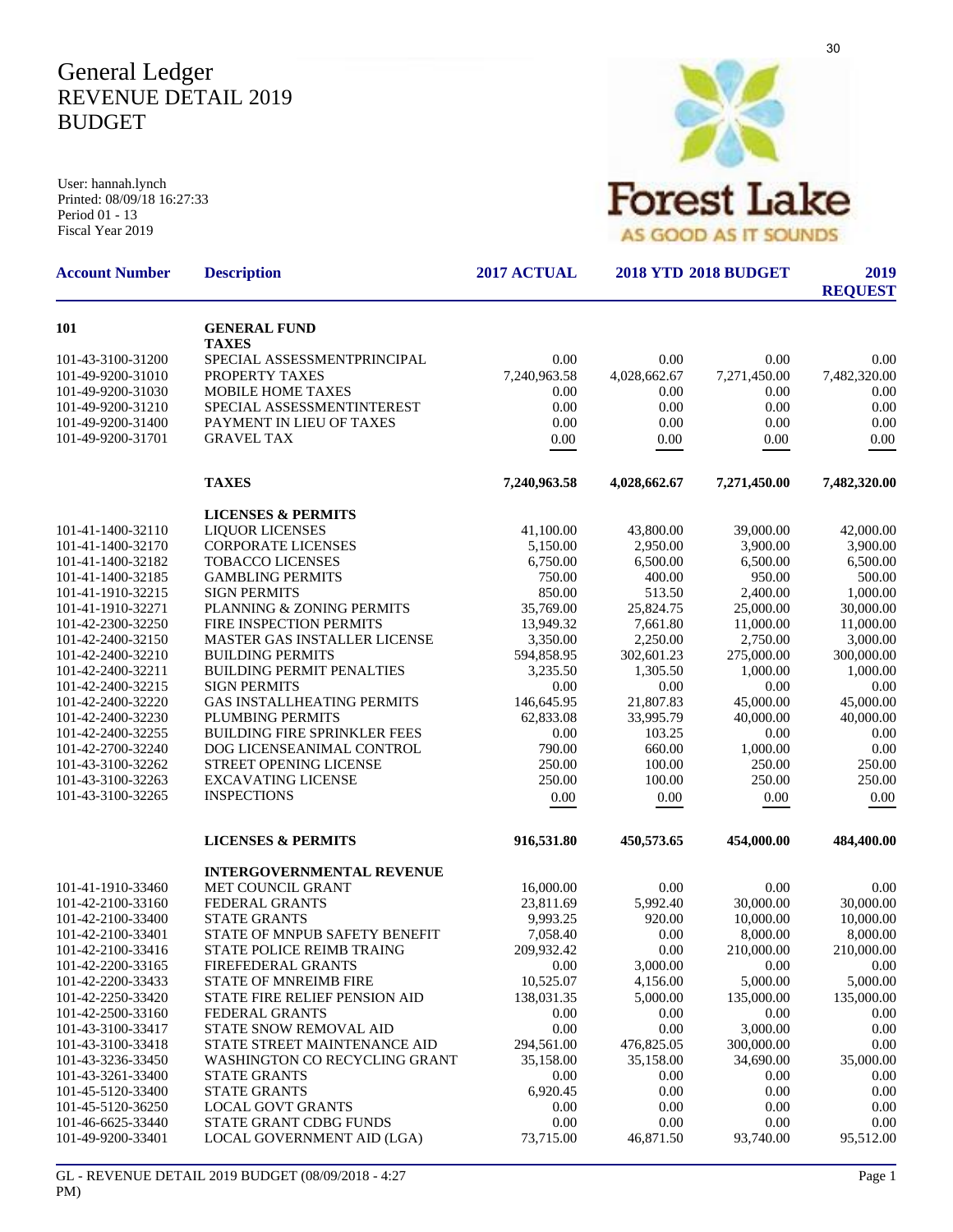| <b>Account Number</b>                  | <b>Description</b>                                         | 2017 ACTUAL        |                   | <b>2018 YTD 2018 BUDGET</b> | 2019<br><b>REQUEST</b> |
|----------------------------------------|------------------------------------------------------------|--------------------|-------------------|-----------------------------|------------------------|
| 101-49-9200-33402                      | <b>LOCAL PERFORMANCE AID</b>                               | 0.00               | 0.00              | 0.00                        | 0.00                   |
| 101-49-9200-33404                      | ST MN MV AG CREDIT                                         | 7,834.92           | 0.00              | 8,000.00                    | 8,000.00               |
| 101-49-9200-33430                      | <b>STATE PERA AID</b>                                      | 5,789.00           | 2,894.50          | 5,790.00                    | 5,790.00               |
| 101-49-9200-36250                      | <b>LOCAL GOVT GRANTS</b>                                   | 0.00               | 0.00              | 0.00                        | 0.00                   |
|                                        | <b>INTERGOVERNMENTAL REVENUE</b>                           | 839,330.55         | 580,817.45        | 843,220.00                  | 542,302.00             |
|                                        | <b>CHARGES FOR SERVICES</b>                                |                    |                   |                             |                        |
| 101-41-1400-34097                      | FIRE ADMINISTRATION FEES                                   | 10,000.00          | 0.00              | 10,000.00                   | 10,000.00              |
| 101-41-1400-34100                      | <b>RENTALS</b>                                             | 360.00             | 0.00              | 500.00                      | 0.00                   |
| 101-41-1400-34101                      | <b>RENTALYSB</b>                                           | 1,053.00           | 0.00              | 0.00                        | 0.00                   |
| 101-41-1400-34106<br>101-41-1400-34107 | <b>CHARGESCOPIESNOTARY</b><br>ASSESSMENT SEARCH CHARGES    | 411.19<br>1,725.00 | 21.00<br>25.00    | 200.00                      | 200.00<br>1,500.00     |
| 101-41-1400-34113                      | MISC CHARGES FOR SERVICE                                   | 0.00               | 25.00             | 1,500.00<br>0.00            | 0.00                   |
| 101-41-1410-34110                      | <b>ELECTION FILING FEES</b>                                | 0.00               | 15.00             | 0.00                        | 0.00                   |
| 101-41-1910-34105                      | <b>SALE OF MAPS &amp; ZONING BOOKS</b>                     | 0.00               | 0.00              | 0.00                        | 0.00                   |
| 101-42-2100-34201                      | POLICE SERVICEMET AIRPORT COM                              | 0.00               | 0.00              | 0.00                        | 0.00                   |
| 101-42-2100-34203                      | <b>REPORT COPIES</b>                                       | 3,225.98           | 2,749.58          | 1,000.00                    | 3.500.00               |
| 101-42-2100-34204                      | OTHER POLICE SERV REIMBURSEMNT                             | 0.00               | 0.00              | 0.00                        | 0.00                   |
| 101-42-2100-34205                      | <b>SCHOOL SECURITYPOLICE LIAISON</b>                       | 288,803.00         | 146,063.00        | 285,480.00                  | 302,978.00             |
| 101-42-2100-34790                      | <b>INVESTIGATIONSLICENSE APPS</b>                          | 1,900.00           | 1,100.00          | 1.750.00                    | 1,750.00               |
| 101-42-2100-34791                      | <b>WASH COREIMB POLICE</b>                                 | 3,349.61           | 266.22            | 2,000.00                    | 2,000.00               |
| 101-42-2125-34121                      | <b>SAFETY CAMP FEES</b>                                    | 1,985.00           | 1,635.00          | 2.500.00                    | 1,700.00               |
| 101-42-2200-34203                      | <b>REPORT COPIES</b>                                       | 0.00               | 0.00              | 0.00                        | 0.00                   |
| 101-42-2200-34501                      | <b>COLUMBUS FEES</b>                                       | 160,270.00         | 0.00              | 128,190.00                  | 130,000.00             |
| 101-42-2200-34502                      | <b>WYOMING FEES</b>                                        | 0.00               | 0.00              | 0.00                        | 0.00                   |
| 101-42-2300-34501                      | <b>COLUMBUS FEES</b>                                       | 0.00               | 0.00              | 0.00                        | 0.00                   |
| 101-42-2300-34502                      | <b>WYOMING FEES</b>                                        | 0.00               | 0.00              | 0.00                        | 0.00                   |
| 101-42-2400-34104                      | <b>BLDG PERMIT PLAN CHECK FEES</b>                         | 248,673.10         | 151,292.28        | 135,000.00                  | 150,000.00             |
| 101-42-2400-34106                      | <b>CHARGESCOPIESNOTARY</b>                                 | 0.00               | 0.00              | 0.00                        | 0.00                   |
| 101-42-2400-34503<br>101-43-3100-34103 | <b>SCANDIA FEES</b><br>TOWER ANTENNA RENTAL                | 0.00<br>60,887.98  | 0.00<br>44,703.49 | 0.00<br>60,600.00           | 0.00<br>63,000.00      |
| 101-43-3100-34114                      | <b>CHARGES FOR SERVICES</b>                                | 0.00               | 0.00              | 0.00                        | 0.00                   |
| 101-43-3235-34119                      | <b>RID LITTER REVENUES</b>                                 | 0.00               | 0.00              | 0.00                        | 0.00                   |
| 101-45-5120-34115                      | SHELTERCOMM GARDEN RENTALS                                 | 1,768.92           | 1.626.51          | 2,000.00                    | 2,000.00               |
| 101-45-5120-34118                      | ARTS IN PARK VENDOR FEES                                   | 4,828.40           | 4,720.00          | 6,000.00                    | 5,000.00               |
| 101-45-5130-34102                      | <b>GOLF COURSELEASES</b>                                   | 1,001.00           | 1,000.00          | 300.00                      | 1,000.00               |
| 101-45-5200-34120                      | PARK USER FEES                                             | 0.00               | 256.73            | 0.00                        | 0.00                   |
| 101-46-6625-34100                      | <b>RENTALS</b>                                             | 14.436.00          | 9,744.00          | 14,400.00                   | 14,840.00              |
|                                        | <b>CHARGES FOR SERVICES</b>                                | 804,678.18         | 365,242.81        | 651,420.00                  | 689,468.00             |
|                                        |                                                            |                    |                   |                             |                        |
| 101-42-2100-35101                      | <b>FINES AND FORFEITS</b><br><b>COURT FINESPROSECUTION</b> | 105,000.25         | 60,660.37         | 130,000.00                  | 120,000.00             |
| 101-42-2100-35102                      | <b>LOCKOUT FEES</b>                                        | 2.090.00           | 1,855.00          | 4.000.00                    | 4,000.00               |
| 101-42-2100-35103                      | LIQUORTOBACCO VIOLATION FEES                               | 4,600.00           | 1,500.00          | 500.00                      | 500.00                 |
| 101-42-2100-35105                      | POLICEADMINISTRATIVE FINES                                 | 0.00               | 0.00              | 0.00                        | 0.00                   |
|                                        | <b>FINES AND FORFEITS</b>                                  | 111,690.25         | 64,015.37         | 134,500.00                  | 124,500.00             |
|                                        |                                                            |                    |                   |                             |                        |
|                                        | <b>MISCELLANEOUS REVENUE</b>                               |                    |                   |                             |                        |
| 101-41-1110-36240                      | REFUNDS & REIMBURSEMENTS                                   | 0.00               | 0.00              | 0.00                        | 0.00                   |
| 101-41-1320-36240                      | REFUNDS & REIMBURSEMENTS                                   | 59.92              | 0.02              | 0.00                        | 0.00                   |
| 101-41-1400-36215                      | <b>CABLE TV ADMINSTRATIVE FEES</b>                         | 16,947.29          | 8,375.54          | 16,500.00                   | 16,500.00              |
| 101-41-1400-36230                      | <b>CONTRIBUTIONSDONATIONS</b>                              | 0.00               | 0.00              | 0.00                        | 0.00                   |
| 101-41-1400-36240                      | REFUNDS & REIMBURSEMENTS                                   | 837.23             | 241.83            | 20,000.00                   | 0.00                   |
| 101-41-1500-36240                      | REFUNDS & REIMBURSEMENTS                                   | 0.00               | 0.00              | 0.00                        | 0.00                   |
| 101-41-1601-36240<br>101-41-1910-36230 | REFUNDS & REIMBURSEMENTS<br><b>CONTRIBUTIONSDONATIONS</b>  | 0.00<br>0.00       | 0.00<br>0.00      | 0.00<br>0.00                | 0.00<br>0.00           |
| 101-41-1910-36240                      | REFUNDS & REIMBURSEMENTS                                   | 787.47             | 0.00              | 0.00                        | 0.00                   |
| 101-41-1940-36240                      | REFUNDS & REIMBURSEMENTS                                   | 30,421.16          | 10,336.77         | 10,000.00                   | 10,000.00              |
| 101-42-2100-36232                      | <b>DONATIONS - POLICE</b>                                  | 5,920.00           | 2,005.00          | 0.00                        | 0.00                   |
| 101-42-2100-36240                      | REFUNDS & REIMBURSEMENTS                                   | 1,903.74           | 3,892.70          | 2,250.00                    | 2,250.00               |
|                                        |                                                            |                    |                   |                             |                        |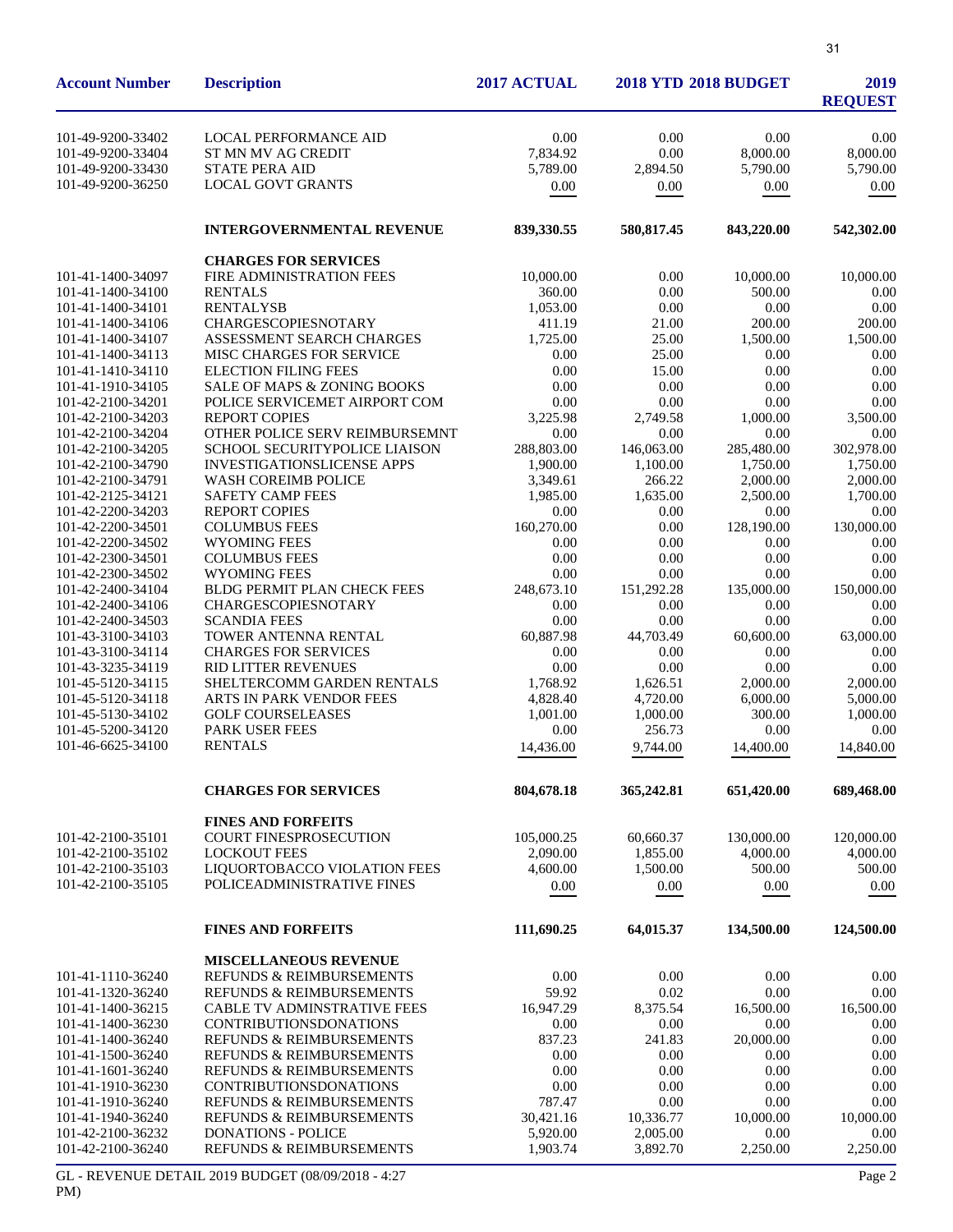| <b>Account Number</b> | <b>Description</b>                  | 2017 ACTUAL   |              | <b>2018 YTD 2018 BUDGET</b> | 2019<br><b>REQUEST</b> |
|-----------------------|-------------------------------------|---------------|--------------|-----------------------------|------------------------|
| 101-42-2125-36236     | <b>SAFETY CAMP DONATIONS</b>        | 6.830.00      | 5,799.00     | 6,000.00                    | 6,000.00               |
| 101-42-2200-36235     | <b>DONATIONSFIRE</b>                | 6,500.00      | 805.00       | 0.00                        | 0.00                   |
| 101-42-2400-36240     | <b>REFUNDS &amp; REIMBURSEMENTS</b> | 40.00         | 19.47        | 0.00                        | 0.00                   |
| 101-42-2400-36241     | STATE SURCHARGEBLDG PERMITS         | 0.00          | 0.00         | 0.00                        | 0.00                   |
| 101-42-2500-36240     | <b>REFUNDS &amp; REIMBURSEMENTS</b> | 0.00          | 0.00         | 0.00                        | 0.00                   |
| 101-43-3100-36240     | REFUNDS & REIMBURSEMENTS            | 1,390.60      | 520.86       | 0.00                        | 0.00                   |
| 101-43-3160-36240     | <b>REFUNDS &amp; REIMBURSEMENTS</b> | 410.37        | 18,343.00    | 0.00                        | 0.00                   |
| 101-43-3180-36240     | REFUNDS & REIMBURSEMENTS            | 0.00          | 0.00         | 0.00                        | 0.00                   |
| 101-43-3261-36230     | <b>CONTRIBUTIONSDONATIONS</b>       | 2,088.00      | 0.00         | 0.00                        | 0.00                   |
| 101-43-3261-36240     | REFUNDS & REIMBURSEMENTS            | 0.00          | 0.00         | 0.00                        | 0.00                   |
| 101-45-5120-36234     | PARK-MISC CONTRIBUTIONSDONATN       | 6,692.19      | 4,703.99     | 0.00                        | 0.00                   |
| 101-45-5120-36236     | NORTHERN LIGHTS FEST DONATIONS      | 6,521.62      | 500.00       | 7,500.00                    | 7,500.00               |
| 101-45-5125-36230     | <b>CONTRIBUTIONSDONATIONS</b>       | 0.00          | 0.00         | 0.00                        | 0.00                   |
| 101-45-5200-36236     | PARK MAINTENANCE DONATIONS          | 15,350.00     | 8,000.00     | 0.00                        | 0.00                   |
| 101-45-5200-36240     | REFUNDS & REIMBURSEMENTS            | 298.40        | 11.33        | 0.00                        | 0.00                   |
| 101-46-6625-36240     | REFUNDS & REIMBURSEMENTS            | 0.00          | 0.00         | 0.00                        | 0.00                   |
| 101-49-9200-36210     | <b>INTEREST EARNINGS</b>            | 35,759.07     | $-4.470.47$  | 40,000.00                   | 40,000.00              |
| 101-49-9200-36230     | <b>CONTRIBUTIONSDONATIONS</b>       | 100.00        | 2,900.01     | 0.00                        | 0.00                   |
|                       | <b>MISCELLANEOUS REVENUE</b>        | 138,857.06    | 61,984.05    | 102,250.00                  | 82,250.00              |
|                       | OTHER FINANCING SOURCES             |               |              |                             |                        |
| 101-42-2100-35104     | <b>AUCTION PROCEEDS</b>             | 1,829.99      | 2,087.37     | 2,000.00                    | 2,000.00               |
| 101-42-2100-36243     | <b>INSURANCE RECOVERIES</b>         | 25,639.60     | 1,400.20     | 0.00                        | 0.00                   |
| 101-42-2200-36243     | <b>INSURANCE RECOVERIES</b>         | 0.00          | 0.00         | 0.00                        | 0.00                   |
| 101-43-3100-35104     | <b>AUCTION PROCEEDS</b>             | 0.00          | 0.00         | 0.00                        | 0.00                   |
| 101-43-3100-36243     | <b>INSURANCE RECOVERIES</b>         | 13,348.98     | 0.00         | 0.00                        | 0.00                   |
| 101-45-5120-36243     | <b>INSURANCE RECOVERIES</b>         | 1,155.61      | 0.00         | 0.00                        | 0.00                   |
| 101-49-9200-36243     | <b>INSURANCE RECOVERIES</b>         | 0.00          | 0.00         | 0.00                        | 0.00                   |
| 101-49-9200-39101     | <b>GAIN ON SALE OF ASSETS</b>       | 27,242.00     | 150.00       | 10,000.00                   | 10,000.00              |
| 101-49-9200-39102     | <b>BOND PROCEEDS</b>                | 0.00          | 0.00         | 0.00                        | 0.00                   |
| 101-49-9200-39103     | CAPITAL LEASE PROCEEDS              | 0.00          | 0.00         | 0.00                        | 0.00                   |
| 101-49-9200-39105     | <b>BOND PREMIUM</b>                 | 0.00          | 0.00         | 0.00                        | 0.00                   |
| 101-49-9200-39315     | TRANSFERS IN                        | 75,000.00     | 37,500.00    | 75,000.00                   | 75,000.00              |
|                       | OTHER FINANCING SOURCES             | 144,216.18    | 41,137.57    | 87,000.00                   | 87,000.00              |
| 101                   | <b>GENERAL FUND</b>                 | 10,196,267.60 | 5,592,433.57 | 9,543,840.00                | 9,492,240.00           |